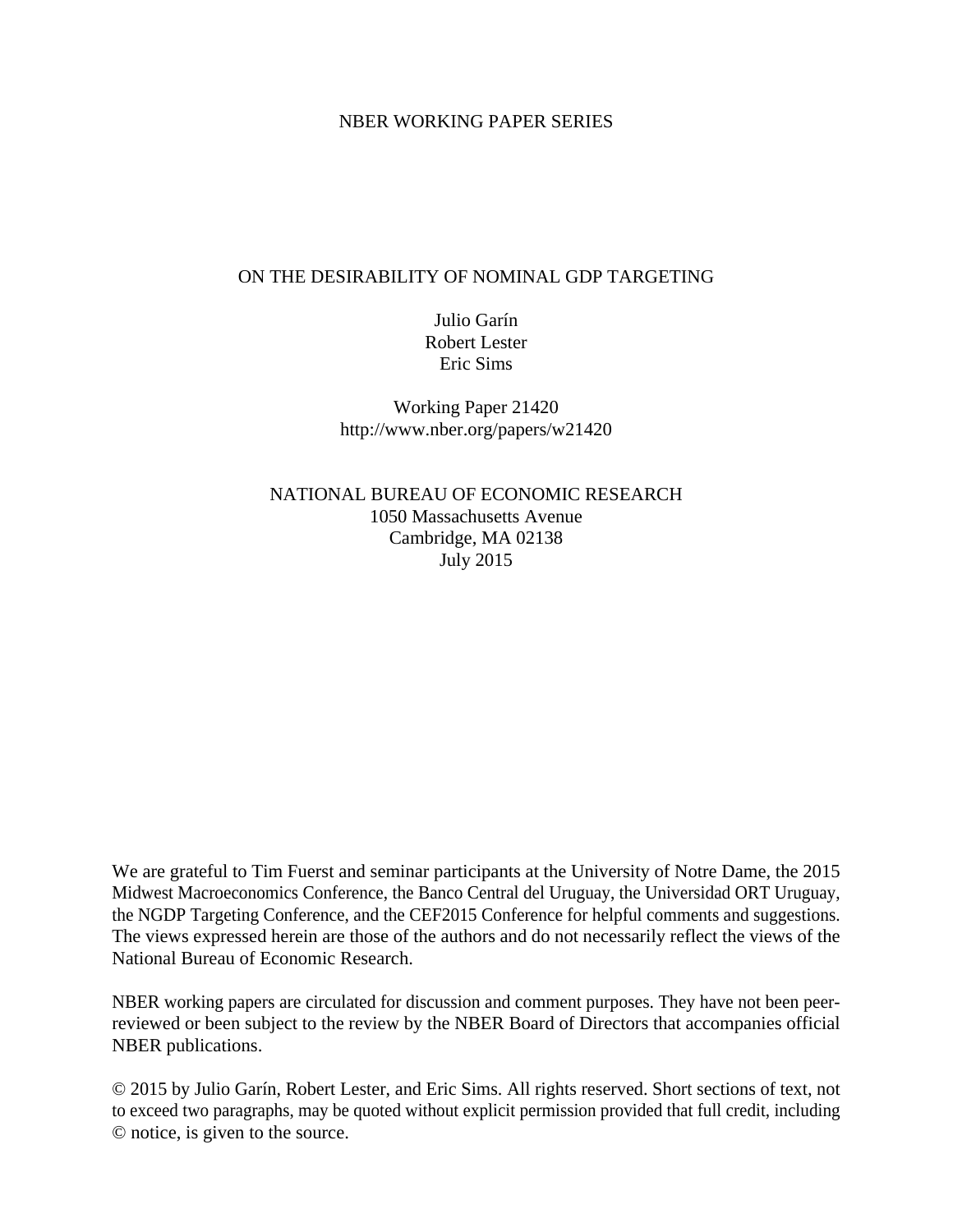On the Desirability of Nominal GDP Targeting Julio Garín, Robert Lester, and Eric Sims NBER Working Paper No. 21420 July 2015 JEL No. E31,E47,E52,E58

#### **ABSTRACT**

This paper evaluates the welfare properties of nominal GDP targeting in the context of a New Keynesian model with both price and wage rigidity. In particular, we compare nominal GDP targeting to inflation and output gap targeting as well as to a conventional Taylor rule. These comparisons are made on the basis of welfare losses relative to a hypothetical equilibrium with flexible prices and wages. Output gap targeting is the most desirable of the rules under consideration, but nominal GDP targeting performs almost as well. Nominal GDP targeting is associated with smaller welfare losses than a Taylor rule and significantly outperforms inflation targeting. Relative to inflation targeting and a Taylor rule, nominal GDP targeting performs best conditional on supply shocks and when wages are sticky relative to prices. Nominal GDP targeting may outperform output gap targeting if the gap is observed with noise, and has more desirable properties related to equilibrium determinacy than does gap targeting.

Julio Garín Terry College of Business University of Georgia 310 Herty Drive Room 520 Athens, GA 30602 jgarin@uga.edu

Robert Lester Dept. of Economics, Colby College Diamond, 3rd floor, 5230 Mayflower Hill Waterville, Maine 04901 rblester@colby.edu

Eric Sims Department of Economics University of Notre Dame 723 Flanner Hall South Bend, IN 46556 and NBER esims1@nd.edu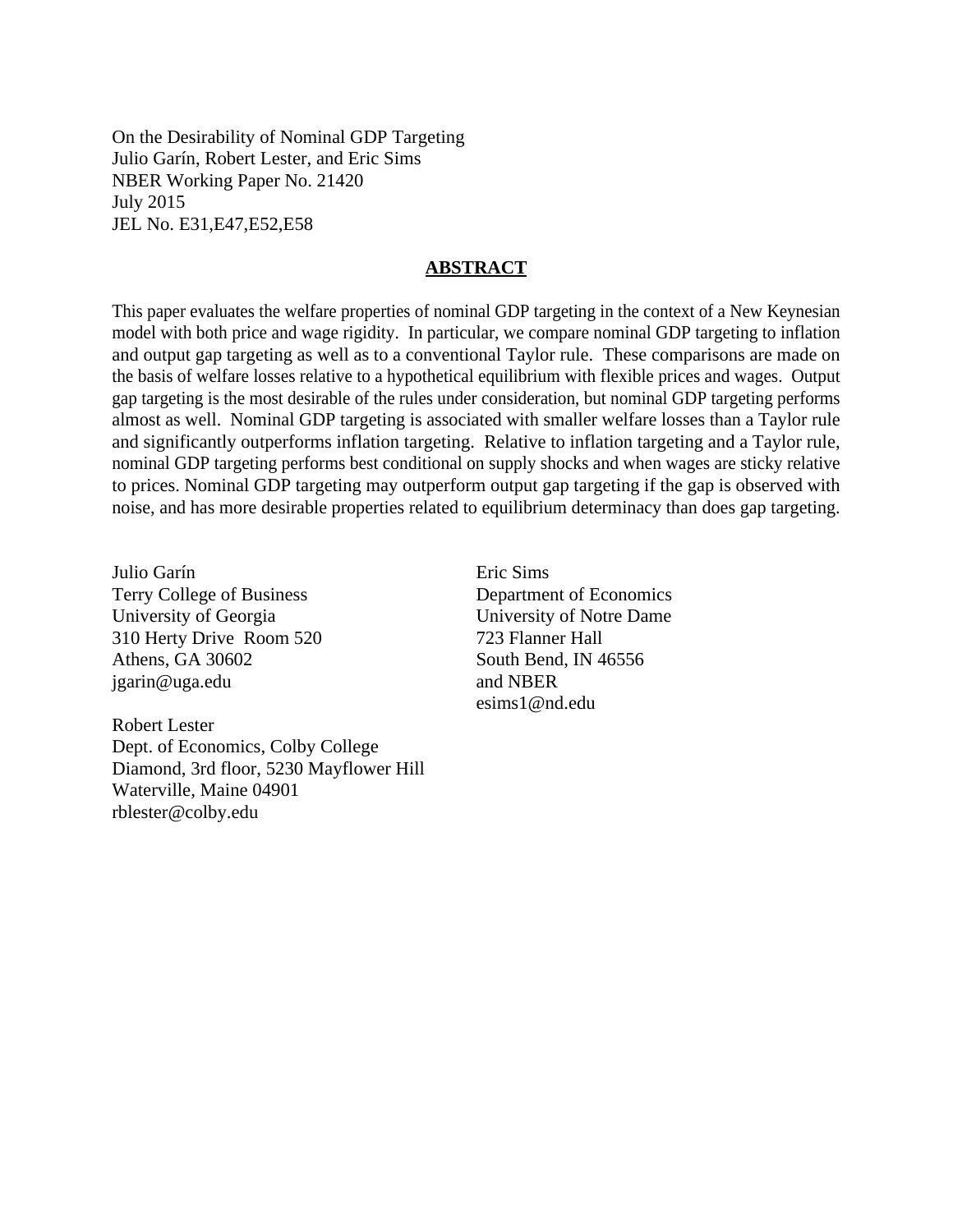# 1 Introduction

What rule should a central bank follow in the formation of monetary policy? Despite extensive research about this topic, it remains an unsettled question. Although nominal output targeting has recently received attention in the popular press and within policy circles, it has not been scrutinized within the context of the quantitative frameworks commonly used by central banks. The objective of this paper is to study the desirability of nominal GDP targeting within the context of a New Keynesian model with both price and wage rigidity. In particular, we compare the welfare properties of nominal GDP targeting to two other popular targeting rules – inflation and output gap targeting – as well as to a conventional Taylor rule.

Although there is some disagreement on which type of rule central banks should follow, economists agree on several principles in the design of monetary policy. First, rules are preferred to discretion. Rules allow agents to better anchor expectations which improves the inflation-output gap tradeoff. This is true in models of either ad hoc Phillips curves as in [Barro and Gordon](#page-32-0) [\(1983\)](#page-32-0) or in micro-founded Phillips curves as in [Woodford](#page-33-0) [\(2003\)](#page-33-0). Second, the policy objectives of central banks should be understandable to the public. As argued by [Bernanke and Mishkin](#page-32-1) [\(1997\)](#page-32-1), this requires the central bank to be more accountable. Even if monetary policy follows some strict rule, forming expectations is difficult if households do not understand the rule. Third, the central bank faces information constraints which should be taken into account in the formation of monetary policy. Responding to precisely measured variables is superior to responding to imprecisely measured variables or variables that are hypothetical constructs of a model. Finally, a desirable monetary policy rule ought to support a determinate equilibrium.

In the micro-founded welfare loss function from the simplest version of the New Keynesian model, a central bank ought to care about stabilizing both price inflation and the output gap (defined as the gap between the equilibrium level of output and the hypothetical equilibrium level of output which would obtain if prices were flexible). Inflation and output gap targeting are therefore easily motivated as potentially desirable policy rules. In a version of the model where only prices are sticky, the so-called "Divine Coincidence" [\(Blanchard and Gali](#page-32-2) [\(2007\)](#page-32-2)) holds, and either targeting rule fully implements the flexible price allocation. In other words, stabilizing inflation also stabilizes the output gap, and vice-versa. Given that the output gap is a hypothetical model-based construct, whereas inflation is easily observed at high frequencies, inflation targeting is therefore often touted as a highly desirable and easily implemented policy rule.

Inflation targeting may be less desirable in versions of the model in which the Divine Coincidence does not hold. [Erceg et al.](#page-32-3) [\(2000\)](#page-32-3) consider a version of the model in which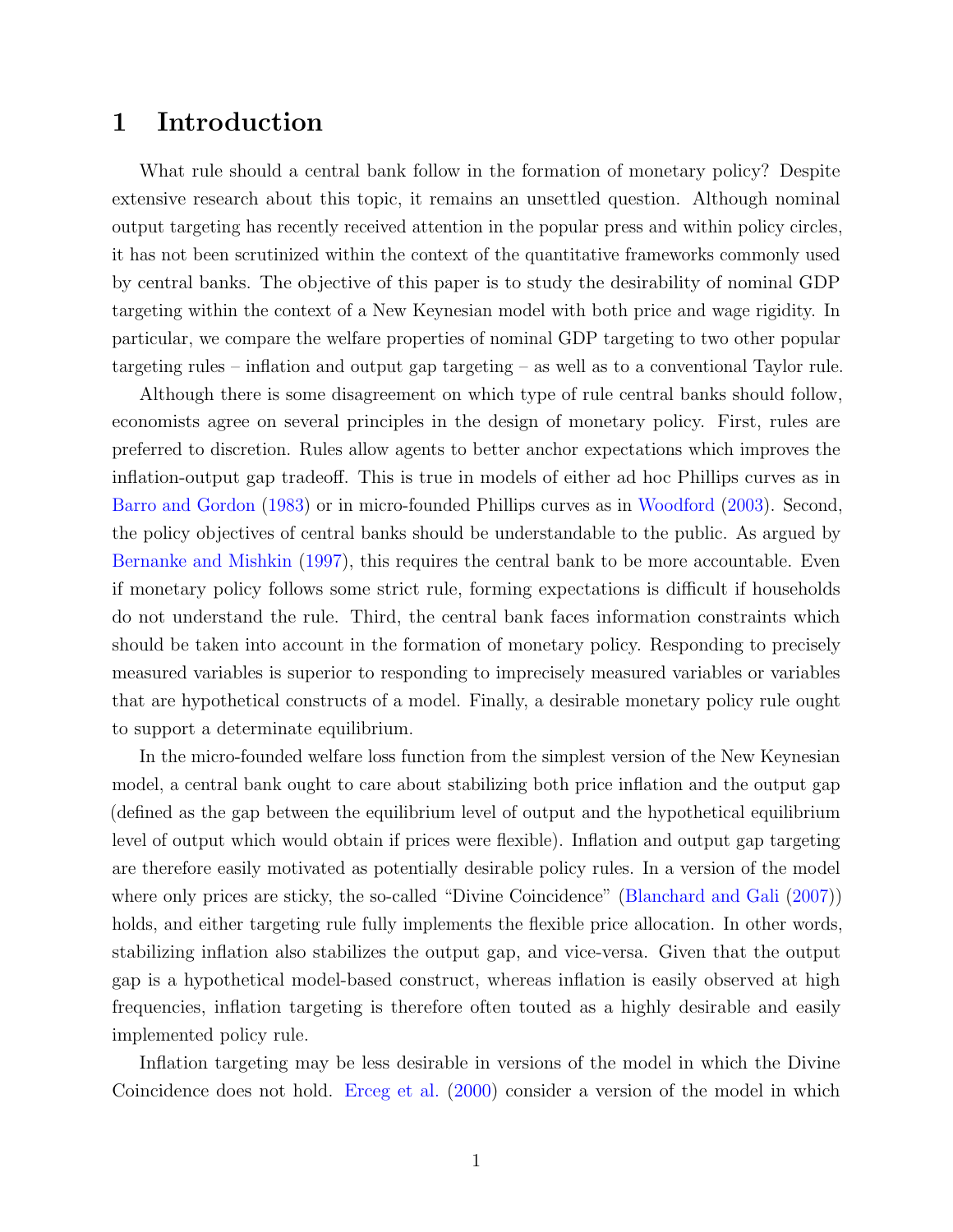both prices and nominal wages are sticky, the combination of which breaks the equivalence between inflation and gap stabilization and renders it impossible for the central bank to fully implement the flexible price and wage allocation. For plausible parameterizations of the parameters governing price and wage stickiness, they find that inflation targeting tends to perform poorly from a welfare perspective. Output gap targeting, in contrast, does very well, coming close to implementing the flexible price and wage allocation.

Although nominal GDP targeting has recently gained attention as potential policy rule in the popular press and within policy circles, it has received relatively little attention within the context of the type of models in widespread use at central banks and among academics. Whereas inflation targeting focuses on nominal variables and gap targeting on real variables, nominal GDP targeting simultaneously targets both nominal and real variables. And unlike output gap targeting, it does not require the central bank to observe the hypothetical flexible price and wage level of output.

In Section [2](#page-5-0) we study the merits of nominal GDP targeting relative to other policy rules using a standard parameterization of the sticky price and wage New Keynesian model developed by [Erceg et al.](#page-32-3) [\(2000\)](#page-32-3). We evaluate different rules on the basis of the average welfare loss relative to a hypothetical flexible price and wage allocation. Like [Erceg et al.](#page-32-3) [\(2000\)](#page-32-3), we find that output gap targeting does well, producing very small welfare losses that come close to implementing the flexible price and wage allocation. Nominal GDP targeting does almost as well as gap targeting. It is associated with smaller welfare losses than a conventionally parameterized Taylor rule and significantly outperforms inflation targeting. Nominal GDP targeting performs best in a relative sense when wages are sticky relative to prices and conditional on supply shocks. These results are consistent with the intuition laid out by [Sumner](#page-33-1) [\(2014\)](#page-33-1) in a textbook aggregate supply / aggregate demand model.

We consider a more elaborate medium scale version of the model in Sections [3](#page-16-0) and [4.](#page-20-0) In addition to price and wage stickiness, the model features investment and capital accumulation, several sources of real inertia, and a number of different shocks. In Section [4,](#page-20-0) the parameters of the model are estimated using Bayesian methods to fit recent US data. The results of the medium scale model echo those from the small scale model. Output gap targeting produces the lowest welfare losses relative to the hypothetical flexible price and wage allocation. Nominal GDP targeting does almost as well, significantly bettering both an estimated Taylor rule as well inflation targeting. As in the small scale model, nominal GDP targeting performs best when wages are sticky relative to prices and conditional on supply shocks, although the relative desirability of nominal GDP targeting conditional on supply and demand shocks is not as stark as in the small scale model.

Though we find output gap targeting to be the best performing of the different policy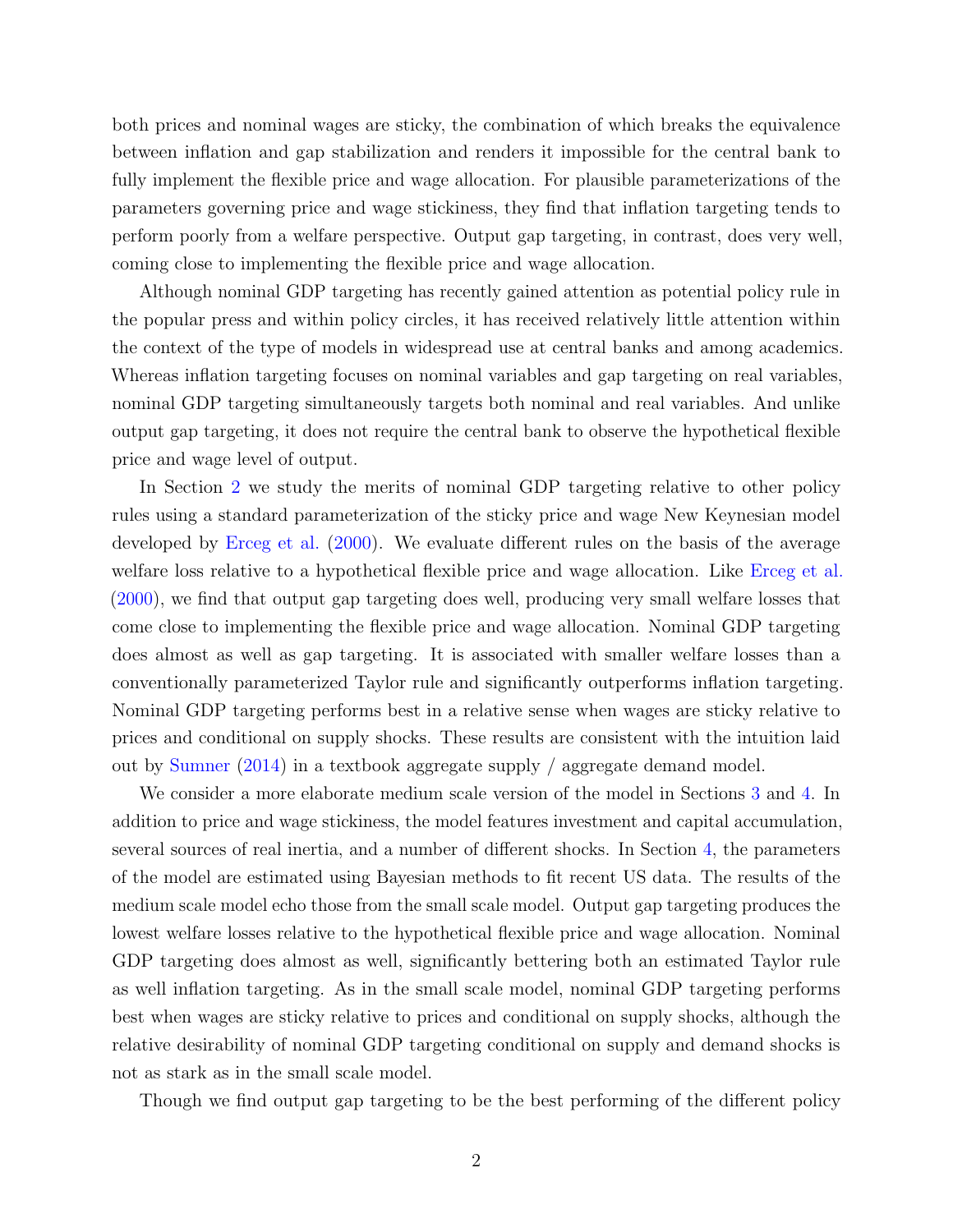rules under consideration, there are some reasons to be weary of actually implementing gap targeting as a policy rule. These reasons relate back to some of the basic principles of desirable monetary policy which are highlighted at the beginning of the Introduction. First, as a hypothetical model construct, gap targeting may be difficult to successfully communicate to the public, even if the central bank can observe the flexible price and wage level of output with precision. Second, it may be difficult for the central bank to observe the flexible price and wage level of output, particularly in real time. This point has been made by [Orphanides](#page-33-2) [\(2001\)](#page-33-2), [Orphanides and van Norden](#page-33-3) [\(2002\)](#page-33-3), and [Orphanides](#page-33-4) [\(2003\)](#page-33-4). Third, gap targeting may result in equilibrium indeterminacy. This point has been made in the context of sticky price New Keynesian models with positive trend inflation in [Hornstein and Wolman](#page-32-4) [\(2005\)](#page-32-4), [Ascari and Ropele](#page-32-5) [\(2009\)](#page-32-5), and [Coibion and Gorodnichenko](#page-32-6) [\(2011\)](#page-32-6).

We consider in Section [4](#page-20-0) a couple of different exercises to address some of these points in the context of the estimated medium scale model. In one, we assume that the central bank observes the flexible price and wage level of output with noise, and compute the amount of noise which would equate the welfare losses associated with targeting the mis-measured gap and targeting nominal GDP. We find that if the noise in the observed flexible price and wage level of output is more than about one-third the volatility of the actual flexible price and wage level of output, then nominal GDP targeting produces a lower welfare loss than does gap targeting. In a second exercise, we suppose that the central bank adjusts its perceived flexible price and wage level of output to the actual flexible price and wage level of output slowly. If the central bank adjusts slowly enough, then gap targeting can result in significant welfare losses relative to nominal GDP targeting. Third, we investigate the determinacy properties of gap targeting when trend inflation is positive. We find that if trend inflation is greater than about 0.2 percent annually, then gap targeting results in equilibrium indeterminacy. Because in the long run the level of output is independent of monetary policy, nominal GDP targeting is equivalent to a price level target in the long run, and therefore supports a determinate equilibrium for any level of trend inflation.

Our paper is related to a large literature on optimal monetary policy. The relative merits of nominal GDP targeting versus inflation targeting have been recently revived by [Billi](#page-32-7) [\(2014\)](#page-32-7) and [Woodford](#page-34-0) [\(2012\)](#page-34-0), who discuss the rules within the context of the zero lower bound. [Cecchetti](#page-32-8) [\(1995\)](#page-32-8) and [Hall and Mankiw](#page-32-9) [\(1994\)](#page-32-9) show in counterfactual simulations that nominal GDP targeting would lower the volatility of both real and nominal variables. Neither of these latter two papers have a structural model to conduct welfare analysis. [Mitra](#page-33-5) [\(2003\)](#page-33-5) studies nominal GDP targeting in a small scale New Keynesian model with adaptive learning. [Jensen](#page-33-6) [\(2002\)](#page-33-6) compares inflation and nominal GDP targeting in a linearized New Keynesian model with price stickiness and [Kim and Henderson](#page-33-7) [\(2005\)](#page-33-7) compare the two rules in a model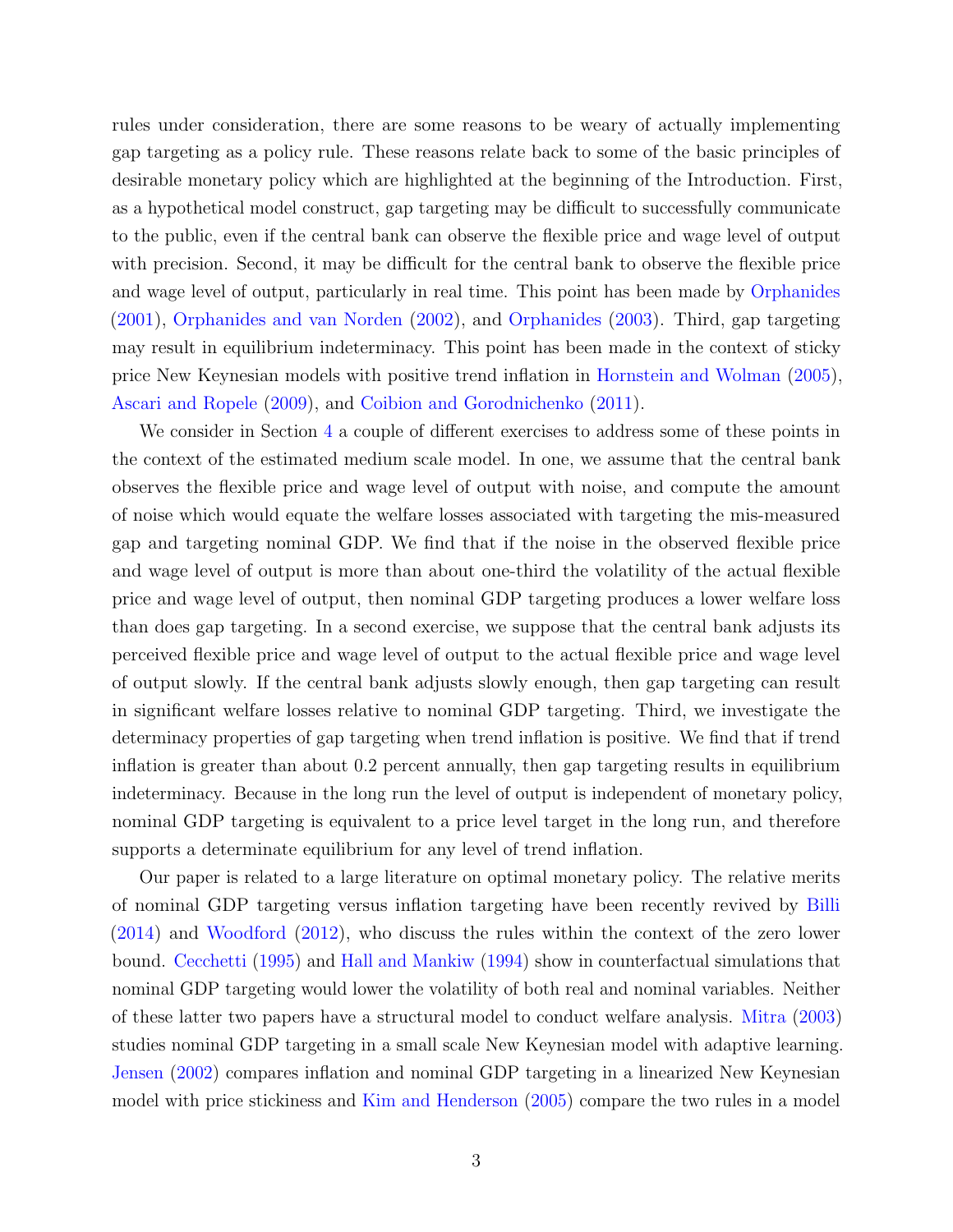of wage and price stickiness. While both of these papers include structural models similar to our own, [Jensen](#page-33-6) [\(2002\)](#page-33-6) does not include wage stickiness and [Kim and Henderson](#page-33-7) [\(2005\)](#page-33-7) uses one period ahead price and wage contracts rather than the more common staggered price and wage contracts. Moreover, [Mitra](#page-33-5) [\(2003\)](#page-33-5), [Jensen](#page-33-6) [\(2002\)](#page-33-6), and [Kim and Henderson](#page-33-7) [\(2005\)](#page-33-7) do not analyze nominal GDP targeting in a medium scale model like [Smets and Wouters](#page-33-8) [\(2007\)](#page-33-8) or [Justiniano et al.](#page-33-9) [\(2010\)](#page-33-9) which are extensively used in central banks. [Schmitt-Grohe](#page-33-10) [and Uribe](#page-33-10) [\(2007\)](#page-33-10) study optimal policy rule coefficients for a Taylor rule in a sticky price New Keynesian model with capital. They find that it is optimal to respond strongly to inflation and not at all to output, though they do not allow the central bank to target the output gap and their model does not feature wage rigidity. [Sims](#page-33-11) [\(2013\)](#page-33-11) studies the relative merits of a Taylor rule responding to the output gap or output growth.

# <span id="page-5-0"></span>2 The Basic New Keynesian Model

We begin by studying a textbook New Keynesian model featuring both wage and price rigidity along the lines of [Erceg et al.](#page-32-3) [\(2000\)](#page-32-3). This model is a special case of the medium scale model we study in the next section. In the subsections below we briefly describe the problems of each type of agent in the model and discuss equilibrium and aggregation. We then use the model to develop some intuition for the relative benefits of different monetary policy rules. The full set of conditions characterizing the equilibrium are presented in Appendix [A.](#page-35-0)

#### 2.1 Households

There exist a continuum of households indexed by  $h \in [0,1]$ . These households are monopoly suppliers of differentiated labor,  $N_t(h)$ . There exists a labor aggregating firm which bundles differentiated labor input into an aggregate labor input,  $N_t$ , which is sold to firms at real wage  $w_t$ ;  $w_t(h)$  denotes the real wage paid to household h. The technology which bundles labor intput is given by:

$$
N_t = \left(\int_0^1 N_t(h)^{\frac{\epsilon_w - 1}{\epsilon_w}}\right)^{\frac{\epsilon_w}{\epsilon_w - 1}}, \quad \epsilon_w > 1.
$$
 (1)

The parameter  $\epsilon_w$  measures the degree of substitutability among different types of labor. Profit maximization by the labor aggregating firm gives rise to a downward sloping demand curve for each variety of labor and an aggregate real wage index:

<span id="page-5-1"></span>
$$
N_t(h) = \left(\frac{w_t(h)}{w_t}\right)^{-\epsilon_w} N_t \tag{2}
$$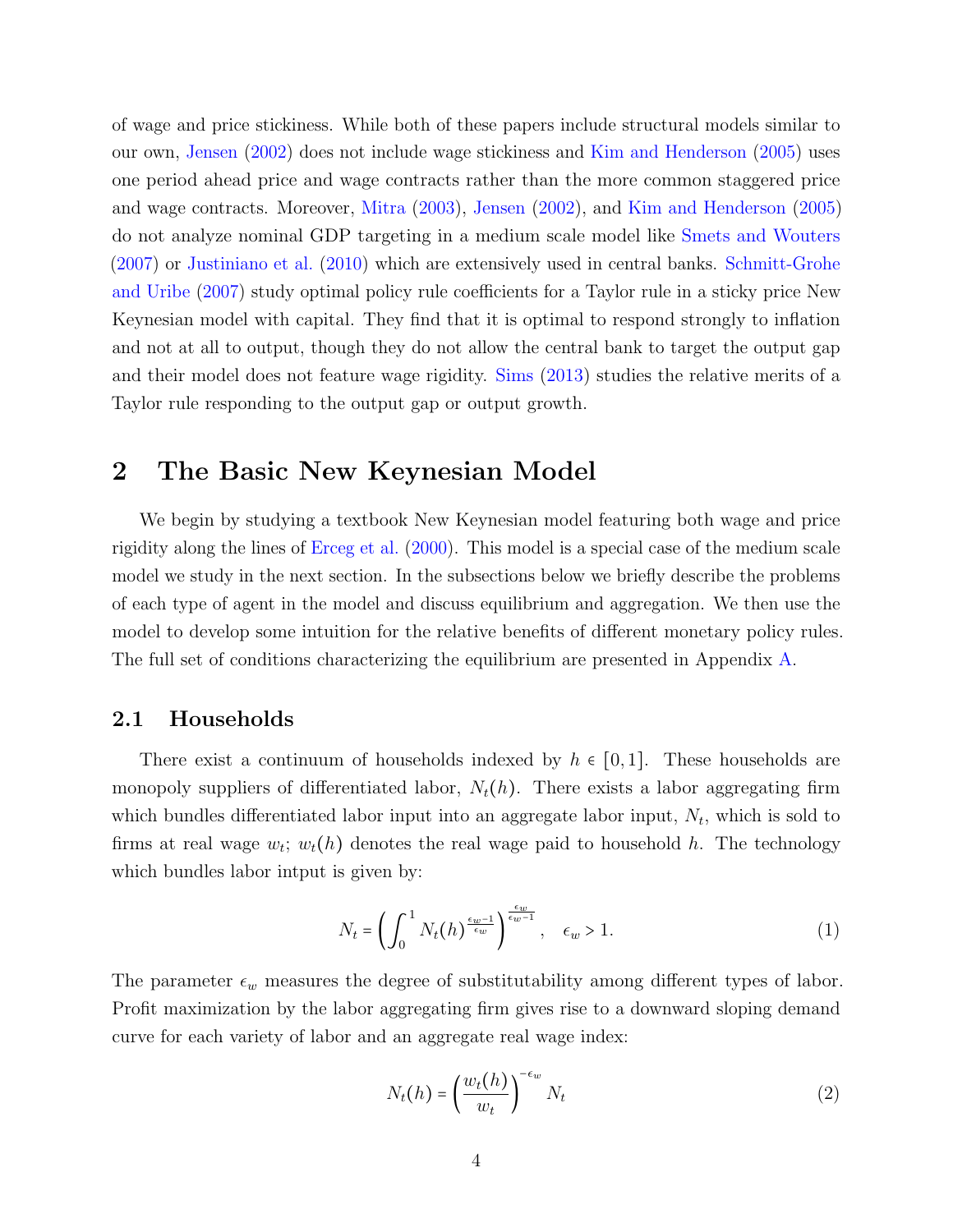<span id="page-6-3"></span>
$$
w_t^{1-\epsilon_w} = \int_0^1 w_t(h)^{1-\epsilon_w} dh.
$$
\n(3)

Households are not freely able to adjust their wage each period. In particular, each period there is a  $1 - \theta_w$  probability,  $\theta_w \in [0, 1)$ , that a household can adjust its wage. This probability is independent of when a household last adjusted its wage. As in [Erceg et al.](#page-32-3) [\(2000\)](#page-32-3), we assume there exists state-contingent securities which insure households against idiosyncratic wage risk. We also assume that preferences are separable in consumption and labor. Combined with perfect insurance, this means that households will make identical non-labor market choices. We therefore suppress formal dependence on  $h$  in writing the problem of a particular household with the exception of labor market variables.

The problem of a particular household can be written:

$$
\max_{C_t, B_t, w_t(h), N_t(h)} E_0 \sum_{t=0}^{\infty} \beta^t \nu_t \left\{ \ln C_t - \psi \frac{N_t(h)^{1+\eta}}{1+\eta} \right\}
$$

subject to

<span id="page-6-0"></span>
$$
C_t + \frac{B_t}{P_t} \le w_t(h)N_t(h) + \Pi_t + (1 + i_{t-1})\frac{B_{t-1}}{P_t}
$$
\n(4)

<span id="page-6-1"></span>
$$
N_t(h) \ge \left(\frac{w_t(h)}{w_t}\right)^{-\epsilon_w} N_t \tag{5}
$$

<span id="page-6-2"></span>
$$
w_t(h) = \begin{cases} w_t^{\#}(h) & \text{if } w_t(h) \text{ chosen optimally} \\ (1 + \pi_t)^{-1} w_{t-1}(h) & \text{otherwise} \end{cases}
$$
 (6)

The discount factor is given by  $\beta \in (0,1)$ ,  $\psi$  is a scaling parameter on the disutility from labor, and  $\eta$  represents the inverse of the Frisch elasticity of labor supply. The exogenous variable  $\nu_t$  is a preference shock common to all households. Constraint [\(4\)](#page-6-0) is a standard flow budget constraint. A household enters the period with a stock of nominal bonds,  $B_{t-1}$ , and can choose a new stock of bonds,  $B_t$ , which pay out nominal interest rate  $i_t$  in period  $t + 1$ . Consumption is denoted by  $C_t$  and the price of goods is  $P_t$ . Real profit distributed from firms is  $\Pi_t$ . Constraint [\(5\)](#page-6-1) requires that household labor supply meets demand. Wage-setting is described by [\(6\)](#page-6-2). With probability  $1 - \theta_w$  the household chooses a new real wage, denoted by  $w_t^{\#}$  $t^*(h)$ . With probability  $\theta_w$  the household is unable to adjust its nominal wage, so the real wage it charges in period t is its period  $t - 1$  real wage divided by the gross inflation rate between  $t - 1$  and  $t$ , where  $1 + \pi_t = P_t/P_{t-1}$ . Optimization gives rise to a standard Euler equation for bonds that is the same across all households. It is straightforward to show that all households given the opportunity will adjust to a common wage,  $w_t^{\#}$  $_t^{\#}.$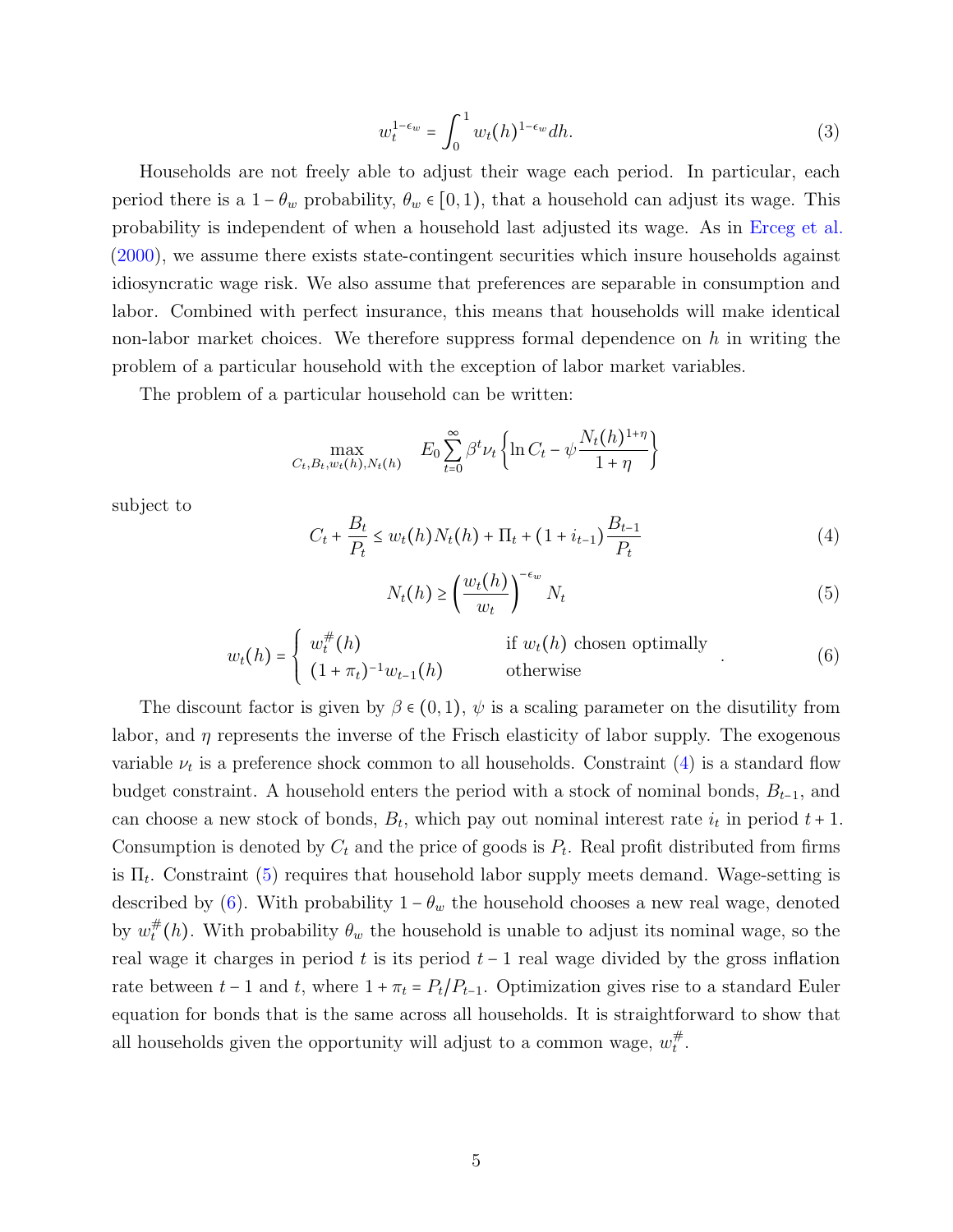### 2.2 Production

Production takes place in two phases. There exist a continuum of producers of differentiated output indexed by  $j \in [0,1], Y_t(j)$ . Differentiated output is transformed into final output,  $Y_t$ , by a competitive firm using the following technology:

<span id="page-7-1"></span>
$$
Y_t = \left(\int_0^1 Y_t(j)^{\frac{\epsilon_p - 1}{\epsilon_p}} dj\right)^{\frac{\epsilon_p}{\epsilon_p - 1}}, \quad \epsilon_p > 1. \tag{7}
$$

The parameter  $\epsilon_p$  measures the degree of substitutability among differentiated output. The price of the final output is  $P_t$  and the prices of differentiated output are denoted by  $P_t(j)$ . Profit maximization by the competitive firm gives rise to demand for each differentiated output and an aggregate price index:

<span id="page-7-0"></span>
$$
Y_t(j) = \left(\frac{P_t(j)}{P_t}\right)^{-\epsilon_p} Y_t \tag{8}
$$

<span id="page-7-2"></span>
$$
P_t^{1-\epsilon_p} = \int_0^1 P_t(j)^{1-\epsilon_p}.
$$
\n(9)

The production function for producer  $j$  is given by:

$$
Y_t(j) = A_t N_t(j). \tag{10}
$$

The exogenous variable  $A_t$  is a productivity shock common across all producers of differentiated output. These firms are not freely able to adjust their price in a given period in an analogous way to household wage-setting. In particular, each period there is a  $1 - \theta_p$  probability,  $\theta_p \in [0, 1)$ , that a firm can adjust its price, which we denote by  $P_t^{\#}$  $t_t^{\#}(j)$ . Otherwise it charges its most recently chosen price:

$$
P_t(j) = \begin{cases} P_t^{\#}(j) & \text{if } P_t(j) \text{ chosen optimally} \\ P_{t-1}(j) & \text{otherwise} \end{cases}
$$
 (11)

Regardless of whether a firm can adjust its price, it will choose labor input to minimize cost, subject to the constraint of producing enough to meet demand, given by [\(8\)](#page-7-0). Solving the cost minimization problem reveals that all firms face the same real marginal cost, given by  $mc_t = w_t/A_t$ . Firms given the opportunity to adjust their price will do so to maximize the expected presented discounted value of profit returned to households. It is straightforward to show that all updating firms will choose a common reset price,  $P_t^{\#}$  $\stackrel{\scriptstyle \#}{\scriptstyle t}$  .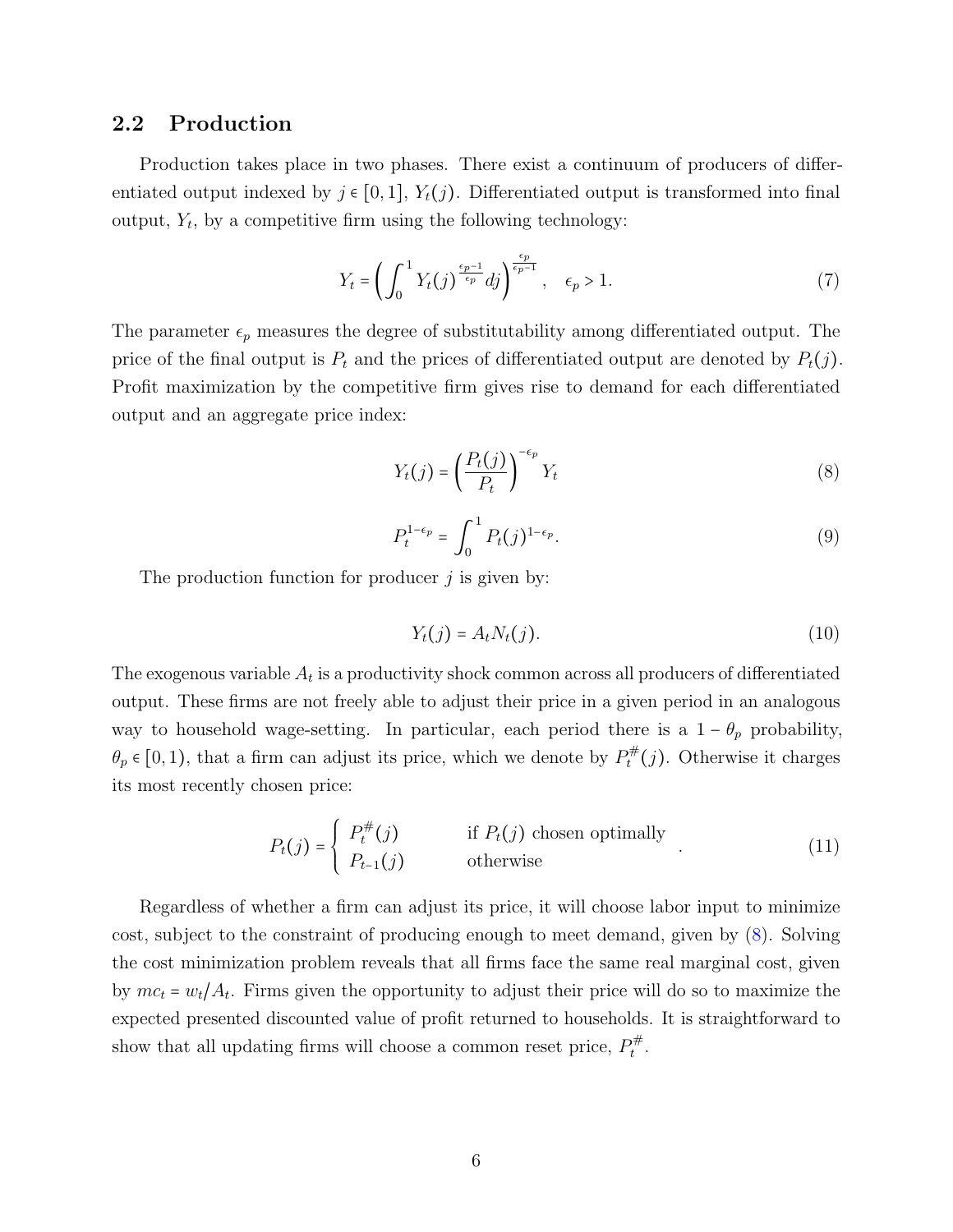### 2.3 Exogenous Processes

There are two exogenous variables in the model, the productivity shock,  $A_t$ , and the preference shock,  $\nu_t$ . We assume that these both follow stationary AR(1) processes with non-stochastic means normalized to unity:

$$
\ln A_t = \rho_A \ln A_{t-1} + \sigma_A \varepsilon_{A,t} \tag{12}
$$

$$
\ln \nu_t = \rho_\nu \ln \nu_{t-1} + \sigma_\nu \varepsilon_{\nu,t}.\tag{13}
$$

The autoregressive parameters,  $\rho_A$  and  $\rho_\nu$ , lie between zero and one. The innovations,  $\varepsilon_{A,t}$ and  $\varepsilon_{\nu,t}$ , are drawn from standard normal distributions. These innovations are scaled by  $\sigma_A$ and  $\sigma_{\nu}$ , which measure the standard deviations of the innovations.

### 2.4 Market-Clearing and Aggregation

Market-clearing requires that bond-holding is zero at all times,  $B_t = 0$ , and that the sum of labor demanded by producers of differentiated output equals total labor supplied by the labor aggregating firm. Integrating the flow budget constraints of households along with the definition of firm profits gives the aggregate resource constraint  $Y_t = C_t$ . The price and real wage indexes can be written without reference to household or firm subscripts as:

$$
P_t^{1-\epsilon_p} = (1-\theta_p)P_t^{\#,1-\epsilon_p} + \theta_p P_{t-1}^{1-\epsilon_p} \tag{14}
$$

$$
w_t^{1-\epsilon_w} = (1-\theta_w)w_t^{\#,1-\epsilon_w} + \theta_w(1+\pi_t)^{\epsilon_w-1}w_{t-1}^{1-\epsilon_w}.
$$
 (15)

Integrating over the demand curves for differentiated output, [\(8\)](#page-7-0), gives rise to an aggregate production function:

$$
Y_t = \frac{A_t N_t}{v_t^p} \tag{16}
$$

where the variable  $v_t^p$  $t<sub>t</sub><sup>p</sup>$  is a measure of price dispersion given by:

<span id="page-8-0"></span>
$$
v_t^p = \int_0^1 \left(\frac{P_t(j)}{P_t}\right)^{-\epsilon_p} dj. \tag{17}
$$

We define the hypothetical construct of the flexible price level of output (or sometimes "natural rate") as the level of output which would obtain in the absence of price and wage stickiness. We denote this by  $Y_t^f$  $t<sub>t</sub><sup>t</sup>$ , and can solve for it as the equilibrium level of output when  $\theta_p = \theta_w = 0$ . We then define the output gap,  $X_t$ , as the ratio of the level of output to the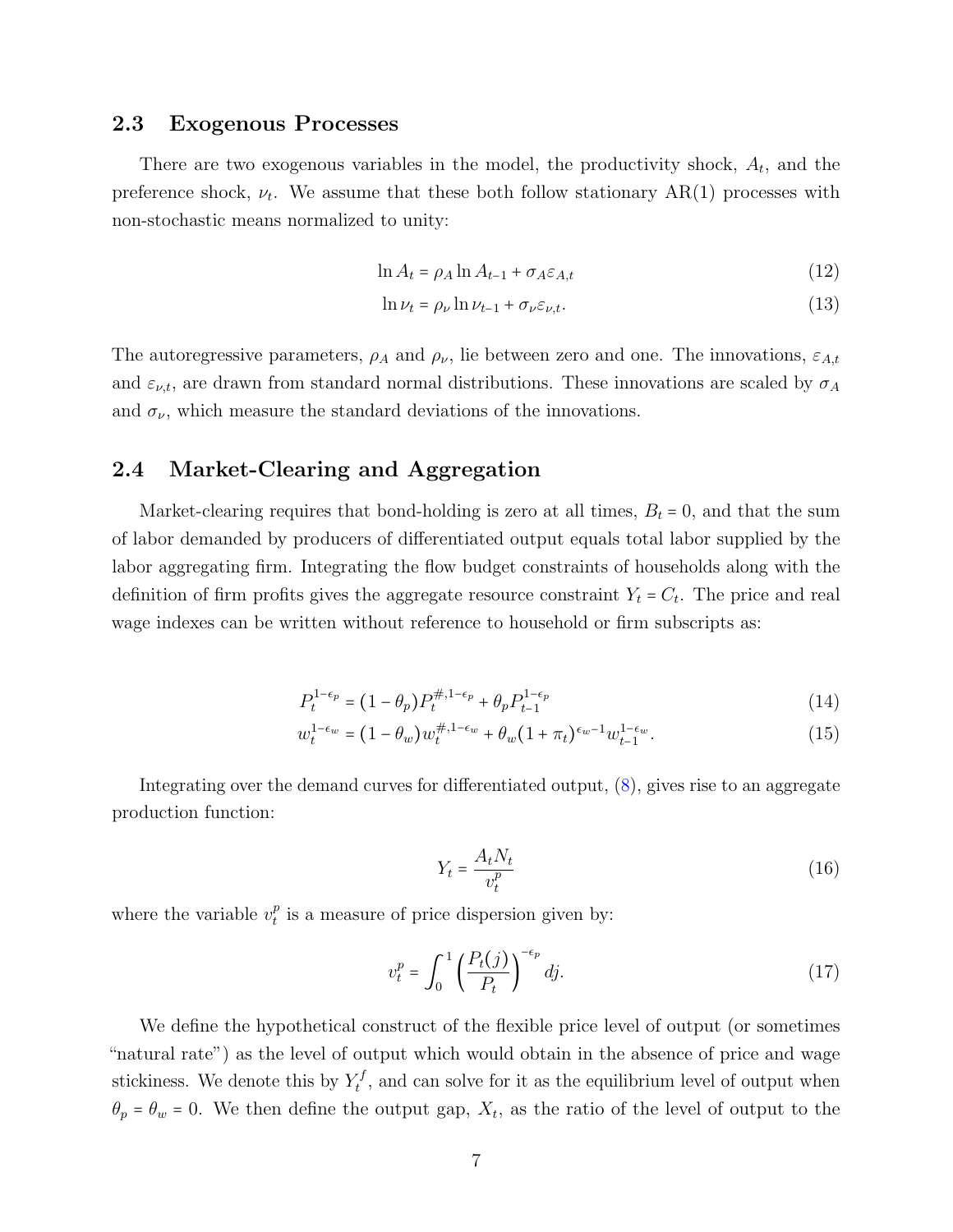flexible price level,  $X_t = Y_t/Y_t^f$  $_t^f$  .

Aggregate welfare is defined as the sum of the presented discounted value of flow utility across all households. This can be written recursively in terms of aggregate variables alone as:

$$
\mathbb{W}_t = \nu_t \left[ \ln C_t - \psi v_t^w \frac{N_t^{1+\eta}}{1+\eta} \right] + \beta E_t \mathbb{W}_{t+1}.
$$
\n(18)

Recall that  $N_t$  is aggregate labor supplied by the labor aggregating firm. This is only equal to aggregate labor supply in the special case that all households charge identical wages. In the more general case, there is a wedge between aggregate labor supply and labor used in production due to wage dispersion. This is captured by the variable  $v_t^w$ , which can be written:

<span id="page-9-1"></span>
$$
v_t^w = \int_0^1 \left(\frac{w_t(h)}{w_t}\right)^{-\epsilon_w(1+\eta)} dh. \tag{19}
$$

#### 2.5 Monetary Policy

Before fully characterizing the equilibrium it remains to specify the conduct of monetary policy. In addition to a nominal GDP targeting rule, we also consider inflation and output gap targeting rules. Each of these three targeting rules can be considered restricted cases of a generalized [Taylor](#page-33-12) [\(1993\)](#page-33-12) type instrument rule, which is often used in quantitative work to model the behavior of monetary policy.

The primary objective of the paper is to evaluate the performance of a nominal GDP targeting rule vis- $\acute{a}$ -vis other popular targeting rules. A nominal GDP targeting rule can be written as

$$
P_t Y_t = (PY)^* \tag{20}
$$

In this rule the nominal interest rate adjusts so that nominal GDP,  $P_tY_t$ , equals some exogenous and constant target,  $(PY)^*$ <sup>[1](#page-9-0)</sup>. In the long run this rule is equivalent to a price level target since the long run level of real GDP is independent of the monetary policy rule. In the short run, commitment to this rule implies that the growth rate of nominal GDP is zero, or that  $(1 + \pi_t) \frac{Y_t}{Y_{t-1}}$  $\frac{Y_t}{Y_{t-1}} = 1$  each period.

The second rule we consider is a strict inflation targeting rule:

$$
\pi_t = 0. \tag{21}
$$

Under an inflation targeting rule the central bank adjusts the nominal interest such that

<span id="page-9-0"></span><sup>&</sup>lt;sup>1</sup>Here we follow convention in assuming no trend growth in output or trend inflation. It is straightforward to modify the nominal GDP targeting rule to account for these features.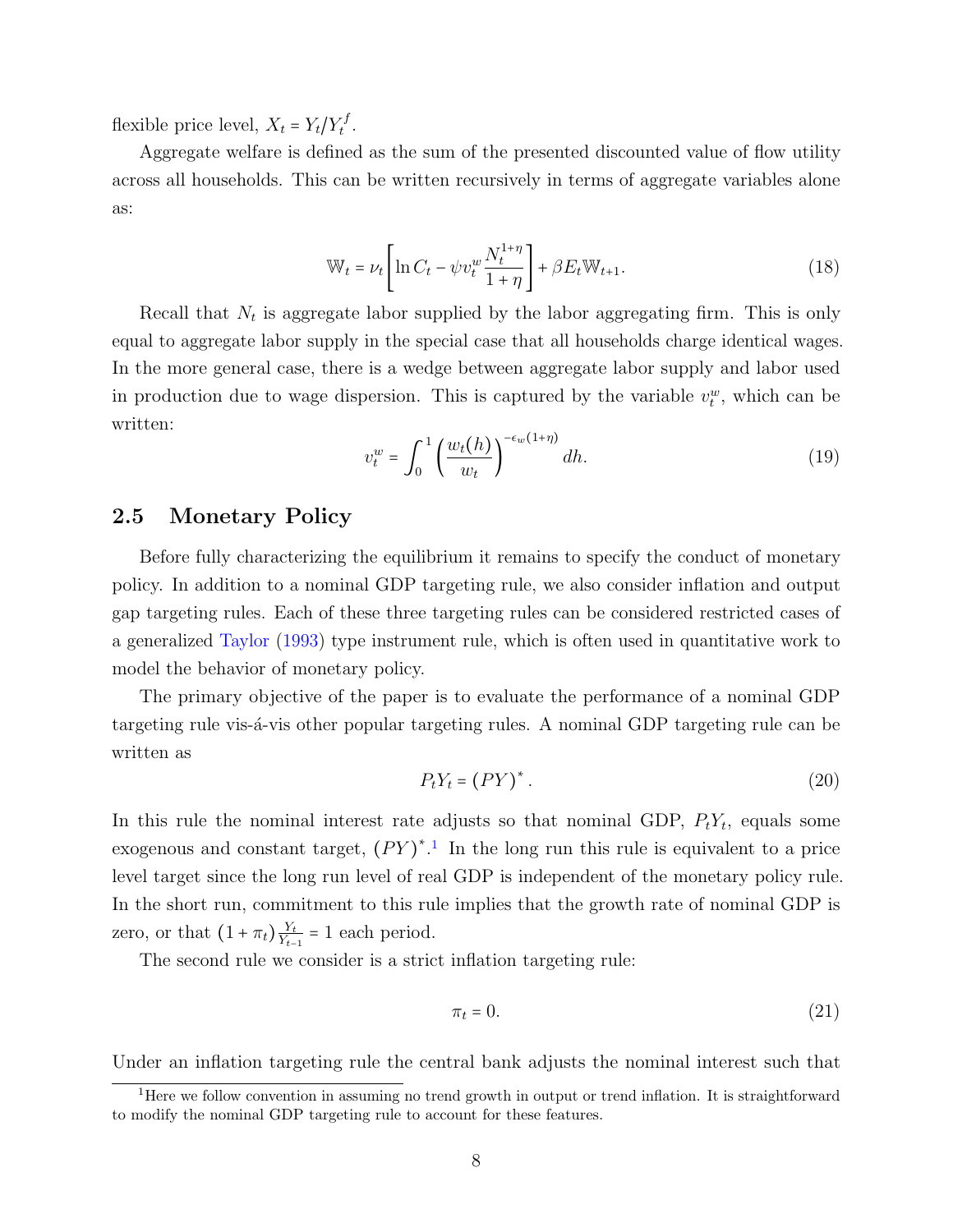inflation hits its target each period (implicitly we have normalized the target inflation rate to zero, but could easily extend this to non-zero targets).

The final targeting rule we consider is an output gap targeting rule:

$$
X_t = 1.\t\t(22)
$$

In this rule the nominal interest rate is adjusted in such a way that the equilibrium level of output always equals its flexible price level.

In a version of the model with flexible wages the so-called "Divine Coincidence" would hold [\(Blanchard and Gali](#page-32-2) [\(2007\)](#page-32-2)), and in equilibrium inflation and gap targeting would be equivalent to one another, and would both implement the flexible price equilibrium. When prices and wages are simultaneously sticky this equivalence does not hold. Gap targeting requires that the central bank know the flexible price level of output, which is not directly observable, neither in real time nor ex-post. A potential advantage of inflation targeting is that inflation is observed at high frequencies and does not require a central a bank to know anything about the underlying model. Whereas gap targeting focuses on a real variable and inflation targeting focuses solely on prices, nominal GDP targeting implicitly targets both nominal and real variables. It also only requires a central bank to observe endogenous variables, not hypothetical model constructs like the flexible price level of output.

Each of the three targeting rules can be understood to be special cases of a generalized Taylor rule of the following form:

<span id="page-10-0"></span>
$$
\ln(1+i_t) = (1-\rho_i)\ln(1+i^*) + \rho_i\ln(1+i_{t-1}) + \phi_\pi\ln(1+\pi_t) + \phi_x\ln X_t + \phi_y\ln\left(\frac{Y_t}{Y_{t-1}}\right). \tag{23}
$$

Here  $\rho_i \in [0, 1)$  is a smoothing parameter and  $\phi_{\pi}$ ,  $\phi_x$ , and  $\phi_y$  are non-negative coefficients on inflation, the output gap, and output growth, respectively. In writing this rule we have maintained an implicit assumption of zero trend inflation and no trend growth. Whereas the three rules discussed above are targeting rules, targeting the values of endogenous variables and adjusting the nominal rate to hit those targets, the Taylor rule is an instrument rule, directly specifying a process for the nominal interest rate as function of endogenous variables. Taylor rules of this form seem to provide an accurate account of observed monetary policy in the last several decades and tend to have good normative properties. Each of the three targeting rules can be understood to be special cases of the Taylor rule. The Taylor rule would be isomorphic to an inflation targeting rule when  $\phi_{\pi} \to \infty$  and  $\rho_i = \phi_x = \phi_y$  and equivalent to a gap targeting rule when  $\phi_x \to \infty$  and  $\rho_i = \phi_\pi = \phi_y$ . Because commitment to a nominal GDP targeting rule implies targeting the growth rate of nominal GDP each period, it is equivalent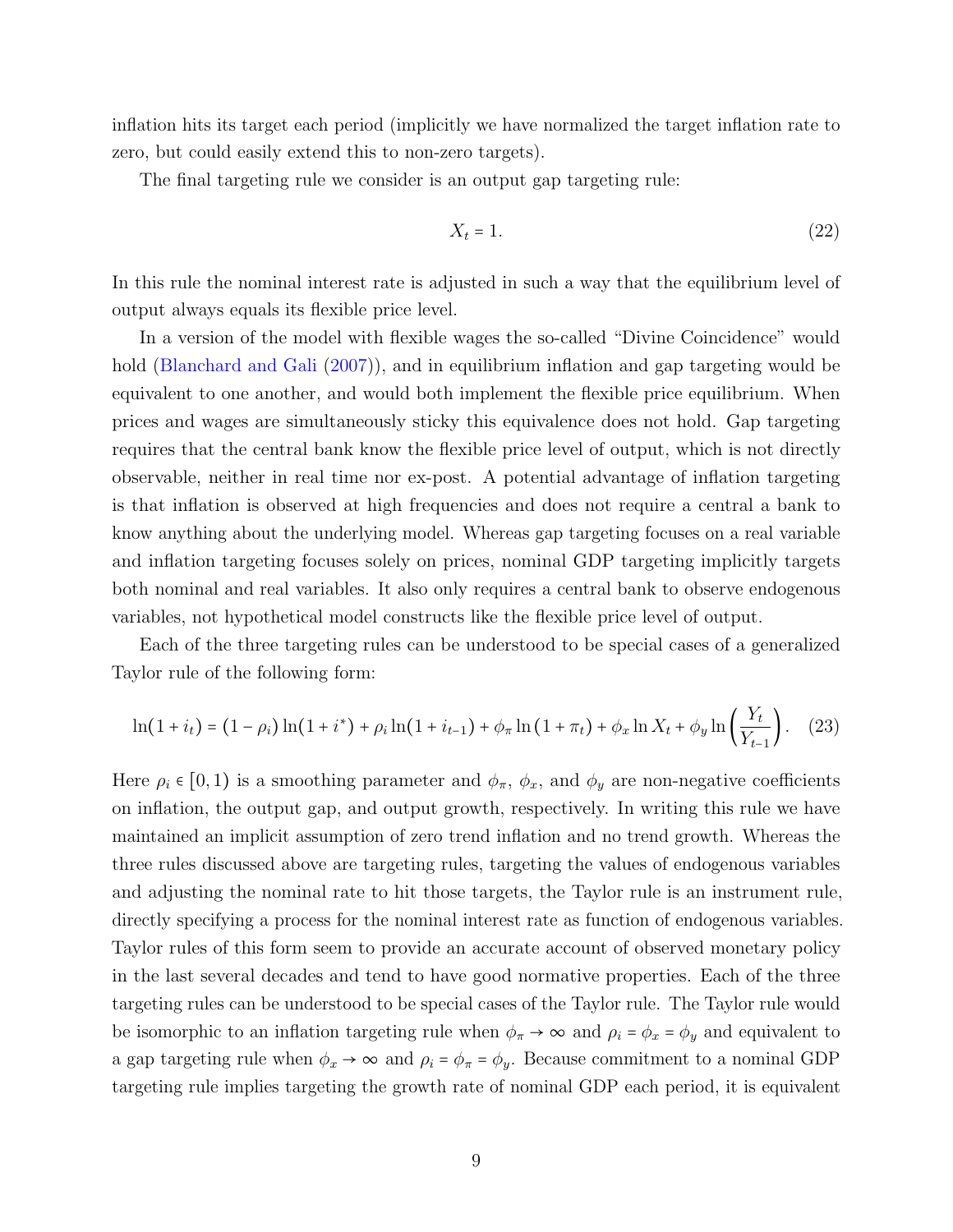to the Taylor rule when  $\phi_{\pi} = \phi_y \rightarrow \infty$  and  $\rho_i = \phi_x = 0.2$  $\rho_i = \phi_x = 0.2$ 

### 2.6 Quantitative Analysis

<span id="page-11-1"></span>We adopt a standard parameterization of the model's parameters; in the next section with a more empirically plausible model with capital accumulation we estimate them. The values of the parameters are listed in Table [1.](#page-11-1)

| Parameter          | Description                          | Value       |
|--------------------|--------------------------------------|-------------|
|                    | Discount rate                        | 0.995       |
| η                  | Inverse Frisch elasticity            |             |
| $\psi$             | Labor disutility                     | $N^* = 1/3$ |
| $\epsilon_{\rm m}$ | Elasticity of substitution $-$ Labor | 10          |
| $\epsilon_p$       | Elasticity of substitution $-$ Goods | 10          |
| $\theta_w$         | Wage stickiness                      | $0 - 0.75$  |
| $\theta_p$         | Price stickiness                     | $0 - 0.75$  |
| $\sigma_A$         | Standard deviation – Productivity    | 0.006       |
| $\sigma_{\nu}$     | Standard deviation – Preference      | 0.020       |
| $\rho_A$           | Persistence – Productivity           | 0.97        |
| $\rho_\nu$         | Persistence – Preference             | 0.70        |

Table 1: Value of Parameters

Notes: The table shows the values of the parameters uses in the quantitative analysis of the small scale model laid out in this section.

The discount factor is set to  $\beta$  = 0.995, which implies an annualized risk-free interest rate of two percent. The Frisch labor supply elasticity is set to unity, implying  $\eta = 1$ . The elasticities of substitution for goods and labor,  $\epsilon_p$  and  $\epsilon_w$ , are both set to 10, implying steady state price and wage markups of a little more than ten percent. The scaling parameter on the disutility from labor,  $\psi$ , is set so that steady state labor hours equal 1/3. Our baseline parameterization of the price and wage stickiness parameters is  $\theta_w = \theta_p = 0.75$ , which implies that wages and prices both adjust once a year on average. We consider various different values of these parameters in the quantitative work below. The autoregressive parameter in the productivity process is set to  $\rho_A = 0.97$  and the autoregressive parameter for the preference shock is  $\rho_{\nu} = 0.70$ . The standard deviations of the innovations to productivity and

<span id="page-11-0"></span><sup>&</sup>lt;sup>2</sup>One could also map the Taylor rule into targeting rules that are not strict in the sense of featuring large but nevertheless finite coefficients on the target variables in the Taylor rule. In particular, an inflation targeting Taylor rule might feature a "large" value of  $\phi_{\pi}$  (say, 10) and values of 0 for the other parameters, and similarly for a gap target and the coefficient on  $\phi_x$  and a nominal GDP target with large and equal coefficients on  $\phi_{\pi}$  and  $\phi_{y}$ . We have experimented with these specifications and obtain similar results to the strict targeting rules considered.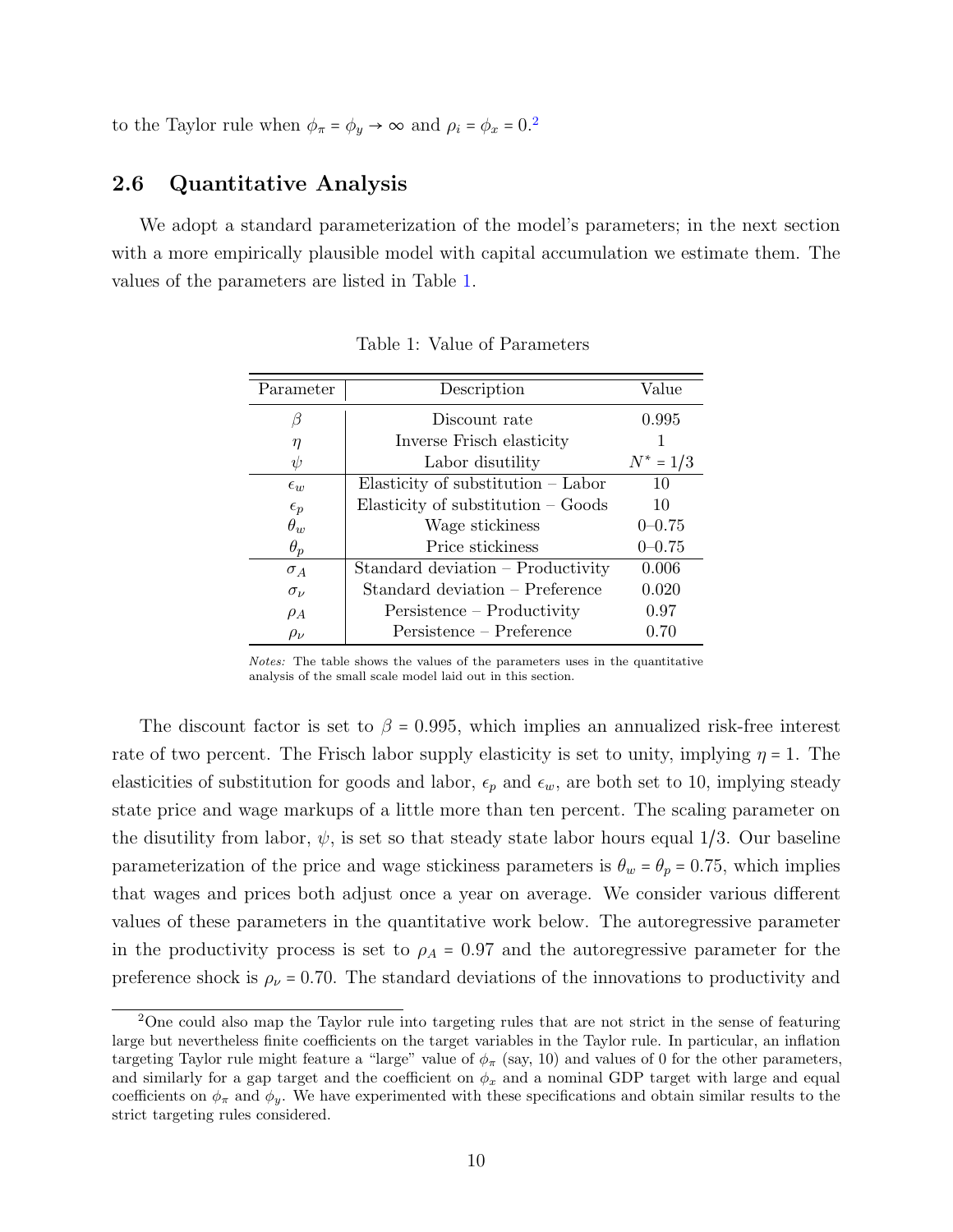preferences are  $\sigma_A = 0.006$  and  $\sigma_{\nu} = 0.02$ , respectively. When monetary policy is governed by a conventionally parameterized version of the Taylor rule with  $\rho_i = 0.7$ ,  $\phi_\pi = 0.45$ ,  $\phi_y = 0.0375$ , and  $\phi_x = 0.3$  $\phi_x = 0.3$  this parameterization generates a standard deviation of log output of 0.036, which is very close to the observed volatility of linearly detrended log GDP in postwar US data. Furthermore, the productivity and preference shocks each account for 50 percent of the unconditional variance of log output. In other words, our parameterization implies that supply and demand shocks are equally important in driving fluctuations in output.

We evaluate different policy rules by computing the unconditional mean of welfare for a particular policy rule and comparing that to the unconditional mean of welfare in a hypothetical economy where prices and wages are both flexible, e.g.  $\theta_p = \theta_w = 0$ . We compute these unconditional means by solving the model using a second order approximation of the equilibrium conditions about the non-stochastic steady state. We then calculate a compensating variation, computing the percent of consumption each period which would make a household indifferent between the flexible price and wage economy and the sticky price and wage economy. Formally, the compensating variation is given by:

$$
\lambda = 100 \left[ \exp\left(\mathbb{E} \mathbb{W}_{flex} - \mathbb{E} \mathbb{W}_0\right) - 1 \right]
$$

where  $E W_{flex}$  is the expected present discounted value of utility under flexible prices and wages and  $\mathbb{E} \mathbb{W}_0$  is the expected discounted value of utility in the sticky price and wage economy with a given monetary policy regime. We can interpret this compensating variation as a welfare loss from price and wage rigidity. More desirable monetary policy regimes therefore coincide with lower values of the compensating variation.

Table [2](#page-13-0) present compensating variations for the three different targeting rules for different combinations of price and wage stickiness parameters. For point of comparison we also show the compensating variation for the Taylor rule parameterized as described above. Focus first on the case where the price and wage rigidity parameters are both 0.75. The most desirable policy regime is the output gap targeting rule, which produces a compensating variation of only 0.02 percent of consumption. Nominal GDP targeting does almost as well, generating a welfare loss of only 0.03 percent of consumption. Inflation targeting performs very poorly, with a welfare loss of nearly 20 percent of consumption. The Taylor rule performs fairly well, albeit substantially worse than either nominal GDP or output gap targeting, with a compensating variation of 0.3 percent.

We now turn attention to different combinations of price and wage stickiness parameters. The output gap targeting rule at least weakly dominates the other two targeting rules as well

<span id="page-12-0"></span><sup>&</sup>lt;sup>3</sup>Note that our rule is not written as one of partial adjustment. The long run response of the interest rate to inflation and output growth is  $\phi_{\pi}/(1-\rho_i)$  and  $\phi_y/(1-\rho_i)$ , or 1.5 and 0.125, respectively.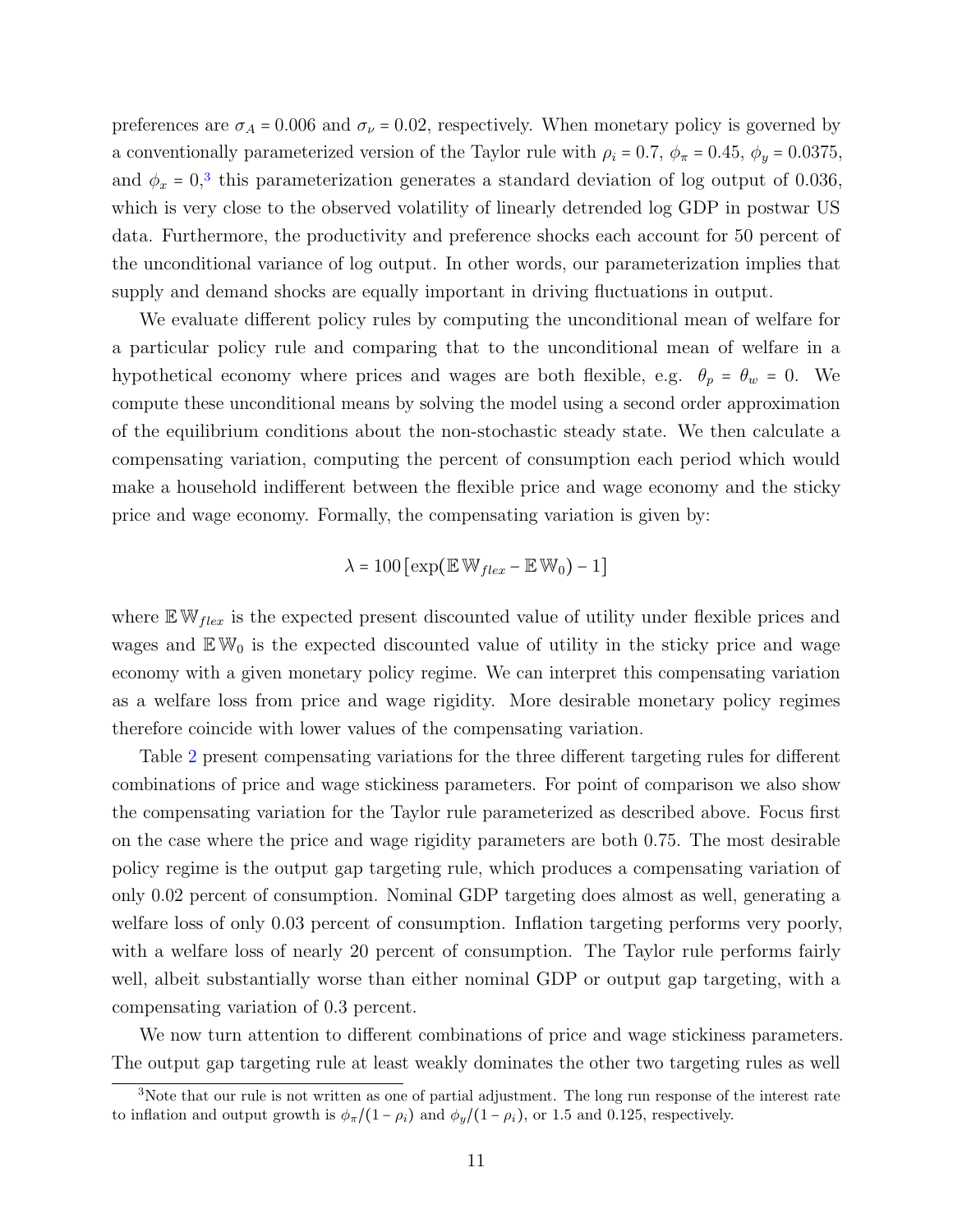as the Taylor rule for all combinations of price and wage rigidity. The output gap targeting rule implements the flexible price allocation (i.e. the compensating variation is zero) if either prices or wages are flexible. Inflation targeting tends to perform very poorly except in the extreme case where wages are flexible, when strict inflation targeting also fully implements the flexible price allocation. The compensating variation associated with the Taylor rule is roughly the same at all combinations of price and wage rigidity under consideration. Nominal GDP targeting tends to perform very well, yielding compensating variations less than 0.04 percent of consumption for all combinations of price and wage stickiness parameters under consideration.

|             |         | $\theta_p = 0.75$ $\theta_p = 0.00$ |         | $\theta_p = 0.50$ $\theta_p = 0.75$ $\theta_p = 0.75$<br>$\theta_w=0.75 \hspace{0.5cm} \theta_w=0.75 \hspace{0.5cm} \theta_w=0.75 \hspace{0.5cm} \theta_w=0.75 \hspace{0.5cm} \theta_w=0.50 \hspace{0.5cm} \theta_w=0.00$ |        |
|-------------|---------|-------------------------------------|---------|---------------------------------------------------------------------------------------------------------------------------------------------------------------------------------------------------------------------------|--------|
| <b>NGDP</b> | 0.0314  | 0.0000                              | 0.0127  | 0.0352                                                                                                                                                                                                                    | 0.0398 |
| Inflation   | 20.3694 | 20.3694                             | 20.3694 | 0.8618                                                                                                                                                                                                                    | 0.0000 |
| Output Gap  | 0.0190  | 0.0000                              | 0.0090  | 0.0166                                                                                                                                                                                                                    | 0.0000 |
| Taylor Rule | 0.2880  | 0.2908                              | 0.2902  | 0.2506                                                                                                                                                                                                                    | 0.1601 |

<span id="page-13-0"></span>Table 2: Consumption Equivalent Welfare Losses from Different Policy Rules

Notes: The table contains the compensating variations of three different targeting rules as well as a Taylor rule. The parameterization of the model is as described in Table [1.](#page-11-1) The first three rows consider strict targeting rules. The row labeled "Taylor rule" considers the Taylor rule, [\(23\)](#page-10-0), parameterized with  $\rho_i = 0.7$ ,  $\phi_{\pi} = 0.45$ ,  $\phi_{\pi} = 0$ , and  $\phi_{\pi} = 0.0375$ .

That inflation targeting performs poorly, and output gap targeting does very well, when both prices and wages are rigid has been well-known since [Erceg et al.](#page-32-3) [\(2000\)](#page-32-3). The novel result here is that nominal GDP targeting seems to have desirable properties. Nominal GDP targeting is associated with substantially lower compensating variations than the Taylor rule, and significantly outperforms inflation targeting except in the case where wages are flexible. While nominal GDP targeting is always weakly worse than output gap targeting, the differences in the compensating variations associated with these two targeting rules are very small. From the Table it appears as though nominal GDP targeting is relatively better the stickier are wages relative to prices – when wages are rigid and prices are flexible, nominal GDP targeting is equivalent to gap targeting, while when wages are flexible and prices rigid, inflation targeting outperforms nominal GDP targeting.

Figure [1](#page-14-0) shows the loci of wage (horizontal axis) and price (vertical axis) rigidity parameters where nominal GDP targeting and inflation targeting generate the same compensating variation. The area shaded green shows parameter combinations where nominal GDP targeting strictly dominates inflation targeting. For wage stickiness parameters in excess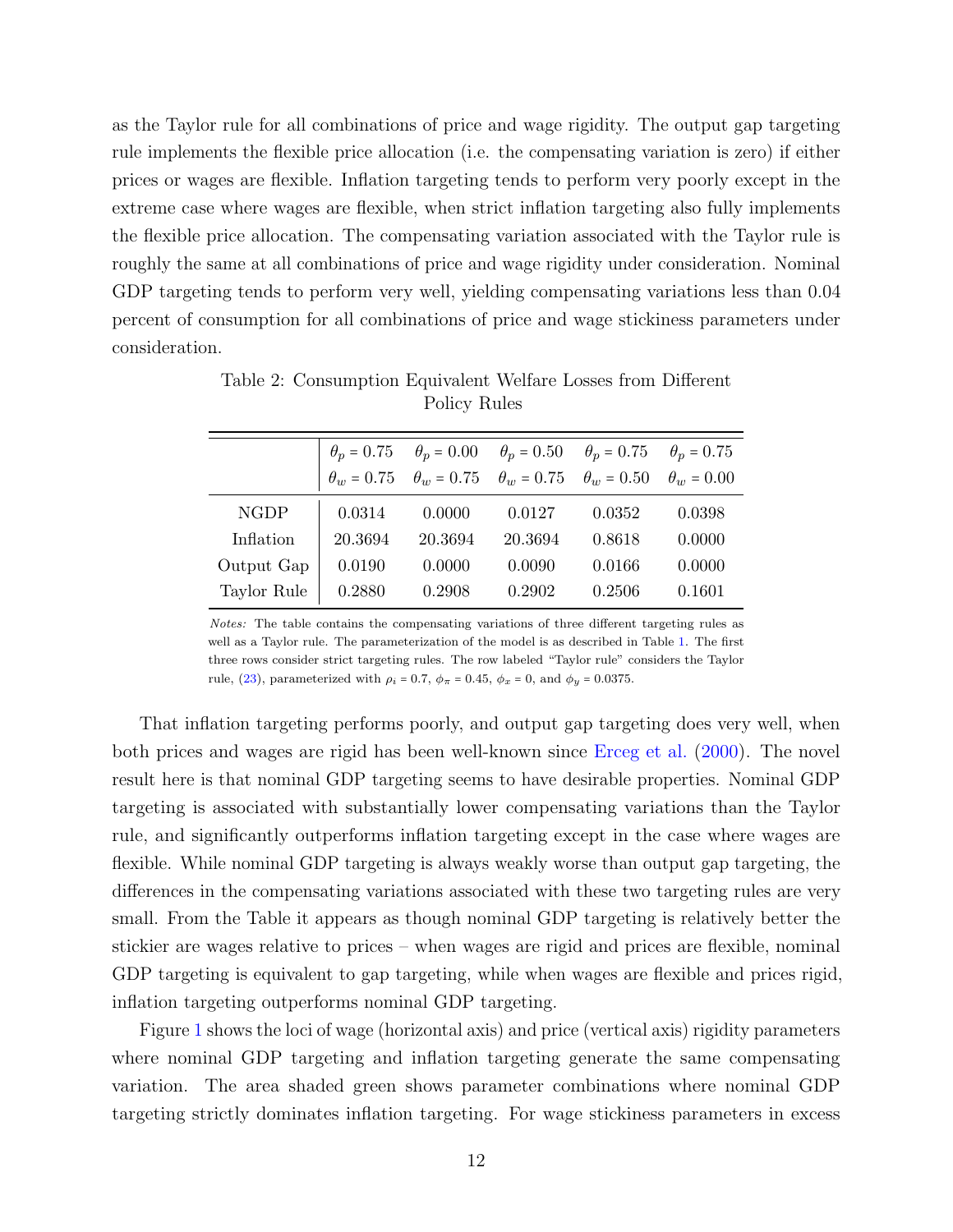<span id="page-14-0"></span>of 0.3 nominal GDP targeting strictly dominates inflation targeting for any value of the parameter governing price rigidity. Furthermore, at low levels of wage stickiness inflation targeting only dominates nominal GDP targeting if prices are very rigid.



Figure 1: Nominal GDP vs. Inflation Targeting

*Notes:* This figure traces out the loci of wage stickiness parameters,  $(\theta_w, \theta_p)$ for which nominal GDP targeting and inflation targeting yield the same compensating variation. The area shaded green depicts combinations of  $(\theta_w, \theta_p)$ for which nominal GDP targeting strictly dominates inflation targeting.

We next consider the role of the two different shocks in the model in driving the relative performance of the different monetary policy regimes. Tables [3](#page-15-0) and [4](#page-16-1) repeat the exercises in Table [2](#page-13-0) conditioning on only the productivity or the preference shock, respectively. For this exercise, we set the standard deviation of one of the shocks to zero, and re-parameterize the standard deviation of the remaining shock to generate the same volatility of log output as in the baseline model when policy is characterized by a Taylor rule.[4](#page-14-1)

The compensating variations for the different policy regimes when there are only productivity shocks are qualitatively similar to the compensating variations when both shocks are included in the model. Output gap targeting always weakly dominates the other policies and inflation targeting does poorly unless wages are flexible. Nominal GDP targeting is significantly more desirable than inflation targeting unless wages are flexible, and performs better than the Taylor rule for most parameter configurations. Inflation targeting performs worse conditional on productivity shocks relative to the case where both shocks are in the

<span id="page-14-1"></span><sup>&</sup>lt;sup>4</sup>When conditioning on the productivity shock, this implies a value of  $\sigma_A = 0.0085$  and  $\sigma_\nu = 0$ . When conditioning on the preference shock,  $\sigma_A = 0$  and  $\sigma_\nu = 0.0285$ .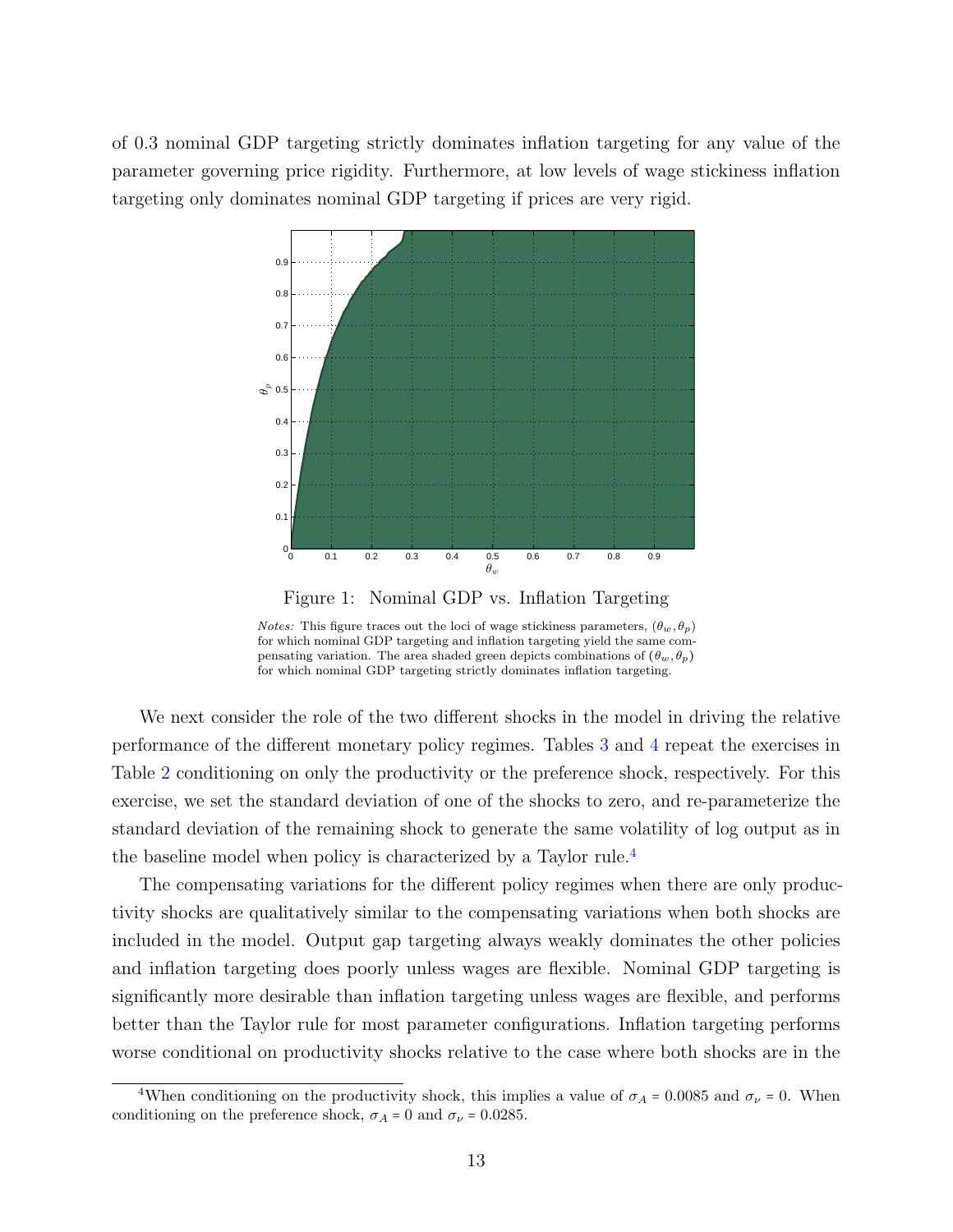model. When there are only preference shocks, each of the three targeting regimes implements the flexible price allocation for any combination of price and wage rigidity parameters, while the Taylor rule performs similarly to when both shocks are in the model. This equivalence of the three targeting regimes obtains because of the absence of capital in the model and our assumptions about preferences. Given that preferences are separable in consumption and labor and that consumption must equal output, in the flexible price allocation neither output nor real wages change in response to a preference shock.[5](#page-15-1) This has the implication that stabilizing prices (inflation targeting), real activity (gap targeting), or a mix of both (nominal GDP targeting) are equivalent in equilibrium.

|             |         | $\theta_p = 0.75$ $\theta_p = 0.00$ $\theta_p = 0.50$ $\theta_p = 0.75$ $\theta_p = 0.75$<br>$\theta_w = 0.75$ $\theta_w = 0.75$ $\theta_w = 0.75$ $\theta_w = 0.50$ $\theta_w = 0.00$ |         |        |        |
|-------------|---------|----------------------------------------------------------------------------------------------------------------------------------------------------------------------------------------|---------|--------|--------|
| <b>NGDP</b> | 0.0629  | 0.0000                                                                                                                                                                                 | 0.0254  | 0.0707 | 0.0800 |
| Inflation   | 45.0747 | 45.0747                                                                                                                                                                                | 45.0747 | 1.7372 | 0.0000 |
| Output gap  | 0.0382  | 0.0000                                                                                                                                                                                 | 0.0180  | 0.0333 | 0.0000 |
| Taylor rule | 0.2740  | 0.2767                                                                                                                                                                                 | 0.2767  | 0.0937 | 0.0178 |

<span id="page-15-0"></span>Table 3: Consumption Equivalent Welfare Losses from Different Policy Rules, Only Productivity Shocks

Notes: The table contains the compensating variations of the policies described in the text in a specification of the model in which there are only productivity shocks. In particular, the standard deviation of the productivity shock is chosen to produce the same volatility under a Taylor rule as in the version of the model with both shocks, while the standard deviation of the preference shock is set to zero. The standard deviation of the productivity shock is  $\sigma_A = 0.0085$ .

The results in Tables [3](#page-15-0) and [4](#page-16-1) suggest that the choice of monetary regime is far more relevant for welfare conditional on supply shocks (i.e. the productivity shock) than demand shocks (i.e. the preference shock). This confirms the simple aggregate demand - supply intuition in [Sumner](#page-33-1) [\(2014\)](#page-33-1). Our baseline parameterization assigns the productivity and preference shocks equal weight in accounting for output fluctuations, and therefore takes a relatively agnostic stand on the relative importance of supply and demand shocks. In the next section we consider an empirically realistic medium scale model and estimate the relative importance of several different kinds of shocks. In the simple model of this section, the demarcation between supply and demand shocks is clear, because the preference shock

<span id="page-15-1"></span><sup>5</sup>A simple way to see this is to note that the price and wage markups are fixed when both prices and wages are flexible. Given our assumptions on preferences, this means that consumption and labor must co-move negatively absent a change in  $A_t$ . But since  $C_t = Y_t = A_t N_t$ , consumption and labor cannot co-move negatively absent a change in  $A_t$ . Hence, in the flexible price allocation consumption, hours, output, and the real wage do not react to a preference shock.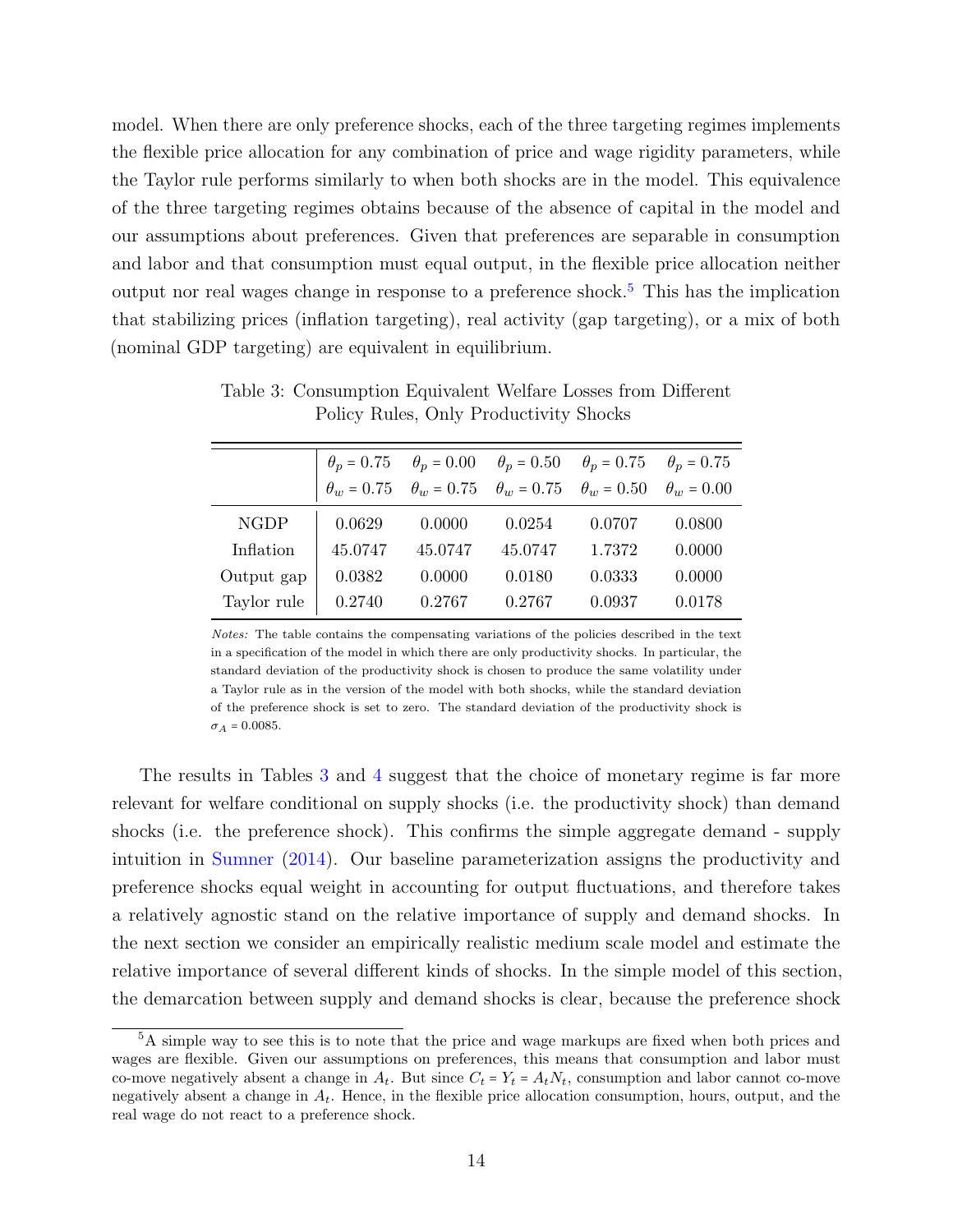does not impact the flexible price level of output. But when capital and other features are added to the model, the distinction between "supply" and "demand" can become blurry. While the basic intuition about the choice of policy regime conditional on supply and demand shocks will indeed carry over largely intact, some caution is in order when extrapolating from the simple model to the more realistic one in the next section.

|             |        |        |        | $\theta_p = 0.75$ $\theta_p = 0.00$ $\theta_p = 0.50$ $\theta_p = 0.75$ $\theta_p = 0.75$<br>$\theta_w = 0.75$ $\theta_w = 0.75$ $\theta_w = 0.75$ $\theta_w = 0.50$ $\theta_w = 0.00$ |        |
|-------------|--------|--------|--------|----------------------------------------------------------------------------------------------------------------------------------------------------------------------------------------|--------|
| <b>NGDP</b> | 0.0000 | 0.0000 | 0.0000 | 0.0000                                                                                                                                                                                 | 0.0000 |
| Inflation   | 0.0000 | 0.0000 | 0.0000 | 0.0000                                                                                                                                                                                 | 0.0000 |
| Output gap  | 0.0000 | 0.0000 | 0.0000 | 0.0000                                                                                                                                                                                 | 0.0000 |
| Taylor rule | 0.3094 | 0.3105 | 0.3094 | 0.4144                                                                                                                                                                                 | 0.3078 |

<span id="page-16-1"></span>Table 4: Consumption Equivalent Welfare Losses from Different Policy Rules, Only Preference Shocks

Notes: The table contains the compensating variations of the policies described in the text in a version of the model in which there are only preference shocks. In particular, the standard deviation of the preference shock is chosen to produce the same volatility under a Taylor rule as in the version of the model with both shocks, while the standard deviation of the productivity shock is set to zero. The standard deviation of the preference shock is  $\sigma_{\nu} = 0.0285$ .

# <span id="page-16-0"></span>3 Medium Scale Model

While the previous section allows one to understand some of the intuition for the welfare properties of nominal GDP targeting relative to inflation targeting and a Taylor rule, it did so within the context of a very simplified framework. In this section, we consider a medium scale version of the model. The simple economy of the previous section is a special case of the more realistic model in this section. In addition to price and wage rigidity, the model allows for capital accumulation, habit formation in consumption, variable capital utilization, wage and price indexation to lagged inflation, and several more stochastic shocks. Such a model has been shown to capture the dynamic effects of monetary policy and the most salient business cycle facts.<sup>[6](#page-16-2)</sup> Where different from the simpler model of Section [2,](#page-5-0) in the subsections below we lay out the details of the medium scale model. The full set of conditions characterizing the equilibrium is presented in Appendix [B.](#page-36-0)

<span id="page-16-2"></span><sup>6</sup>See [Christiano et al.](#page-32-10) [\(2005\)](#page-32-10) as an example of the former and [Smets and Wouters](#page-33-8) [\(2007\)](#page-33-8) for the latter.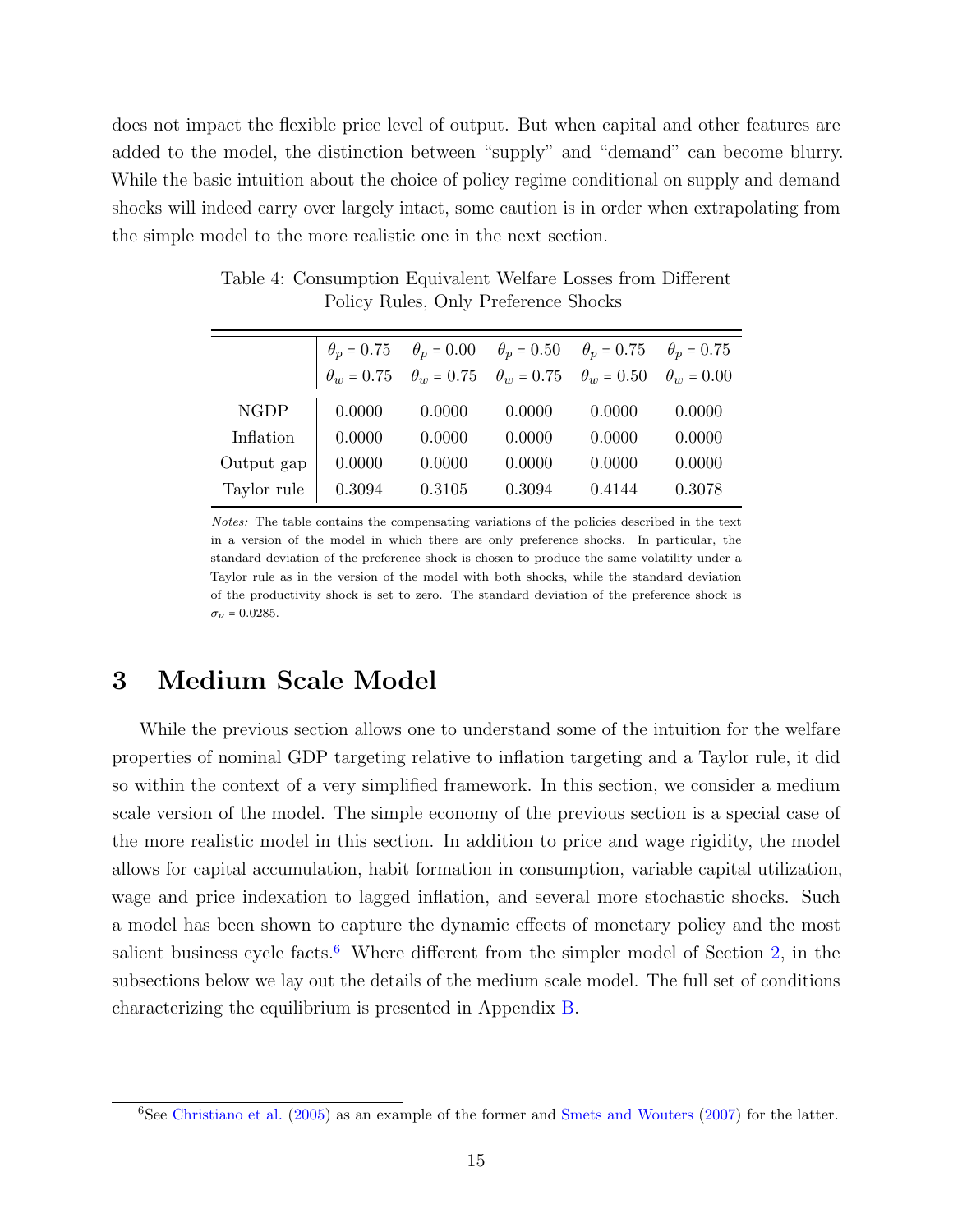#### 3.1 Households

The basic structure of the household side of the model is very similar to the simpler model. There again exist a continuum of households indexed by  $h \in [0,1]$ . The labor aggregating firm is the same, giving rise to the same downward-sloping demand for each household's labor, [\(2\)](#page-5-1), and the same aggregate real wage index, [\(3\)](#page-6-3). The medium scale model departs from the simpler model in allowing for internal habit formation in consumption, capital accumulation and capital utilization, and indexation of wages to lagged inflation. The problem of a particular household is:

$$
\max_{C_t, B_t, u_t, I_t, K_{t+1}, w_t(h), N_t(h)} \quad E_0 \sum_{t=0}^{\infty} \beta^t \nu_t \left\{ \ln \left( C_t - b C_{t-1} \right) - \psi \frac{N_t(h)^{1+\eta}}{1+\eta} \right\}
$$

subject to

<span id="page-17-0"></span>
$$
C_t + I_t + \frac{B_t}{P_t} + \left[ \gamma_1 (u_t - 1) + \frac{\gamma_2}{2} (u_t - 1)^2 \right] K_t \leq w_t(h) N_t(h) + R_t u_t K_t + \Pi_t + T_t + (1 + i_{t-1}) \frac{B_{t-1}}{P_t} \tag{24}
$$

<span id="page-17-1"></span>
$$
K_{t+1} = Z_t \left[ 1 - \frac{\tau}{2} \left( \frac{I_t}{I_{t-1}} - 1 \right)^2 \right] I_t + (1 - \delta) K_t \tag{25}
$$

$$
N_t(h) \ge \left(\frac{w_t(h)}{w_t}\right)^{-\epsilon_w} N_t \tag{26}
$$

$$
w_t(h) = \begin{cases} w_t^{\#}(h) & \text{if } w_t(h) \text{ chosen optimally} \\ (1 + \pi_t)^{-1}(1 + \pi_{t-1})^{\zeta_w} w_{t-1}(h) & \text{otherwise} \end{cases}
$$
 (27)

Relative to the simpler model, the preference specification is identical with the exception of the inclusion of internal habit formation, which is governed by the parameter  $b \in (0, 1)$ . In the flow budget constraint,  $(24)$ ,  $I_t$  denotes investment,  $K_t$  physical capital,  $u_t$  capital utilization,  $R_t$  the rental rate on capital services (where capital services is understood to represent the product of utilization and physical capital), and  $T_t$  is a lump sum tax paid to a government. There is a convex resource cost of capital utilization given by  $\gamma_1(u_t-1) + \frac{\gamma_2}{2}$  $\frac{\gamma_2}{2}(u_t - 1)^2$ . This cost is measured in units of physical capital. The law of motion for physical capital is given by  $(25)$ .  $Z_t$  is an exogenous shock to the marginal efficiency of investment along the lines of [Justiniano et al.](#page-33-9) [\(2010\)](#page-33-9) and  $\tau \geq 0$  is an investment adjustment cost in the form proposed by [Christiano et al.](#page-32-10) [\(2005\)](#page-32-10). The depreciation rate on physical capital is given by  $\delta \in (0,1)$ . A household is required to supply as much labor as is demanded at its wage, just as in the simpler model. The wage-setting process is virtually the same as in the simpler model. With probability  $1 - \theta_w$  a household can adjust to a new optimal wage, which we denote in real terms as  $w_t^{\#}$  $\hat{t}^{\#}(h)$ . Otherwise a household must charge its most recently chosen nominal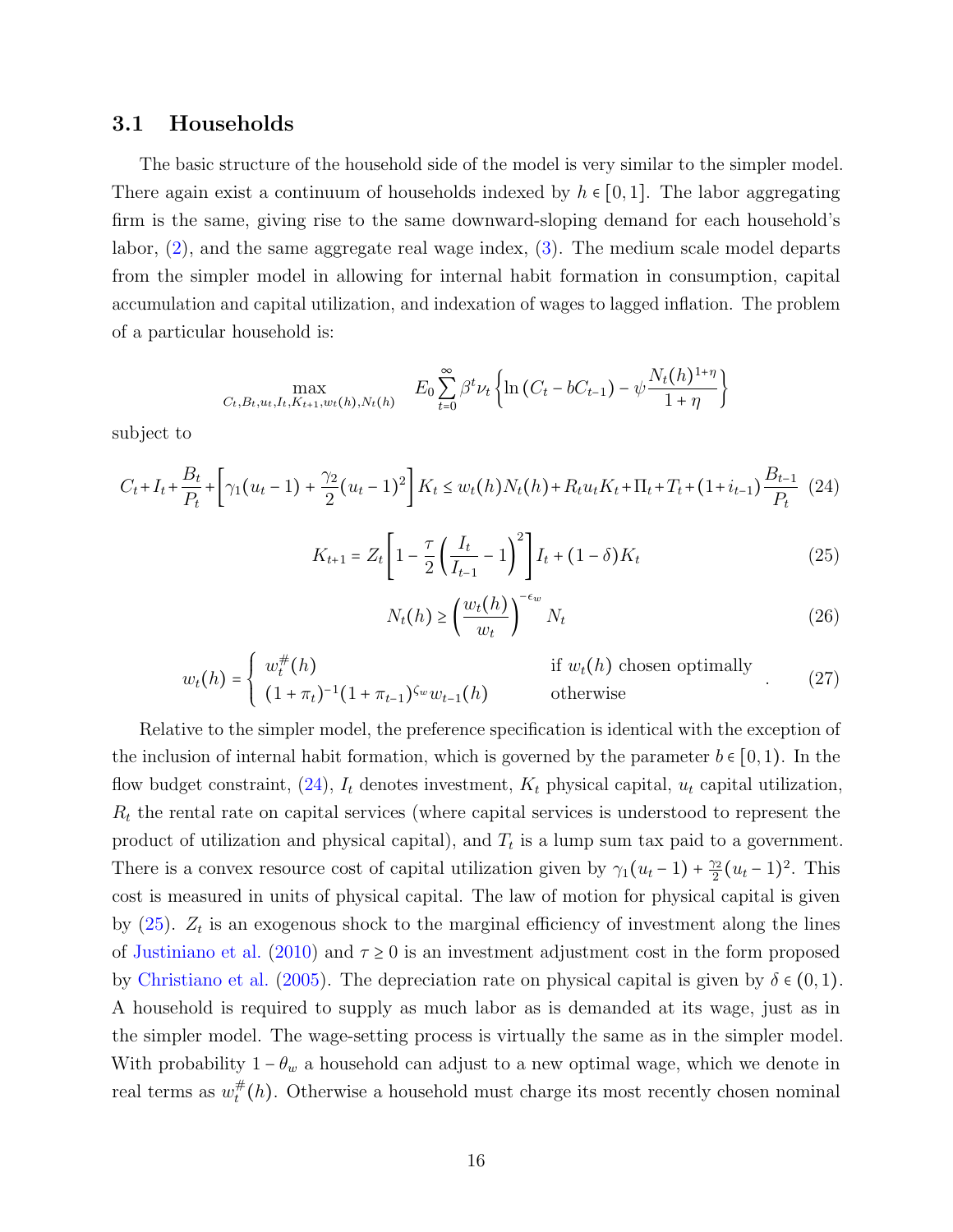wage. Differently than the simple model, here we permit partial indexation of nominal wages to lagged inflation as measured by the parameter  $\zeta_w \in [0,1]$ . It is again the case that all updating households will adjust to the same reset real wage, which we denote by  $w_t^{\#}$  $_t^{\#}.$ 

### 3.2 Production

The production process again takes place in two phases. The final output aggregator, demand curve for each differentiated output, and expression for the aggregate price level are the same as in the simpler model, given by equations [\(7\)](#page-7-1), [\(8\)](#page-7-0), and [\(9\)](#page-7-2), respectively.

The production function of firms who produce differentiated output is given by:

$$
Y_t(j) = \max\left\{A_t \widehat{K}_t(j)^{\alpha} N_t(j)^{1-\alpha} - F, 0\right\}.
$$
 (28)

Here  $\widehat{K}_t$  is capital services leased from households. The parameter  $\alpha$  lies between 0 and 1. There is also a fixed cost of production given by  $F \geq 0$ . Cost-minimization by firms reveals that all firms face the same real marginal cost and hire capital services and labor in the same ratio. As in the simpler model, firms face a probability of  $1 - \theta_p$  that they can adjust their price in a given period. Differently than the simpler model, we permit indexation of non-updated prices to lagged inflation, governed by the parameter  $\zeta_p \in [0,1]$ . A firm's price in any period therefore satisfies:

$$
P_t(j) = \begin{cases} P_t^{\#}(j) & \text{if } P_t(j) \text{ chosen optimally} \\ (1 + \pi_{t-1})^{\zeta_p} P_{t-1}(j) & \text{otherwise} \end{cases}
$$
 (29)

Updating firms will choose their prices to maximize the present discounted value of flow profits, where discounting is by the stochastic discount factor of households.[7](#page-18-0) It is again straightforward to show that all updating firms choose an identical price, denoted by  $P_t^{\#}$  $\stackrel{\scriptstyle\#}{\scriptstyle t}$  .

#### 3.3 Fiscal Policy

In the medium scale model we allow for government spending. Government spending is assumed to be exogenous and obeys the following stationary stochastic process:

$$
\ln G_t = (1 - \rho_G) \ln G^* + \rho_G \ln G_{t-1} + \sigma_G \varepsilon_{G,t} \tag{30}
$$

<span id="page-18-0"></span><sup>&</sup>lt;sup>7</sup>Though there is heterogeneity among households, because of separability and perfect insurance the marginal utility of income is identical across households, so it is safe to talk about one stochastic discount factor in spite of the heterogeneity among households.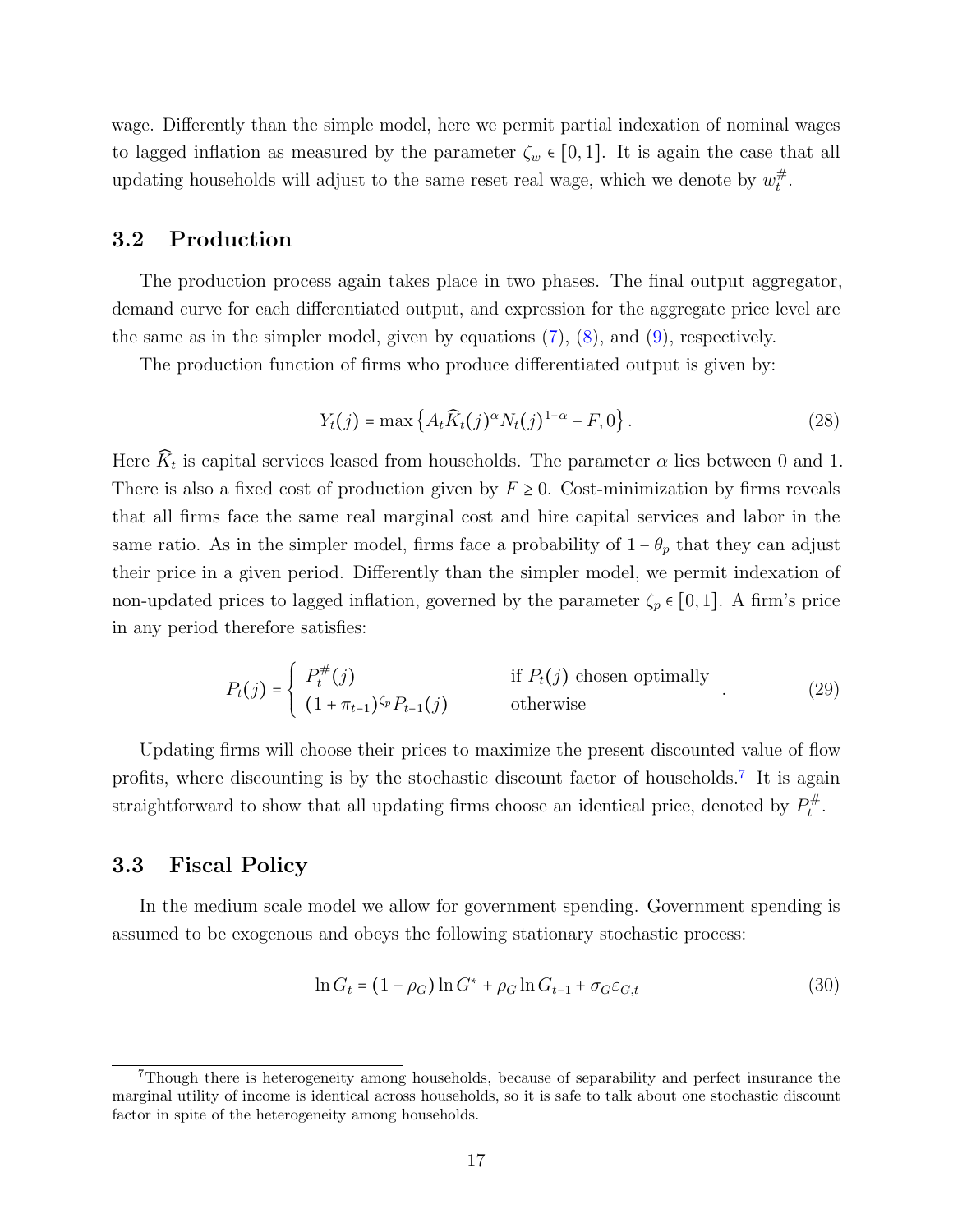Here  $G^*$  is the steady state level of government spending, the parameter  $\rho_G$  lies between zero and one, and the innovation  $\varepsilon_{G,t}$  is drawn from a standard normal distribution. The innovation is scaled by the standard deviation parameter  $\sigma_G$ . We assume that the only source of government revenue is lump sum taxes,  $T_t$ . This means that it is innocuous to assume that the government balances its budget each period, with  $G_t = T_t$ .

#### 3.4 Exogenous Processes

The exogenous processes for productivity,  $A_t$ , and the preference shock,  $\nu_t$ , are the same as in Section [2.](#page-5-0) We assume that the investment shock,  $Z_t$ , also obeys a stationary stochastic process with steady state value normalized to unity:

$$
\ln Z_t = \rho_Z \ln Z_{t-1} + \sigma_Z \varepsilon_{Z,t} \tag{31}
$$

The parameter  $\rho_Z$  lies between zero and one,  $\varepsilon_{Z,t}$  is drawn from a standard normal distribution, and  $\sigma_Z$  is the standard deviation of the innovation.

### 3.5 Monetary Policy

Our ultimate objective is to again consider and compare the three different targeting rules discussed in Section [2.](#page-5-0) For the purposes of estimation, however, we assume that the central bank sets policy according to the same Taylor rule described above, but augment this to include a policy innovation,  $\varepsilon_{i,t}$ , which is drawn from a standard normal distribution with standard deviation  $\sigma_i$ :

$$
\ln(1+i_t) = (1-\rho_i)\ln(1+i^*) + \rho_i\ln(1+i_{t-1}) + \phi_\pi\ln(1+\pi_t) + \phi_x\ln X_t + \phi_y\ln\left(\frac{Y_t}{Y_{t-1}}\right) + \sigma_i\varepsilon_{i,t}.\tag{32}
$$

#### 3.6 Aggregation

Since we assume that the government issues no debt, in equilibrium bond-holding is always zero,  $B_t = 0$ . Combining this with the definition for firm profit and the government's budget constraint gives rise to the aggregate resource constraint:

$$
Y_t = C_t + I_t + G_t + \left[\gamma_1(u_t - 1) + \frac{\gamma_2}{2}(u_t - 1)^2\right]K_t.
$$
 (33)

The expressions for the aggregate price and wage indexes are similar to Section [2,](#page-5-0) but account for indexation: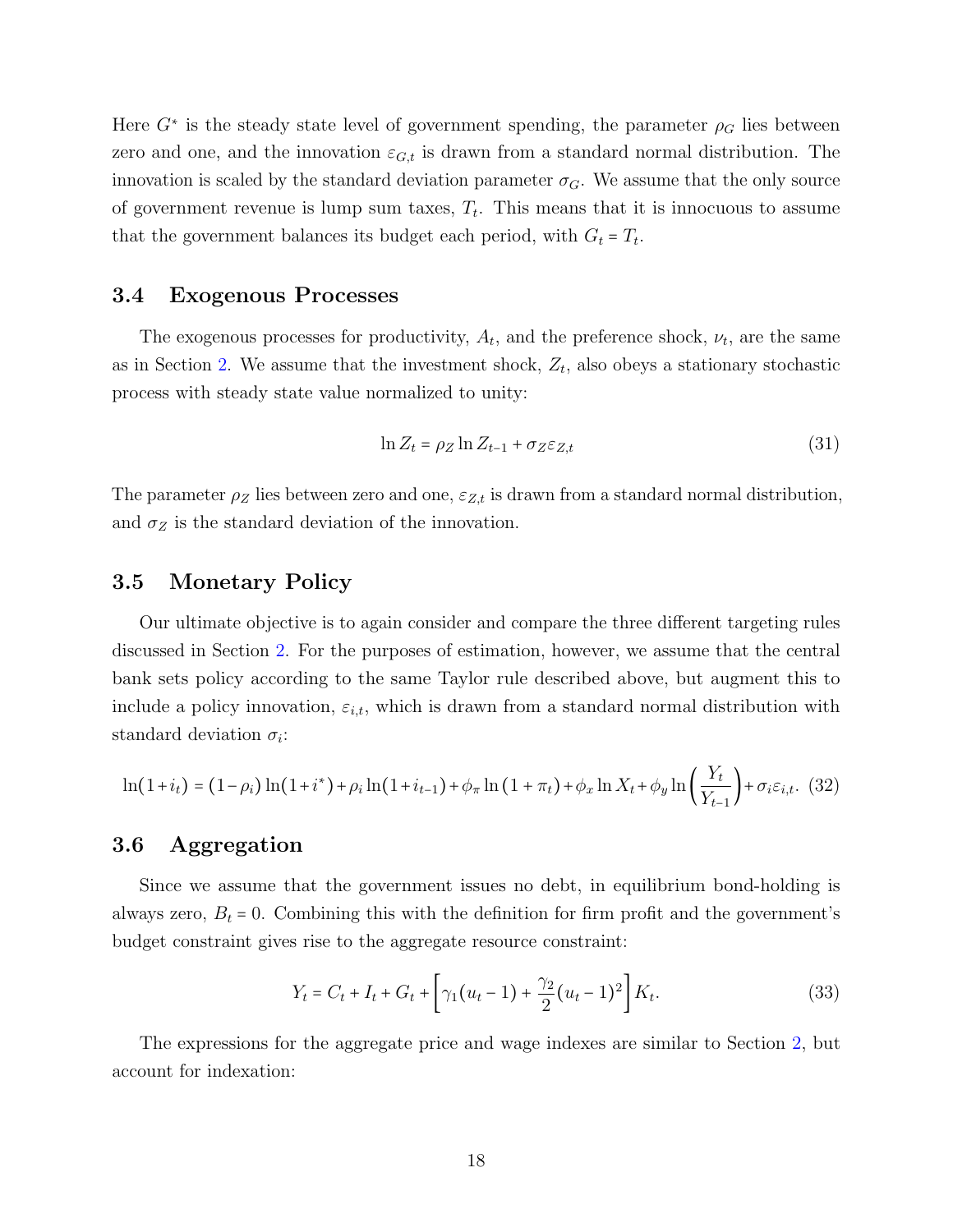$$
P_t^{1-\epsilon_p} = (1-\theta_p)P_t^{\#,1-\epsilon_p} + \theta_p(1+\pi_{t-1})^{\zeta_p(1-\epsilon_p)}P_{t-1}^{1-\epsilon_p}
$$
\n(34)

$$
w_t^{1-\epsilon_w} = (1-\theta_w)w_t^{\#,1-\epsilon_w} + \theta_w(1+\pi_t)^{\epsilon_w-1}(1+\pi_{t-1})^{\zeta_w(1-\epsilon_w)}w_{t-1}^{1-\epsilon_w}.
$$
 (35)

The aggregate production function is given by:

$$
Y_t = \frac{A_t \left(u_t K_t\right)^\alpha N_t^{1-\alpha} - F}{v_t^p}.\tag{36}
$$

The variable  $v_t^p$  $_t^p$  is the same measure of price dispersion as in the simpler model, defined by  $(17).$  $(17).$ 

Aggregate welfare is defined similarly as in Section [2,](#page-5-0) but takes into account internal habit formation:

$$
\mathbb{W}_{t} = \nu_{t} \left[ \ln \left( C_{t} - b C_{t-1} \right) - \psi v_{t}^{w} \frac{N_{t}^{1+\eta}}{1+\eta} \right] + \beta E_{t} \mathbb{W}_{t+1}.
$$
 (37)

The variable  $v_t^w$  is again a measure of wage dispersion, defined above by [\(19\)](#page-9-1).

# <span id="page-20-0"></span>4 Quantitative Analysis

In this section we analyze the welfare properties of nominal GDP targeting, inflation targeting, output gap targeting, and the Taylor rule in the medium scale model. Quantitatively evaluating different policy regimes requires selecting values for the parameters of the model. We calibrate some parameters to match long run moments of the data and estimate the remaining parameters so as to ensure that the model provides an empirically realistic fit to observed data.

The calibrated parameters and their values are listed in Table [5.](#page-21-0) As in the simpler model of Section [2,](#page-5-0) the discount factor is set to  $\beta$  = 0.995, and the elasticities of substitution for goods and labor,  $\epsilon_p$  and  $\epsilon_w$ , are set to 10. The steady state level of government spending is chosen so that the steady state ratio of government spending to output is  $G^*/Y^* = 0.20$ . The scaling parameter on the disutility of labor is set to  $\psi = 6$ , which implies steady state labor hours of between one-third and one-half for reasonable values of the Frisch elasticity and habit persistence parameter. To first order, this scaling parameter is irrelevant for equilibrium dynamics. The parameter on the linear term in the utilization adjustment cost function,  $\gamma_1$ , is chosen to be consistent with a steady state normalization of utilization to one. Capital's share is set to  $\alpha = 1/3$ , and the depreciation rate on physical capital is  $\delta = 0.025$ . The fixed cost,  $F$ , is set so that profits are zero in steady state.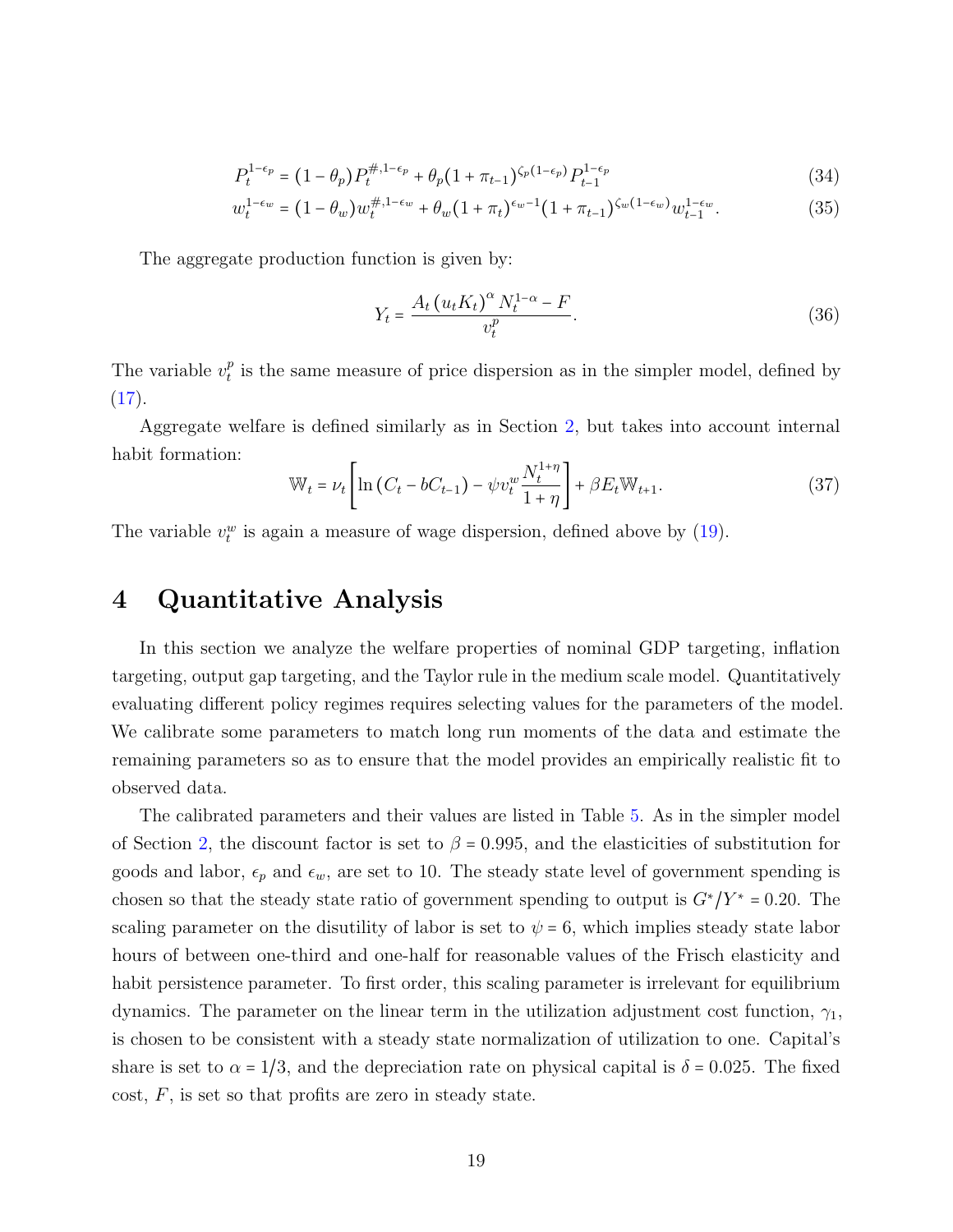The remaining parameters are estimated via Bayesian maximum likelihood. The observable variables in the estimation are the log first differences of real output, real consumption, real investment, the inflation rate, and the nominal interest. To facilitate comparison with the model, we define nominal GDP as the sum of consumption (non-durables and services consumption), investment (the sum of durables consumption and private fixed investment), and government spending (government consumption expenditures and gross investment). These series are all taken from the [NIPA tables.](http://www.bea.gov/iTable/index_nipa.cfm) We deflate nominal output, as well as the individual components, by the GDP implicit price deflator. We then divide by the civilian non-institutionalized population, take logs, and first difference. Inflation is defined as the log first difference of the GDP deflator. Our measure of the nominal interest rate is the effective Federal Funds Rate, aggregated to a quarterly frequency by averaging monthly observations. We use data from the first quarter of 1984 through the third quarter of 2007. The start date is chosen to account for the large break in volatility associated with the Great Moderation, while the end date is chosen so as to exclude the recent zero lower bound period.

<span id="page-21-0"></span>

| Parameter    | Description                          | Value           |
|--------------|--------------------------------------|-----------------|
|              | Discount rate                        | 0.995           |
| $\psi$       | Labor disutility                     | 6               |
| $\epsilon_w$ | Elasticity of substitution $-$ Labor | 10              |
| $\epsilon_p$ | Elasticity of substitution $-$ Goods | 10              |
| $G^*$        | SS Government Spending               | $G^*/Y^* = 0.2$ |
| $\alpha$     | Capital Share                        | 1/3             |
| F            | Fixed cost                           | $\Pi^* = 0$     |
| $\gamma_1$   | Utilization linear cost              | $u^* = 1$       |
|              | Depreciation rate                    | 0.025           |

Table 5: Calibrated Parameters, Medium Scale Model

Notes: The table shows the values of the calibrated parameters in the medium scale model.

Table [6](#page-22-0) presents the prior and posterior distributions of the estimated parameters. These results are broadly consistent with [Smets and Wouters](#page-33-8) [\(2007\)](#page-33-8) and [Justiniano et al.](#page-33-9) [\(2010\)](#page-33-9). There is significant rigidity in both prices and wages. The average duration between prices changes is roughly three quarters, while the average duration between wage changes is about a year. The latter is consistent with the micro evidence presented in [Barattieri et al.](#page-32-11) [\(2014\)](#page-32-11). We find moderate levels of wage and price indexation. The investment adjustment cost parameter,  $\tau$ , and the parameter governing internal habit formation, b, imply significant real inertia. The estimate of the parameter  $\eta$  implies a Frisch labor supply elasticity of about two-thirds. The monetary policy rule features significant inertia and a large response to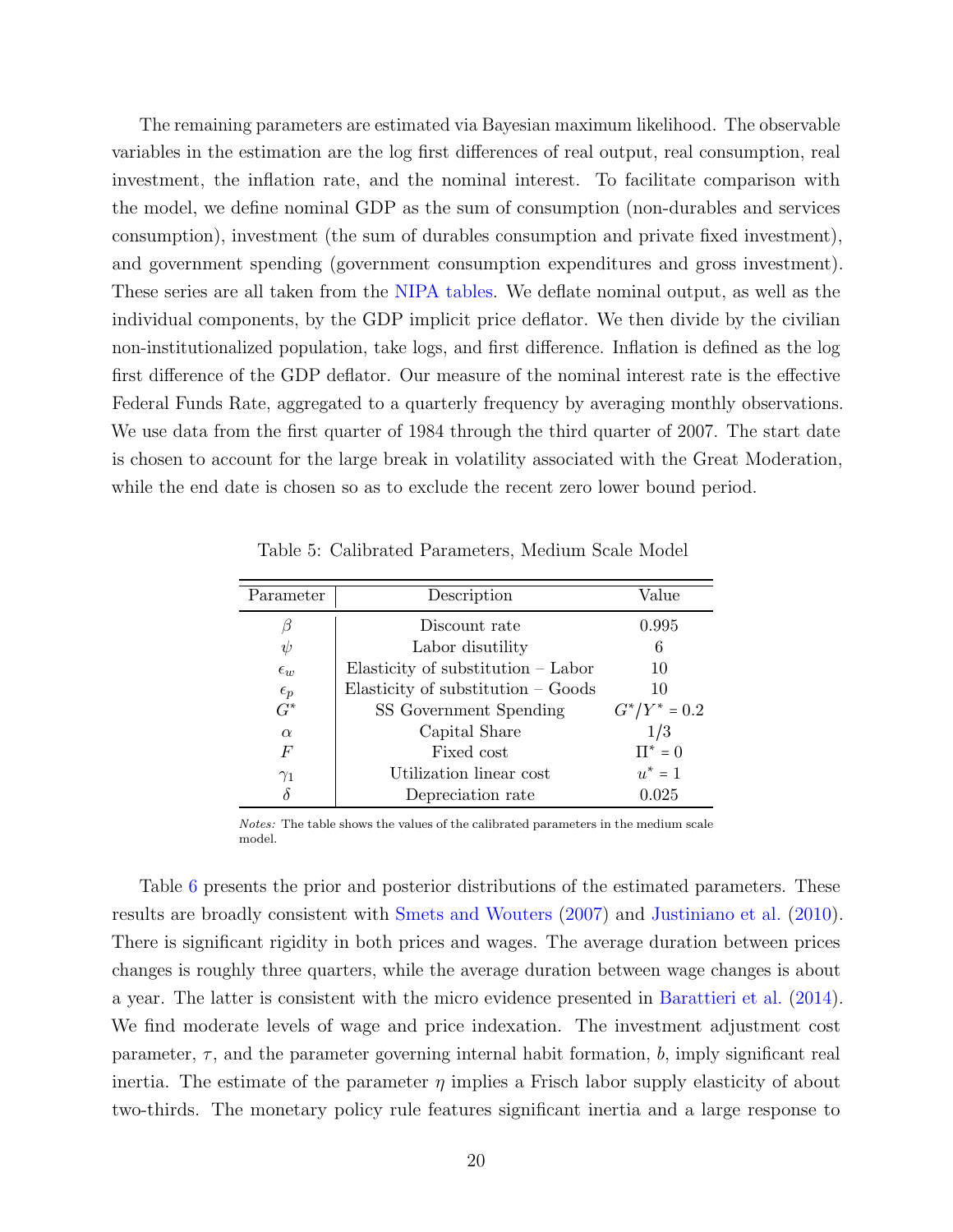inflation (the implied long run response of the interest rate to inflation is about four). The policy rule features a positive response to output growth and no response to the output gap, the latter of which is estimated precisely at zero. This is consistent with the evidence in [Coibion and Gorodnichenko](#page-32-6) [\(2011\)](#page-32-6) that the Fed moved away from responding to the output gap and toward a much stronger reaction to output growth in the post-Volcker period.

<span id="page-22-0"></span>

| Prior            |             |              |           |        | Posterior    |        |                          |
|------------------|-------------|--------------|-----------|--------|--------------|--------|--------------------------|
| Parameter        | Dist.       | ${\it Mean}$ | <b>SD</b> | Mode   | ${\it Mean}$ | SD     | 90% Probability Interval |
| $\boldsymbol{b}$ | <b>Beta</b> | 0.70         | 0.10      | 0.7508 | 0.7606       | 0.0713 | [0.6634, 0.8759]         |
| $\tau$           | Normal      | 4.00         | 0.20      | 3.9676 | 3.9927       | 0.2007 | [3.6661, 4.3288]         |
| $\eta$           | Normal      | 1.50         | $0.20\,$  | 1.6244 | 1.6290       | 0.2165 | [1.3075, 1.9141]         |
| $\gamma_2$       | Beta        | 0.10         | 0.10      | 0.3783 | 0.4143       | 0.1226 | [0.2372, 0.6042]         |
| $\theta_p$       | Beta        | 0.70         | 0.10      | 0.6762 | 0.6852       | 0.0556 | [0.6008, 0.7659]         |
| $\theta_w$       | <b>Beta</b> | 0.70         | 0.10      | 0.7887 | 0.7701       | 0.0780 | [0.6517, 0.9054]         |
| $\zeta_p$        | <b>Beta</b> | 0.50         | 0.10      | 0.3236 | 0.3417       | 0.0894 | [0.1982, 0.4783]         |
| $\zeta_w$        | Beta        | 0.50         | 0.10      | 0.5252 | 0.5263       | 0.1071 | [0.3610, 0.6990]         |
| $\rho_i$         | <b>Beta</b> | 0.70         | 0.10      | 0.8814 | 0.8804       | 0.0197 | [0.8470, 0.9135]         |
| $\phi_{\pi}$     | Normal      | 0.50         | 0.10      | 0.4495 | 0.4540       | 0.0478 | [0.3747, 0.5330]         |
| $\phi_x$         | Normal      | $0.05\,$     | 0.10      | 0.0000 | 0.0000       | 0.0000 | [0.0000, 0.0000]         |
| $\phi_y$         | Normal      | 0.20         | 0.10      | 0.1469 | 0.1504       | 0.0276 | [0.1036, 0.1971]         |
| $\rho_A$         | Beta        | 0.70         | 0.10      | 0.8472 | 0.8295       | 0.0485 | [0.7506, 0.9125]         |
| $\rho_\nu$       | Beta        | 0.70         | 0.10      | 0.6916 | 0.6579       | 0.1201 | [0.4885, 0.8276]         |
| $\rho_Z$         | Beta        | 0.70         | 0.10      | 0.6820 | 0.6733       | 0.0575 | [0.5840, 0.7708]         |
| $\rho_G$         | <b>Beta</b> | 0.70         | 0.10      | 0.9506 | 0.9488       | 0.0001 | [0.9267, 0.9706]         |
| $\sigma_A$       | Inv. Gamma  | 0.01         | 0.01      | 0.0064 | 0.0073       | 0.0015 | [0.0046, 0.0100]         |
| $\sigma_{\nu}$   | Inv. Gamma  | $0.01\,$     | $0.01\,$  | 0.0181 | 0.0203       | 0.0041 | [0.0128, 0.0282]         |
| $\sigma_Z$       | Inv. Gamma  | $0.01\,$     | $0.01\,$  | 0.0389 | 0.0405       | 0.0040 | [0.0330, 0.0468]         |
| $\sigma_G$       | Inv. Gamma  | $0.01\,$     | $0.01\,$  | 0.0098 | 0.0100       | 0.0001 | [0.0087, 0.0113]         |
| $\sigma_i$       | Inv. Gamma  | 0.002        | 0.01      | 0.0013 | 0.0013       | 0.0001 | [0.0011, 0.0015]         |

Table 6: Estimated Parameters

Notes: The variables used in the estimation are the growth rates of output, consumption, and investment, and the levels of inflation and the nominal interest rate. Construction of these series is as described in the text. The posterior is generated with 100,000 Metropolis-Hastings draws.

The estimated model produces second moments which align closely with their counterparts in the data. Consumption growth is less volatile than output growth, while investment growth is about three times more volatile than output growth. Output, consumption, and investment are strongly positively correlated, while the nominal interest rate is roughly uncorrelated with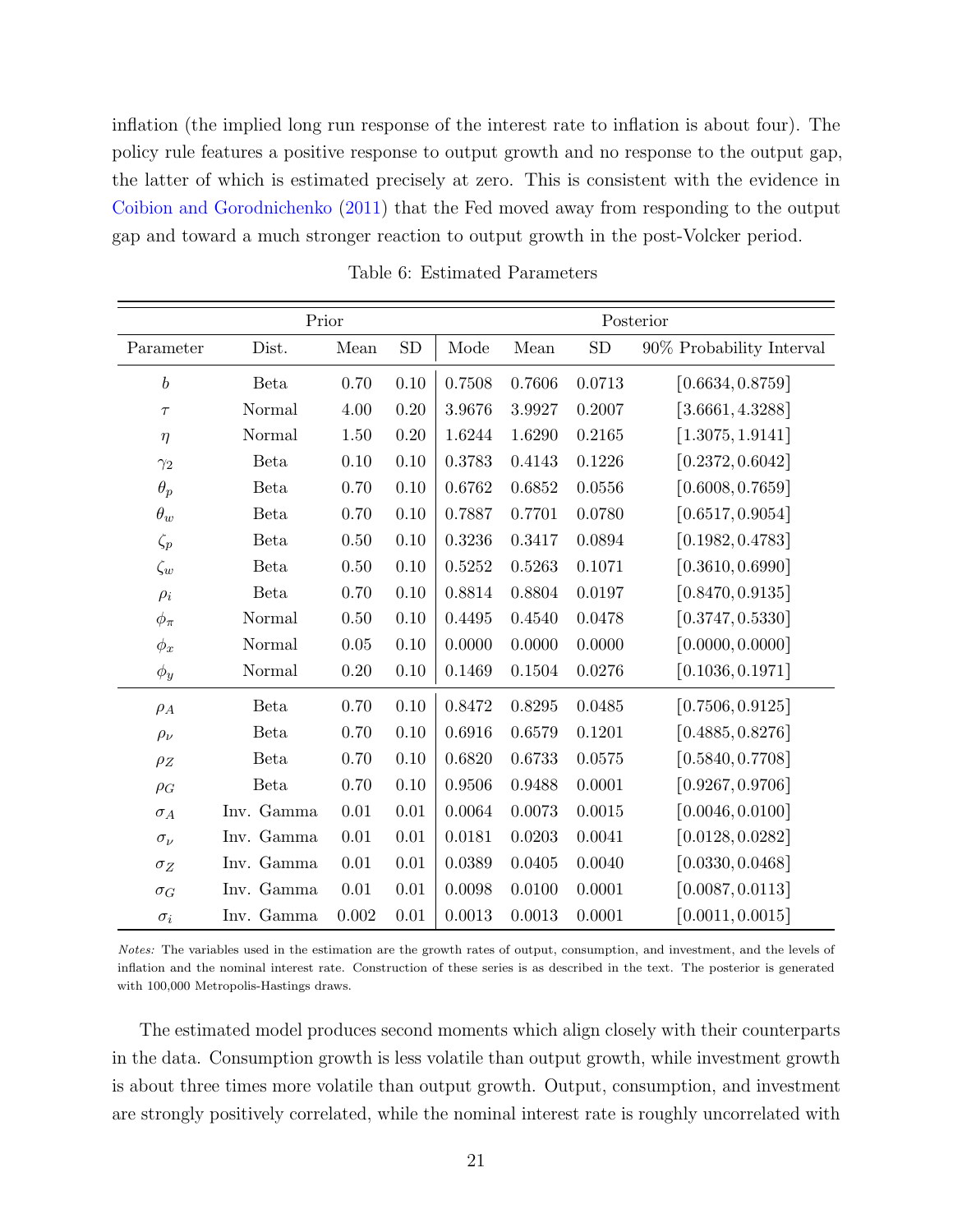output growth and the inflation rate is mildly negatively correlated with output growth. The first order autocorrelations of output, consumption, and investment growth are all significantly positive. In terms of contributions to business cycle dynamics, the investment shock is the most important disturbance. It accounts for about 50 percent of the unconditional variance of output growth. The productivity shock explains about 30 percent of the variance of output growth. The preference and government spending shocks each contribute a little less than 10 percent, while the monetary shock accounts for about 5 percent of the unconditional variance of output growth. This variance decomposition is very much in line with the results in [Justiniano et al.](#page-33-9) [\(2010\)](#page-33-9).

#### 4.1 Evaluating Monetary Policy Rules

We solve the medium scale model using the calibrated or estimated values listed in Tables [5](#page-21-0) and [6](#page-22-0) using a second order approximation about the non-stochastic steady state. Compensating variations are constructed comparing average welfare under different policy regimes to the hypothetical flexible price and wage equilibrium. These exercises are identical to the ones carried out in Section [2.](#page-5-0) When evaluating the welfare performance of the estimated Taylor rule, we set the standard deviation of the policy innovation to zero so as to facilitate comparison with the other targeting rules, which feature no shocks.

The compensating variations for the different monetary policy rules in the estimated model are summarized in the first main column of Table [7.](#page-24-0) The relative performance of the different targeting rules is the same as in the small scale model from Section [2.](#page-5-0) The welfare loss associated with nominal GDP targeting is 0.11 percent of consumption. This is not as good as output gap targeting, which has a welfare loss of 0.03 percent of consumption, but outperforms the estimated Taylor rule (welfare loss of 0.24 percent of consumption) and does significantly better than inflation targeting, which produces a compensating variation of 0.86 percent of consumption.

The remaining columns of Table [7](#page-24-0) consider different values of the parameters governing price and wage stickiness. For these exercises all but the listed parameter are fixed at their estimated or calibrated values. The patterns in the Table again echo those from the small scale model. If either prices or wages are completely flexible, the output gap targeting rule implements the flexible price and wage allocation with a compensating variation of zero. If wages are perfectly flexible then inflation targeting also implements the flexible price allocation. Nominal GDP targeting performs very well, producing a lower welfare loss than the Taylor rule in all specifications and outperforming inflation targeting by a wide margin in all but the case where wages are flexible. As in the small scale model, the relative performance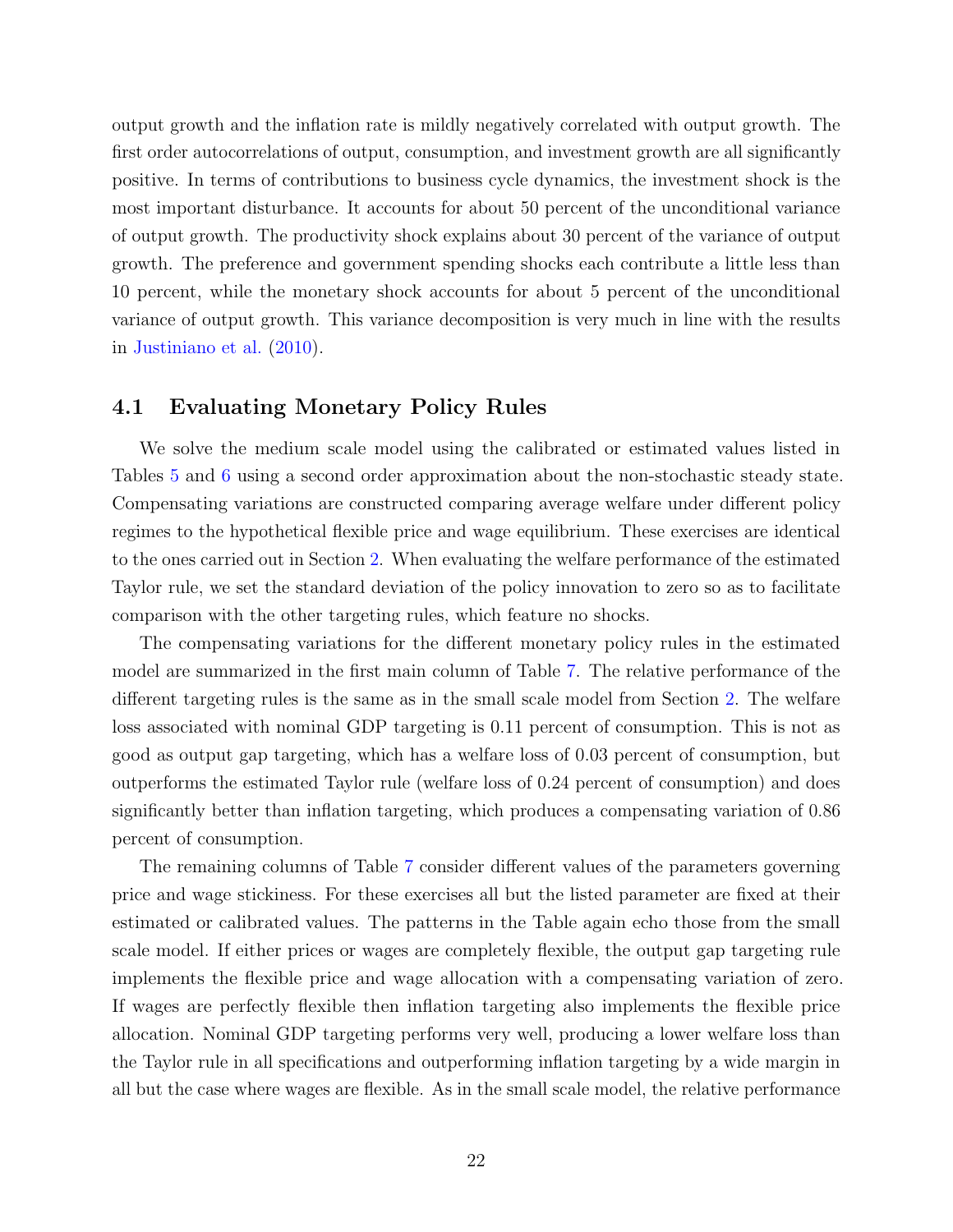<span id="page-24-0"></span>of nominal GDP targeting to inflation targeting depends on the relative stickiness of wages to prices.

|             | Estimated Model |        | $\theta_p = 0.00$ $\theta_p = 0.50$ | $\theta_w = 0.50$ | $\theta_w = 0.00$ |
|-------------|-----------------|--------|-------------------------------------|-------------------|-------------------|
| <b>NGDP</b> | 0.1056          | 0.0950 | 0.0976                              | 0.1276            | 0.0755            |
| Inflation   | 0.8630          | 0.8630 | 0.8630                              | 0.6182            | 0.0000            |
| Output Gap  | 0.0343          | 0.0000 | 0.0277                              | 0.0312            | 0.0000            |
| Taylor Rule | 0.2439          | 0.1998 | 0.2325                              | 0.1286            | 0.1132            |

Table 7: Consumption Equivalent Welfare Losses from Different Policy Rules Medium Scale Model

Notes: The table contains the compensating variations of three different targeting rules as well as a Taylor rule in the medium scale model. The column labeled "Estimated Model" uses the parameter values described in Tables [5](#page-21-0) and [6.](#page-22-0) When evaluating the compensating variation for the Taylor rule the standard deviation of the monetary policy shock is set to zero. The other columns describe values of the price or wage rigidity parameters. For the exercises described in these columns all other parameters are fixed at their calibrated or estimated values.

In Table [8](#page-25-0) we compare the compensating variations for different policy rules conditional on specific shocks. For these exercises we solve for the standard deviation of the listed shock that would generate the same volatility of log output as in the baseline model when all other shocks have standard deviations of zero. The output gap targeting rule produces the smallest welfare losses conditional on each of the four considered shocks. Nominal GDP targeting is the second best rule conditional on three of the four shocks, with the exception being the government spending shock. Though nominal GDP targeting produces a fairly high compensating variation conditional on the government spending shock, this shock is estimated to be a relatively unimportant driver of fluctuations. Inflation targeting does very poorly conditional on productivity shocks, but produces fairly small compensating variations conditional on investment and preference shocks. The Taylor rule performs fairly well conditional on all but the preference shock.

In the estimated model the productivity shock is a "supply" shock in that it moves output and inflation in opposite directions, while the other three shocks are "demand" shocks in that they result in output and inflation co-moving positively (these statements are conditional on the estimated model where policy is governed by the estimated Taylor rule). In the medium scale model there is not a clean demarcation between "demand" and "supply" because the investment, preference, and government spending shocks would affect output when prices and wages are flexible. Nevertheless, some of the intuition from the simple model does carry over to this setting. In particular, the difference between nominal GDP and inflation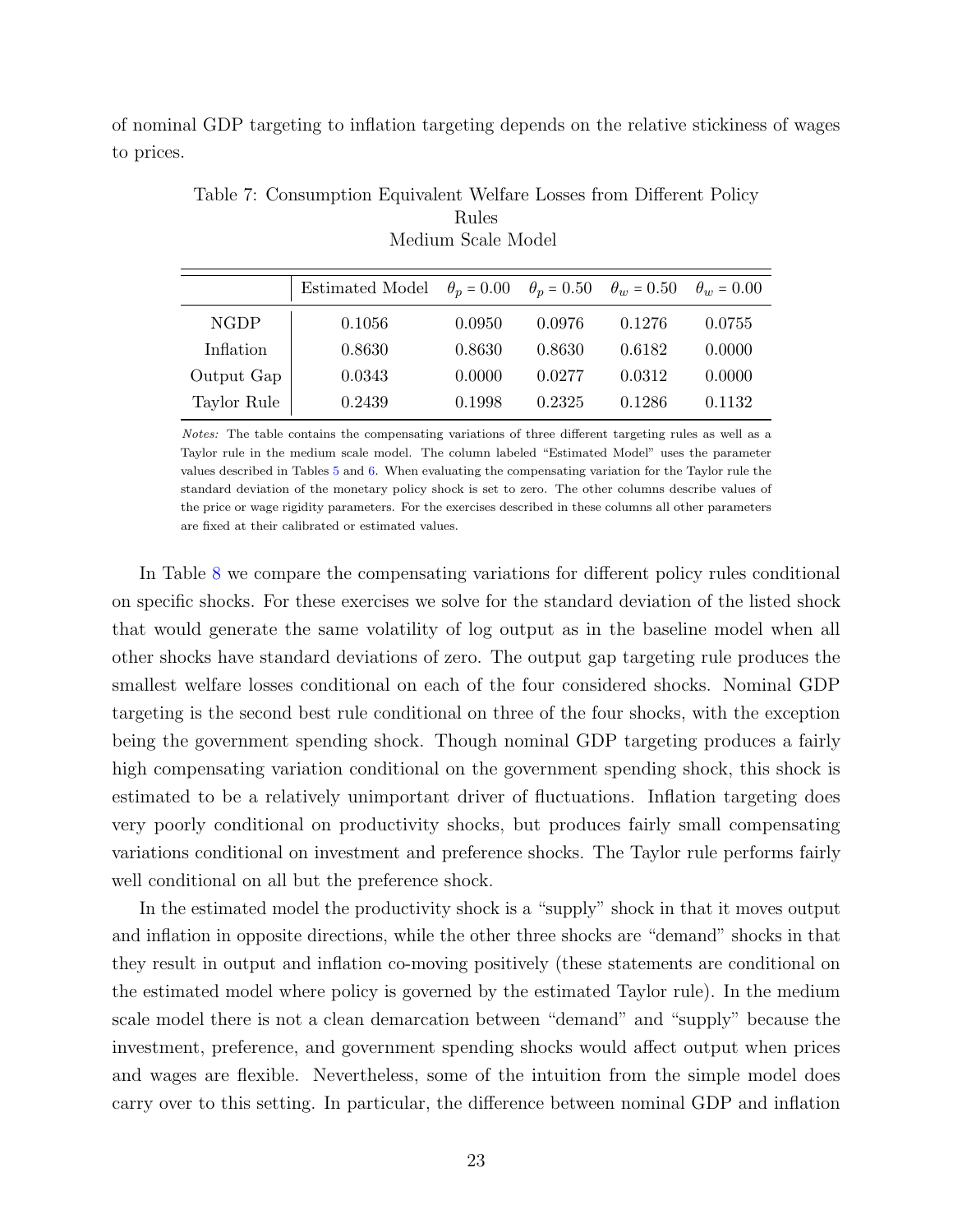targeting is starkest conditional on the productivity shock, with inflation targeting producing a compensating variation more than fifteen times bigger than nominal GDP targeting. Further, the welfare differences between nominal GDP and inflation targeting are smaller conditional on the three demand shocks. Unlike the simple model, inflation targeting does not implement the flexible price and wage allocation conditional on these three shocks, and nominal GDP targeting outperforms inflation targeting conditional on two of the three demand shocks.

<span id="page-25-0"></span>Table 8: Consumption Equivalent Welfare Losses from Different Policy Rules, Shock Specific Medium Scale Model

|             | <b>Shocks</b> |                       |        |                     |  |
|-------------|---------------|-----------------------|--------|---------------------|--|
|             | Productivity  | Investment Preference |        | Government Spending |  |
| <b>NGDP</b> | 0.1141        | 0.0872                | 0.2012 | 0.5507              |  |
| Inflation   | 1.7684        | 0.1266                | 0.3379 | 0.4828              |  |
| Output Gap  | 0.0684        | 0.0062                | 0.0173 | 0.0209              |  |
| Taylor Rule | 0.1562        | 0.2779                | 1.1869 | 0.1075              |  |

Notes: The table contains the compensating variations of three different targeting rules as well as a Taylor rule in the medium scale model. We solve for the standard deviation of the listed shock that would generate the same volatility of log output as in the baseline model when all other shocks have standard deviations of zero. The resulting shock standard deviations are  $\sigma_A = 0.0096$  for the productivity shock only case,  $\sigma_Z = 0.0537$  when there are only investment shocks,  $\sigma_\nu = 0.1175$  when conditioning on only preference shocks, and  $\sigma_G = 0.1103$  for government spending shocks. All other parameters are fixed at their calibrated or estimated values.

We consider some robustness to different values of parameters unrelated to the shock processes and nominal price and wage stickiness in Table [9.](#page-26-0) [8](#page-25-1) For these exercises all parameters but the one listed in the column are set to their baseline values. The basic pattern of results is consistent with our previous analysis – the output gap targeting rule is always the bestperforming rule, while nominal GDP targeting is typically the second best. When there are no investment adjustment costs ( $\tau = 0$ ), an infinite Frisch labor supply elasticity ( $\eta = 0$ ), or no variable utilization ( $\gamma_2 = \infty$ ), nominal GDP targeting performs slightly worse and inflation targeting a little better than in the baseline estimated model, though nominal GDP targeting is still more desirable than inflation targeting by a wide margin. The compensating variations for both nominal GDP targeting and inflation targeting are slightly smaller with no habit

<span id="page-25-1"></span><sup>&</sup>lt;sup>8</sup>We consider several additional robustness exercises which are relegated to Appendix [C.](#page-38-0) In Table [10](#page-39-0) we compute the compensating variations for the different policy rules when all estimated parameters are set at either the 10th or 90th percentiles of the posterior distribution. In Tables [11](#page-40-0) and [12](#page-41-0) we set each parameter to either the 10th or 90th percentile of the posterior distribution, respectively, while holding all other parameters fixed at the posterior mode, and compute compensating variations for the different policy rules. Qualitatively the relative ranking of different policy rules obtains in all the different parameter configurations considered.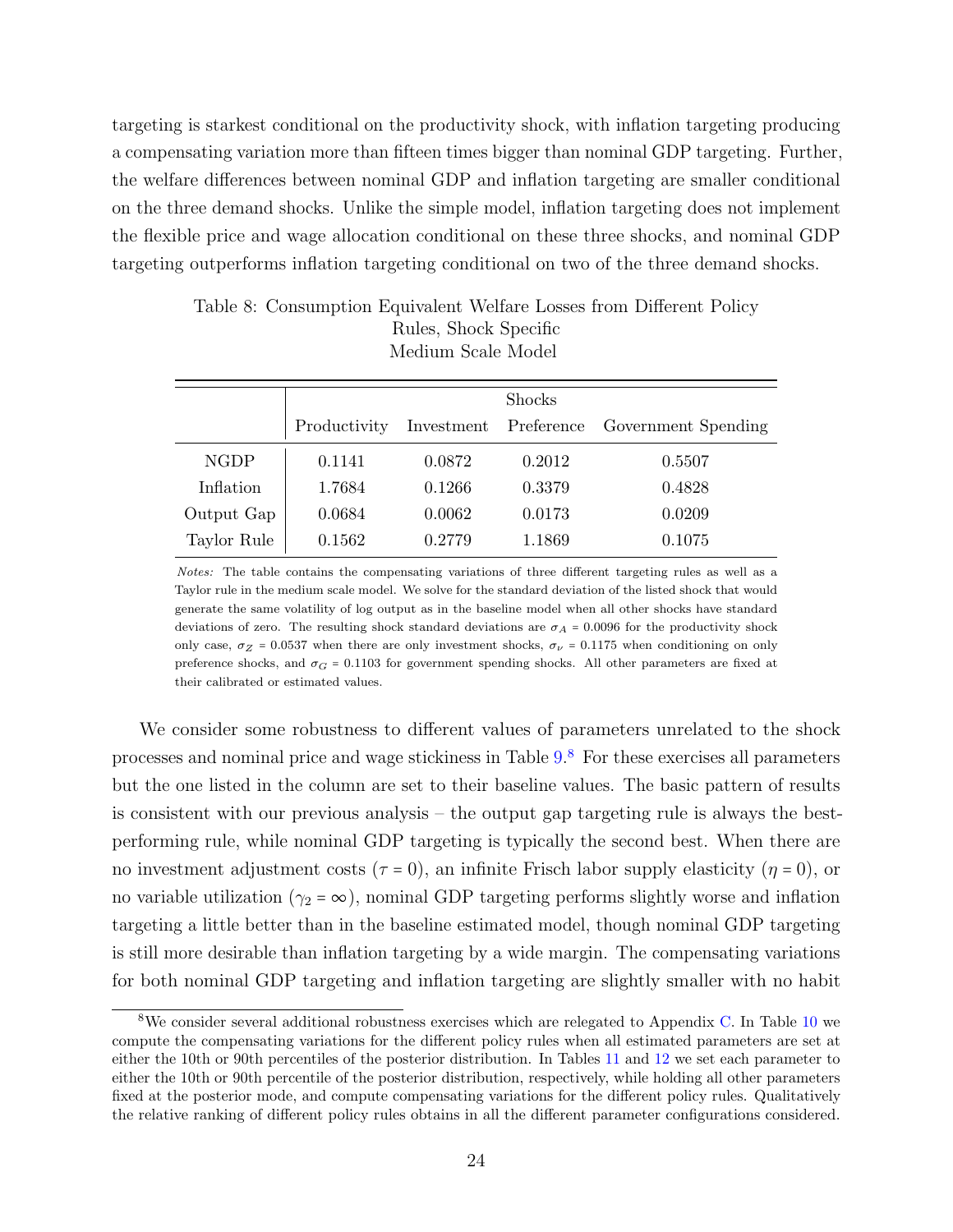formation (b = 0) and lower elasticities of substitution ( $\epsilon_p = \epsilon_w = 5$ ), though again nominal GDP targeting is preferred to inflation targeting. The Taylor rule produces compensating variations similar to the baseline estimated model in all cases except where there are no investment adjustment costs, in which case it performs very poorly. Assuming full indexation of non-updated prices and wages to lagged inflation ( $\gamma_p = \gamma_w = 1$ ) makes very little difference for any of the welfare losses associated with different policies relative to the baseline estimated model.

|                                                                                         |  |  | $\begin{vmatrix} \tau = 0 & b = 0 & \eta = 0 & \gamma_2 = \infty & \epsilon_p = \epsilon_w = 5 & \gamma_p = \gamma_w = 1 \end{vmatrix}$ |        |
|-----------------------------------------------------------------------------------------|--|--|-----------------------------------------------------------------------------------------------------------------------------------------|--------|
| NGDP $\begin{array}{ l} \n\end{array}$ 0.2204 0.0919 0.2051 0.1056 0.0745               |  |  |                                                                                                                                         | 0.3020 |
| $\begin{tabular}{c cccccc} Inflation & 0.6303 & 0.4683 & 0.4577 & 0.8021 \end{tabular}$ |  |  | 0.6240                                                                                                                                  | 0.8630 |
| Output Gap 0.0403 0.0292 0.0374 0.0346 0.0141                                           |  |  |                                                                                                                                         | 0.0265 |
| Taylor Rule 5.0947 0.2654 0.0996 0.2463                                                 |  |  | 0.1093                                                                                                                                  | 0.3152 |

<span id="page-26-0"></span>Table 9: Consumption Equivalent Welfare Losses from Different Policy Rules, Parameter Robustness Medium Scale Model

### 4.2 Gap or NGDP Targeting: Measurement Difficulties

In both the small and medium scale versions of the model, we find that output gap targeting is the most desirable policy rule. Nominal GDP targeting typically performs very well, in many instances almost as well as gap targeting. A potential advantage of nominal GDP targeting over gap targeting is that the former is easily observed, whereas the gap is based on a hypothetical model construct that is likely difficult to observe even ex-post, much less in real time. A nominal GDP target is likely also far easier to communicate to the public than a gap targeting rule.

There exists a large literature that studies the difficulties of observing the output gap and the implications for monetary policy. [Orphanides and van Norden](#page-33-3) [\(2002\)](#page-33-3) find that the measurement of the output gap in real time is acutely affected by the method of detrending. Moreover, the ex post revisions in the output gap are on the same order of magnitude as the output gap itself. Combing this uncertainty about the trend with conventional measurement error implies that the real time measurement of the output gap is an unreliable measure of the true output gap. [Orphanides](#page-33-2) [\(2001\)](#page-33-2) shows that inputting real time data in to a Taylor rule with standard coefficients consistently under predicts the Fed Funds rate and [Orphanides](#page-33-4)

Notes: The table contains the compensating variations of three different targeting rules as well as a Taylor rule in the medium scale model for different values of select parameters. The value of a parameter(s) different than in our baseline is indicated in each column; the remaining parameters are set at their calibrated or estimated values listed in Tables [5](#page-21-0) and [6.](#page-22-0)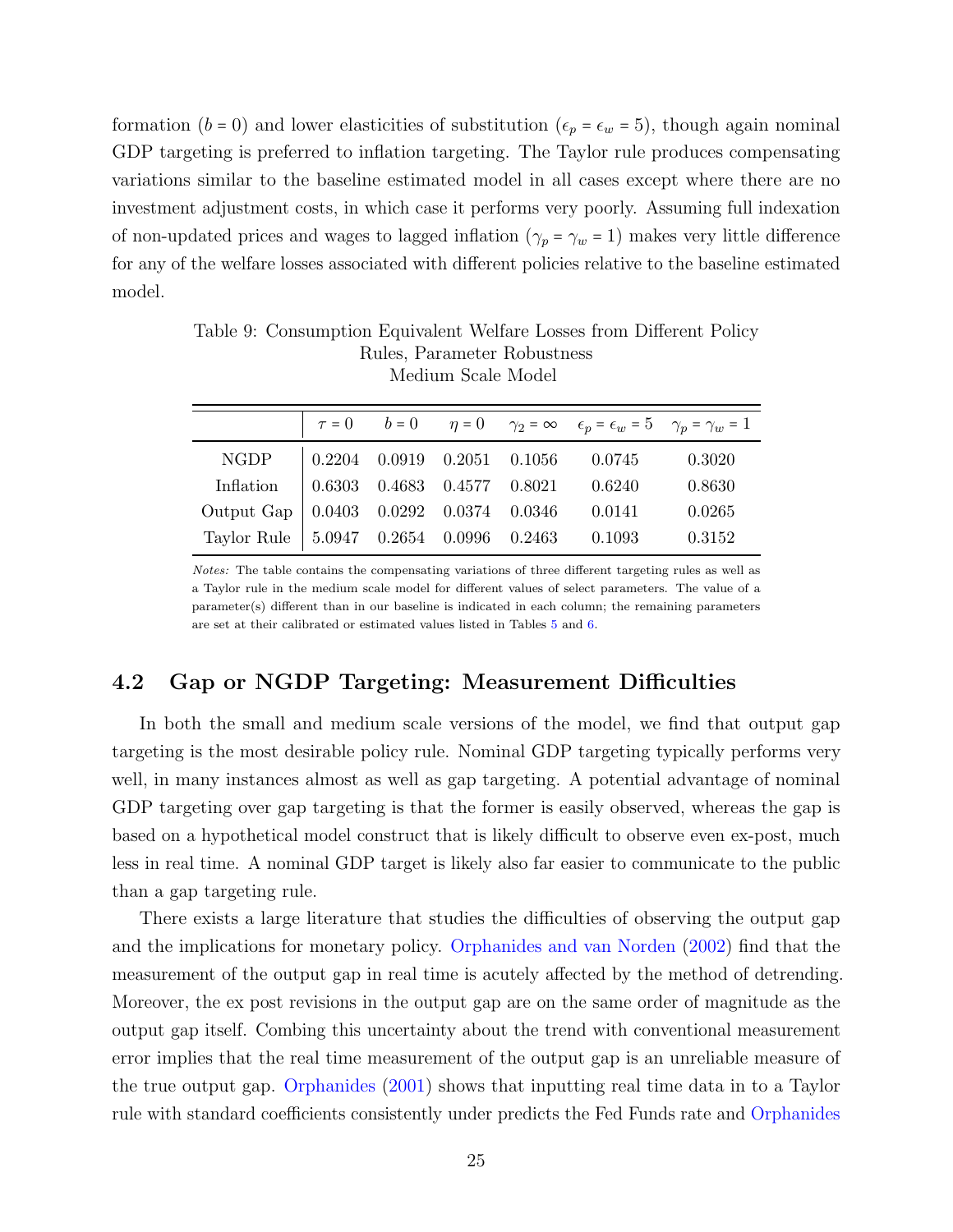[\(2003\)](#page-33-4) shows that smaller coefficients in the Taylor rule are in fact welfare improving in the presence of measurement error. Since any reaction to observed deviations of the output gap and inflation is in fact a reaction to their true deviations plus measurement error, the optimally behaved central bank is more prudent. In recent work, [Beckworth and Hendrickson](#page-32-12) [\(2015\)](#page-32-12) show that a rule where the nominal interest rate is a linear function of nominal GDP growth outperforms the conventional Taylor rule when real time forecasts are used for the output gap. This corroborates the results of [Orphanides](#page-33-4) [\(2003\)](#page-33-4), who finds that policy rules that respond to growth rates of economic variables rather than their misperceived deviations from their natural rates are welfare improving.

We consider a couple of different exercises to examine the relative desirability of gap versus nominal GDP targeting when the gap is difficult to observe. In the first, we assume that the central bank observes the flexible price and wage level of output with noise. In particular, we assume:

$$
\ln Y_t^{f,obs} = \ln Y_t^f + n_t. \tag{38}
$$

In this specification  $Y_t^f$  $t_t^{f}$  is the flexible price and wage level of output, while  $Y_t^{f,obs}$  $t_t^{f,obs}$  is the central bank's observed flexible price and wage level of output. The two differ by  $n_t$ , which is a noise process which we assume obeys a mean-zero stationary  $AR(1)$  process:

$$
n_t = \rho_n n_{t-1} + \sigma_n \varepsilon_{n,t} \tag{39}
$$

Here  $0 < \rho_n < 1$  is a persistence parameter,  $\varepsilon_{n,t}$  is a shock drawn from a standard normal distribution, and  $\sigma_n$  is the standard deviation of the shock. These noise shocks capture in a tractable yet realistic way the idea that the central bank may have difficulty in observing the true flexible price and wage level of output. The central bank's observed output gap is the ratio of the actual level of output to the observed flexible price and wage level of output, e.g.  $X_t = Y_t/Y_t^{f,obs}$  $t_t^{(1,obs)}$ . Noise shocks cause an output gap targeting central bank to target the wrong measure of the gap. One would expect that gap targeting would be less desirable the noisier is the observed flexible price and wage level of output.

We consider the following experiment. We find the pairs of  $(\rho_n, \sigma_n)$  for which gap targeting (with the mis-measured output gap) and nominal GDP targeting produce the same welfare loss. Figure [2](#page-28-0) plots in the left panel these combinations for which a central bank would be indifferent between gap and nominal GDP targeting. At parameter combinations above this frontier (areas shaded green) nominal GDP targeting is preferred to gap targeting. The right panel plots the overall standard deviation of noise (e.g. the standard deviation of  $n_t$ ) at the  $(\rho_n, \sigma_n)$  pairs plotted in the left panel. Areas shaded green represent standard deviations of the noise process for which nominal GDP targeting produces a lower welfare loss than does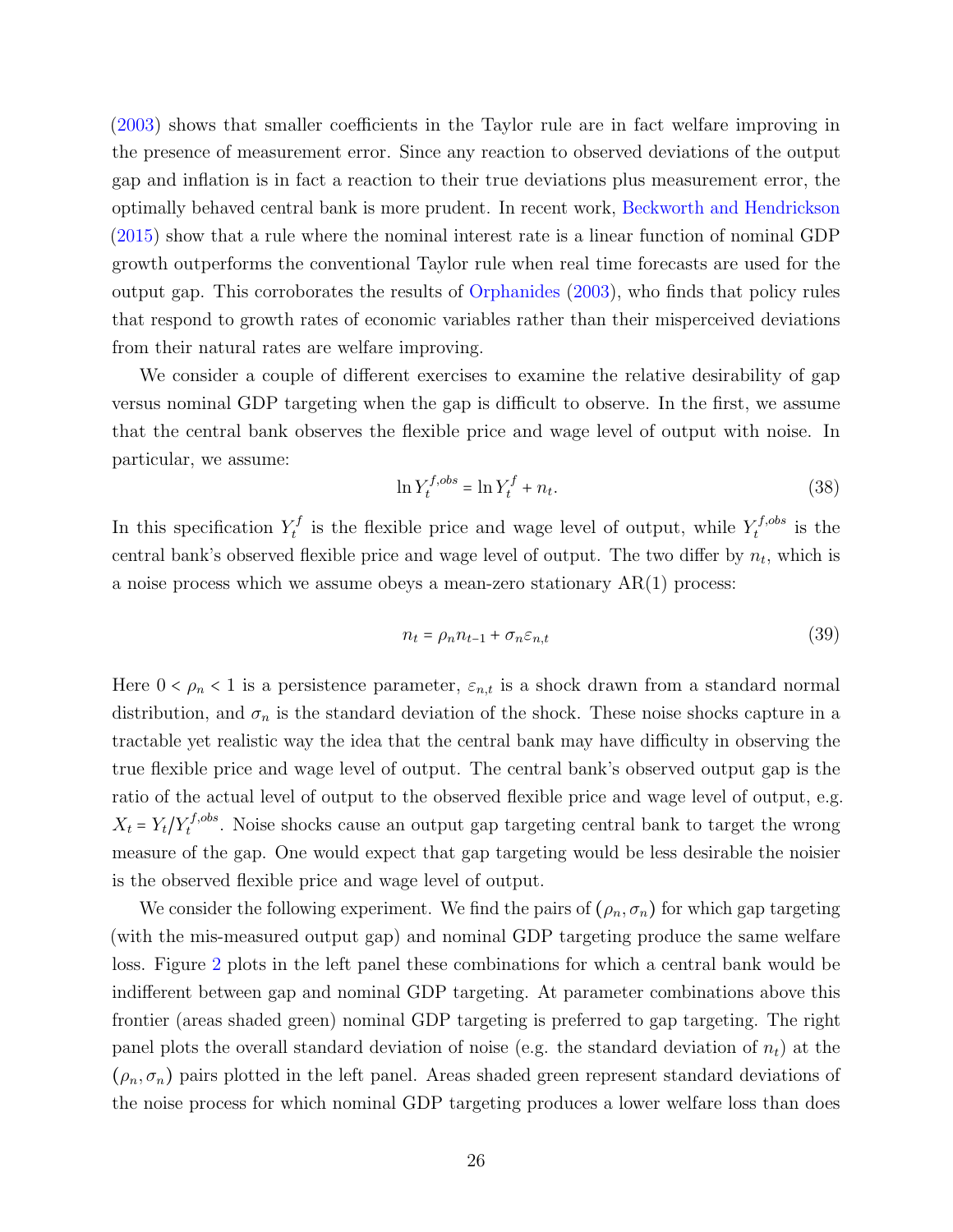gap targeting.

The standard deviation of the noise shock to the observed flexible price and wage level of output which would equate the welfare losses of nominal GDP and gap targeting is always less than 0.66 percent for any value of the persistence parameter. For levels of persistence in excess of 0.9 the amount of noise required to equate the two targeting rules is less than 0.25 percent. It is interesting to note that the relationship between  $\rho_n$  and the standard deviation of the noise shock which equates gap targeting to NGDP targeting is non-monotonic – for low values of persistence, as  $\rho_n$  increases the standard deviation of the noise shock increases. We surmise that this has to do with a smoothing motive  $-$  if the noise shocks are i.i.d., then the central bank's perceived flexible price and wage level of output fluctuates substantially period-to-period, imparting significant volatility to interest rates. For very high levels of persistence, however, the amount of noise required to equate nominal GDP and gap targeting is smaller the bigger is  $\rho_n$ . The right panel plots the overall standard deviation of the noise process for the parameter combinations in the left panel. The overall standard deviation of the noise process necessary for output gap and nominal GDP targeting to produce the same compensating variations is always less than 1 percent, and is often substantially less than that. To put this number into perspective, the standard deviation of the log flexible price and wage level of output in the estimated model is 1.8 percent. Roughly speaking, if volatility of noise is greater than 1/3-1/2 the volatility of the flexible price and wage level of output itself, nominal GDP targeting dominates output gap targeting.

<span id="page-28-0"></span>

Figure 2: Measurement Error and Gap Targeting vs. NGDP Targeting

*Notes:* The left panel of the figure plots the combinations of  $(\rho_n, \sigma_n)$  for which output gap and nominal GDP targeting produce the same compensating variation in the estimated medium scale model. The right panel plots the standard deviation of the noise process,  $n_t$ , at the parameter values plotted in the left panel. The areas shaded green correspond to parameter configurations where NGDP targeting is preferred to gap targeting.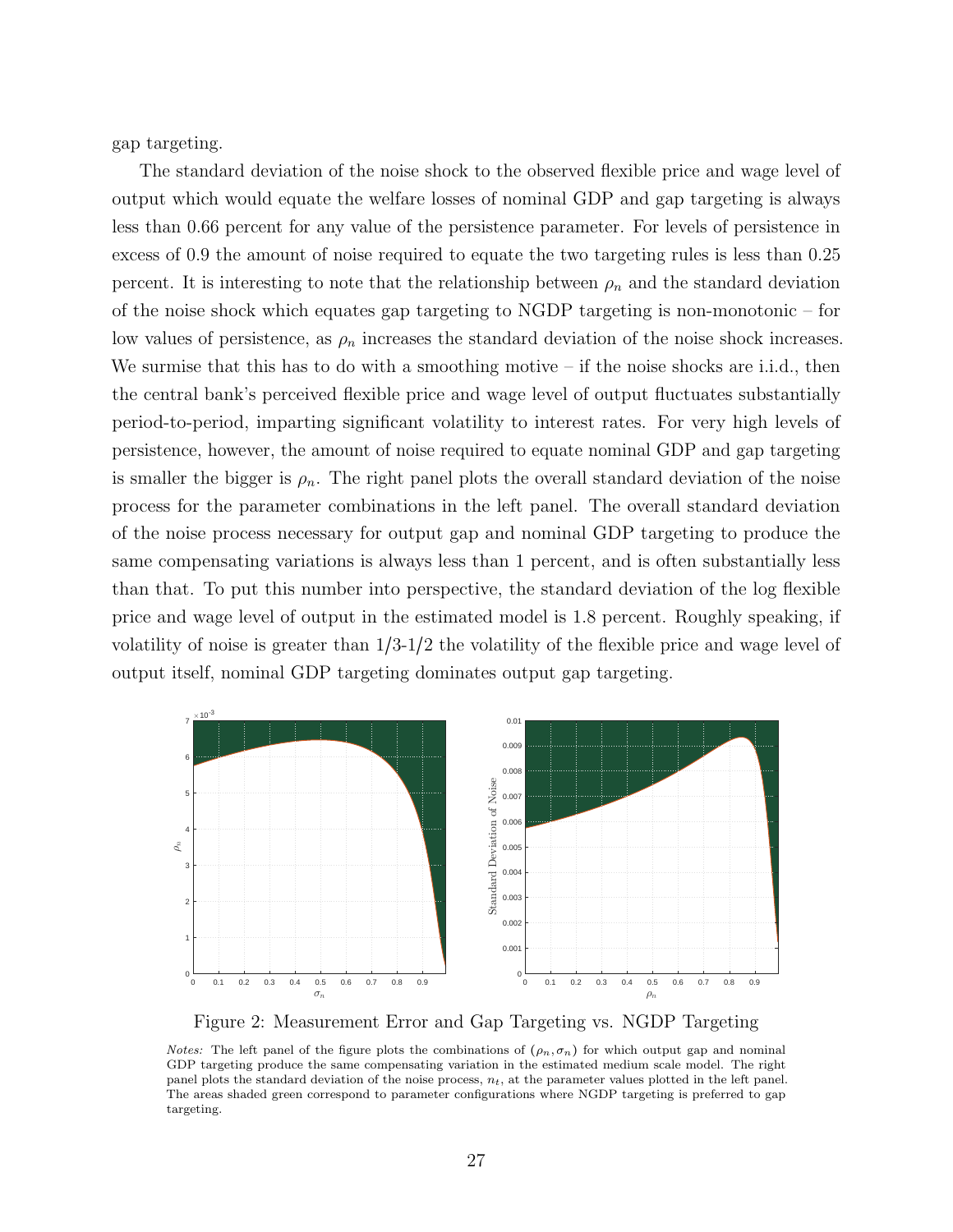We also consider a second specification in which, rather than being observed with noise, the central bank's perceived measure of the flexible price and wage level of output adjusts slowly to actual movements in the flexible price and wage level of output. In particular:

<span id="page-29-1"></span>
$$
\ln Y_t^{f,obs} = \omega \ln Y_{t-1}^{f,obs} + (1 - \omega) \ln Y_t^f. \tag{40}
$$

The parameter  $\omega$  is restricted to lie strictly between 0 and 1. In this specification  $\omega$  governs the speed with which the flexible price and wage level of output adjusts to its true level. A specification like this could be motivated as reduced form way to model an optimal filtering problem solved by a central bank. As  $\omega \rightarrow 1$ , this rule would be equivalent to an output targeting rule, since the perceived flexible price and wage level of output would always equal its non-stochastic steady state, which is the same as the steady state level of actual output.

<span id="page-29-0"></span>In Figure [3](#page-29-0) we calculate the compensating variation of gap targeting (when the gap is constructed using the observed flexible price and wage level of output) for different values of the parameter  $\omega$ . For comparison, we also show the compensating variation associated with nominal GDP targeting.



Figure 3: Slow-Moving Gap Target

Notes: The solid blue line plots the compensating variation associated with nominal GDP targeting in the estimated medium scale model. The ride line marked with "x" plots the compensating variation associated with gap targeting for different values of the parameter  $\omega$  when the perceived flexible price and wage level of output follows the process described in [\(40\)](#page-29-1).

Output gap targeting produces a smaller welfare loss than nominal GDP targeting for values of  $\omega$  less than about 0.8. This is fairly high and suggests that the perceived flexible price and wage level of output must adjust slowly to its true value for nominal GDP targeting to be preferred to gap targeting. Nevertheless, there is significant downside risk to output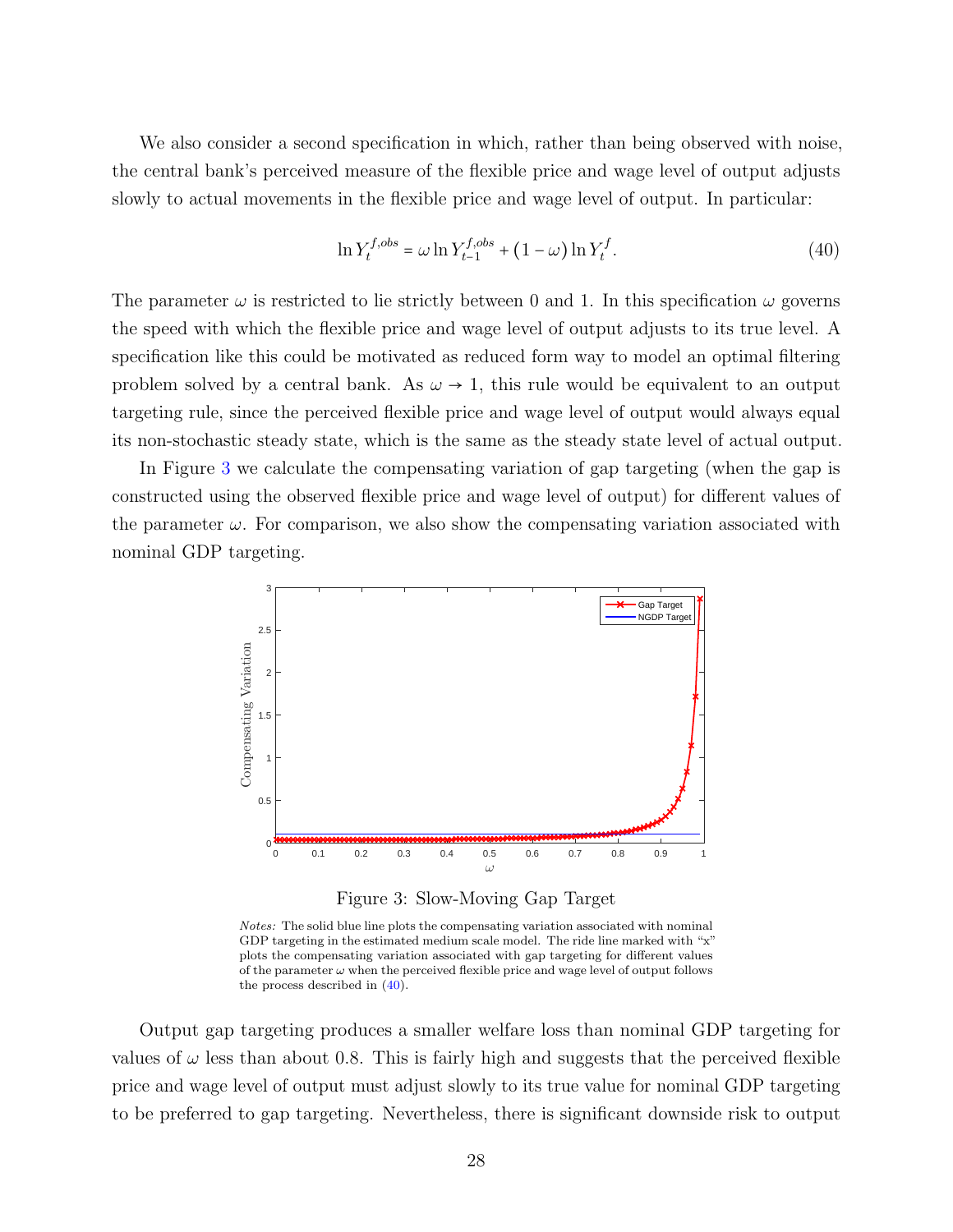gap targeting in the event that  $\omega$  is high. The compensating variation associated with gap targeting rises quickly at values of  $\omega$  above 0.8. Once above about  $\omega = 0.9$  or so output gap targeting performs worse than inflation targeting, and produces compensating variations in excess of 1 percent. Since when  $\omega \to 1$  this specification is equivalent to an output target, these results are consistent with the analysis in [Schmitt-Grohe and Uribe](#page-33-10) [\(2007\)](#page-33-10), who find that it is non-optimal to target the deviation of output from its steady state in a Taylor rule.

#### 4.3 Gap vs NGDP Targeting: Equilibrium Determinacy

There exists a literature which emphasizes that a central bank strongly responding to the output gap could result in equilibrium indeterminacy. This point has been made in the context of the Taylor rule in a sticky price New Keynesian model by [Hornstein and](#page-32-4) [Wolman](#page-32-4) [\(2005\)](#page-32-4), [Ascari and Ropele](#page-32-5) [\(2009\)](#page-32-5), and [Coibion and Gorodnichenko](#page-32-6) [\(2011\)](#page-32-6). These authors show that the standard Taylor principle for a Taylor rule to support a determinate equilibrium may break down when trend inflation is positive. In particular, strong responses to the output gap can result in equilibrium indeterminacy even if the long run response of the interest rate to inflation is greater than one. Furthermore, the minimum required response to inflation is increasing in the coefficient on the gap for positive levels of trend inflation.

Whereas these papers focus on determinacy within the context of an instrument rule, to our knowledge no paper has studied the issue of determinacy with trend inflation for strict targeting rules. We find that gap targeting results in an indeterminate equilibrium at trend inflation rates higher than 0.2 percent annualized, which is far below the observed average level of inflation of about 2 percent over the last thirty years. Nominal GDP targeting, in contrast, supports a determinate equilibrium for any level of trend inflation. This is because in the long run nominal GDP targeting is isomorphic to a price level target, which always ensures equilibrium determinacy.[9](#page-30-0)

# 5 Conclusion

The design of monetary policy has been the subject of a voluminous and influential literature. In spite of widespread discussion in the press and policy circles, the normative properties of nominal GDP targeting have not been subject to scrutiny within the context of the quantitative frameworks commonly used at central banks and among academic macroe-

<span id="page-30-0"></span><sup>&</sup>lt;sup>9</sup>We also find that inflation targeting supports a determinate equilibrium for any level of trend inflation. Though we do not report the results here, we continue to find that nominal GDP targeting produces significantly lower welfare losses than inflation targeting (and the Taylor rule) in the model when trend inflation is positive.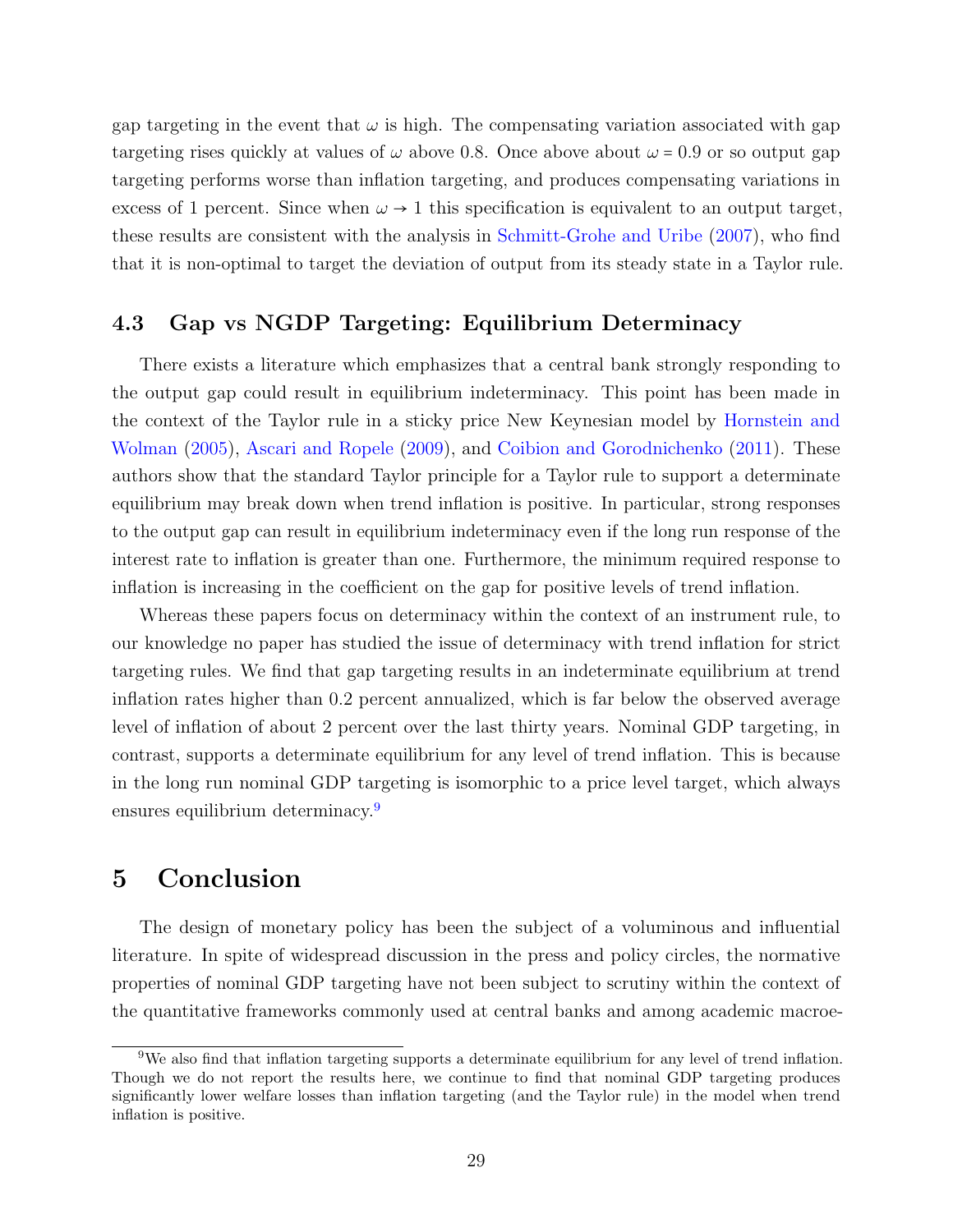conomists. The objective of this paper has been to analyze the welfare properties of nominal GDP targeting in comparison to other popular policy rules in an empirically realistic New Keynesian model with both price and wage rigidity.

We find that nominal GDP targeting performs well in this model. It typically produces small welfare losses and comes close to fully implementing the flexible price and wage allocation. It produces smaller welfare losses than an estimated Taylor rule and significantly outperforms inflation targeting. It tends to perform best relative to these alternative rules when wages are sticky relative to prices and conditional on supply shocks. While output gap targeting always at least weakly outperforms nominal GDP targeting, the differences in welfare losses associated with the two rules are small. Nominal GDP targeting may produce lower welfare losses than gap targeting if the central bank has difficulty measuring the output gap in real time. Nominal GDP targeting always supports a determinate equilibrium, whereas output gap targeting may result in indeterminacy if trend inflation is positive. Overall, our analysis suggests that nominal GDP targeting is a policy alternative that central banks ought to take seriously.

There are a number of possible extensions of our analysis. Two which immediately come to mind are financial frictions and the zero lower bound. Though our medium scale model includes investment shocks, which have been interpreted as a reduced form for financial shocks in [Justiniano et al.](#page-33-13) [\(2011\)](#page-33-13), it would be interesting to formally model financial frictions and examine how nominal GDP targeting interacts with those. Second, our analysis abstracts from the zero lower bound on nominal interest rates. It would be interesting to study how a commitment to a nominal GDP target might affect the frequency, duration, and severity of zero lower bound episodes.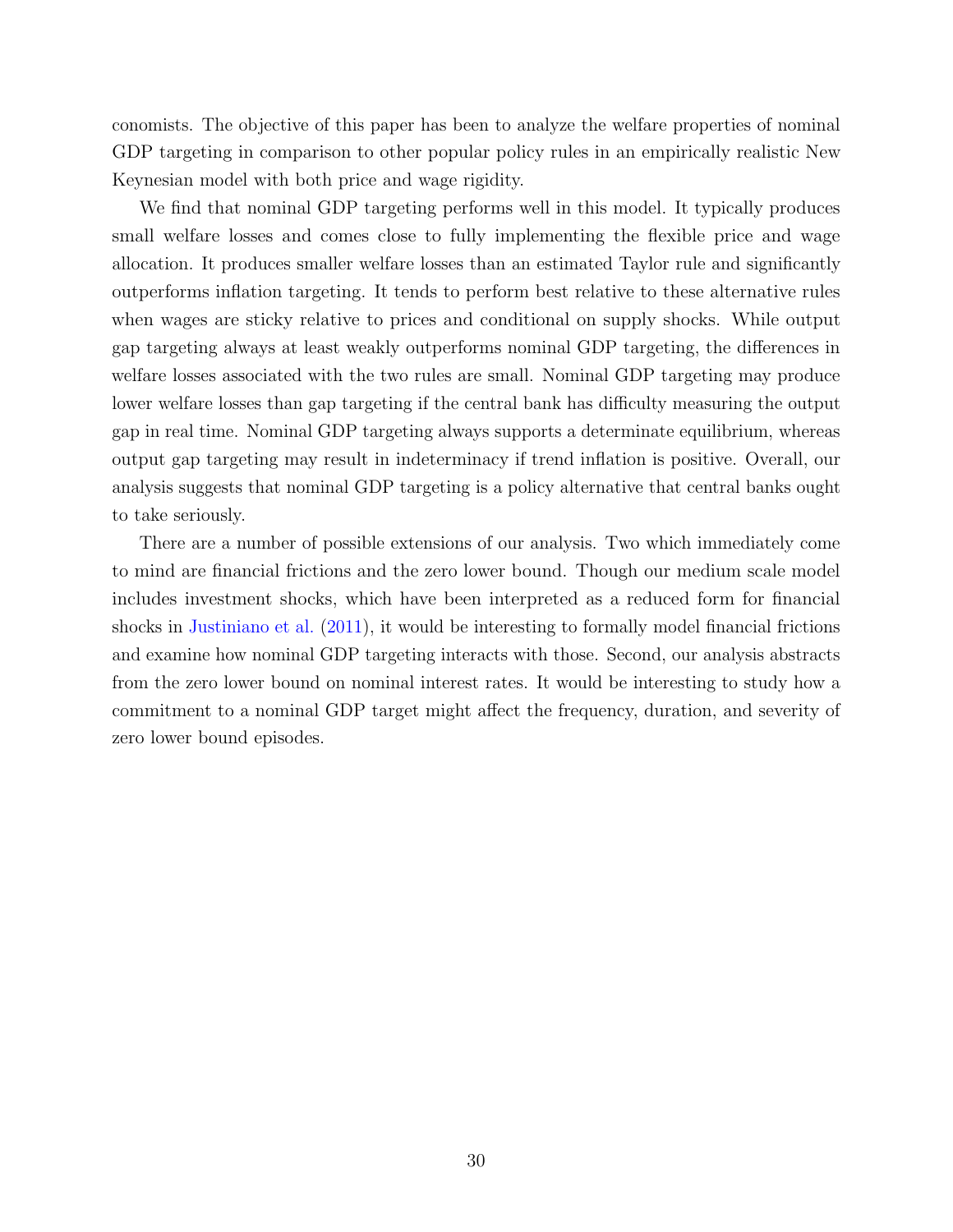# References

- <span id="page-32-5"></span>Ascari, G. and T. Ropele (2009): "Trend Inflation, Taylor Principle, and Indeterminacy," Journal of Money, Credit and Banking, 41, 1557–1584.
- <span id="page-32-11"></span>BARATTIERI, A., S. BASU, AND P. GOTTSCHALK (2014): "Some Evidence on the Importance of Sticky Wages," American Economic Journal: Macroeconomics, 6, 70–101.
- <span id="page-32-0"></span>BARRO, R. J. AND D. B. GORDON (1983): "Rules, Discretion and Reputation in a Model of Monetary Policy," Journal of Monetary Economics, 12, 101 – 121.
- <span id="page-32-12"></span>BECKWORTH, D. AND J. R. HENDRICKSON (2015): "Nominal GDP Targeting and the Taylor Rule on an Even Playing Field," Tech. rep.
- <span id="page-32-1"></span>Bernanke, B. S. and F. S. Mishkin (1997): "Inflation Targeting: A New Framework for Monetary Policy?" *Journal of Economic Perspectives*, 11, 97–116.
- <span id="page-32-7"></span>BILLI, R. M. (2014): "Nominal GDP Targeting and the Zero Lower Bound: Should We Abandon Inflation Targeting?" Tech. Rep. 270, Sveriges Riksbank Working Paper Series.
- <span id="page-32-2"></span>BLANCHARD, O. AND J. GALI (2007): "Real Wage Rigidities and the New Keynesian Model," Journal of Money, Credit and Banking, 39, 35–65.
- <span id="page-32-8"></span>Cecchetti, S. G. (1995): "Inflation Indicators and Inflation Policy," NBER Working Papers 5161, National Bureau of Economic Research, Inc.
- <span id="page-32-10"></span>Christiano, L. J., M. Eichenbaum, and C. L. Evans (2005): "Nominal Rigidities and the Dynamic Effects of a Shock to Monetary Policy," Journal of Political Economy, 113, 1–45.
- <span id="page-32-6"></span>COIBION, O. AND Y. GORODNICHENKO (2011): "Monetary Policy, Trend Inflation, and the Great Moderation: An Alternative Interpretation," American Economic Review, 101, 341–70.
- <span id="page-32-3"></span>Erceg, C. J., D. W. Henderson, and A. T. Levin (2000): "Optimal Monetary Policy with Staggered Wage and Price Contracts," Journal of Monetary Economics, 46, 281-313.
- <span id="page-32-9"></span>HALL, R. E. AND N. G. MANKIW (1994): "Nominal Income Targeting," Tech. rep.
- <span id="page-32-4"></span>Hornstein, A. and A. L. Wolman (2005): "Trend Inflation, Firm-Specific Capital, and Sticky Prices," Economic Quarterly, 57–83.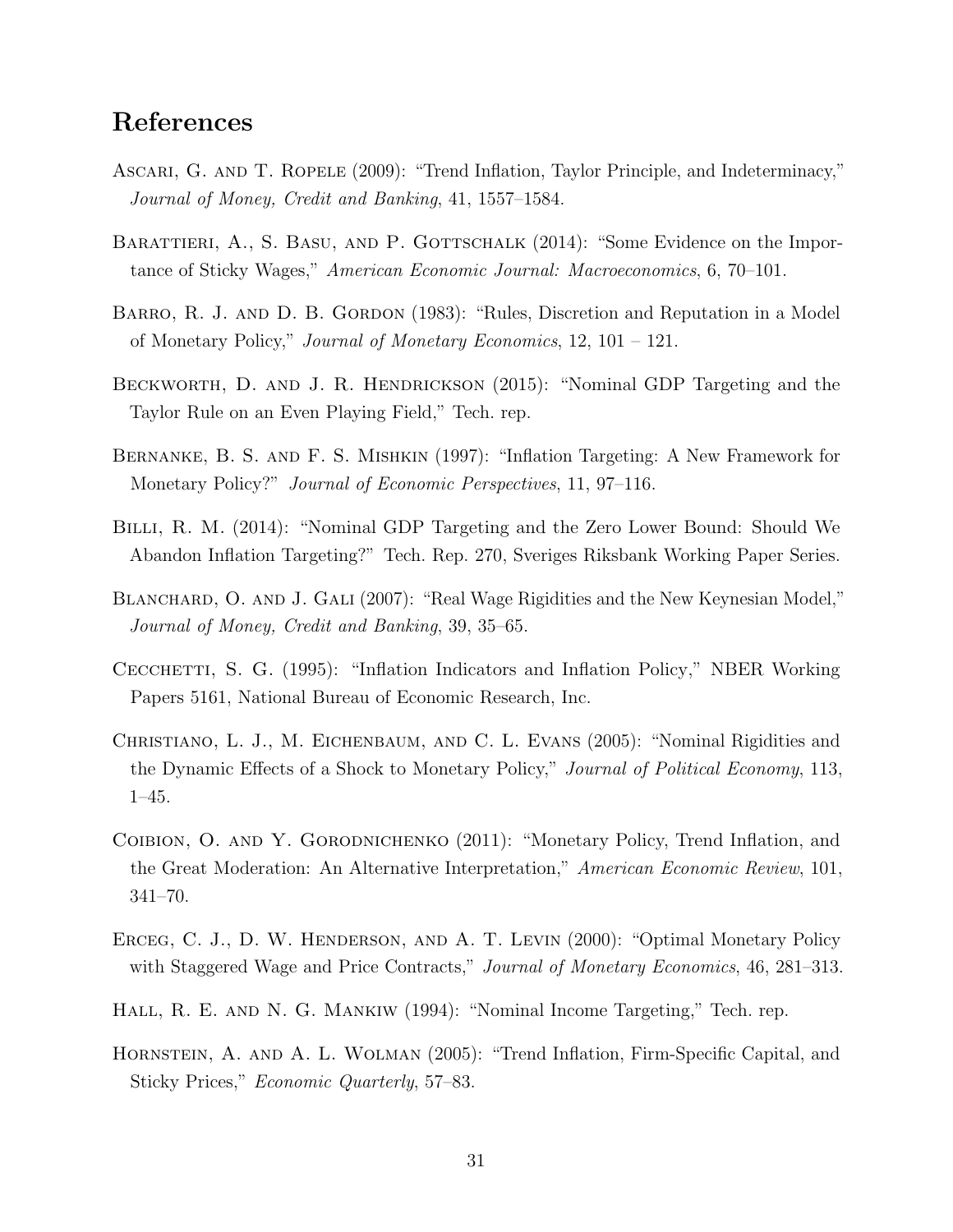- <span id="page-33-6"></span>Jensen, H. (2002): "Targeting Nominal Income Growth or Inflation?" American Economic Review, 92, 928–956.
- <span id="page-33-9"></span>JUSTINIANO, A., G. E. PRIMICERI, AND A. TAMBALOTTI (2010): "Investment Shocks and Business Cycles," Journal of Monetary Economics, 57, 132 – 145.
- <span id="page-33-13"></span> $(2011)$ : "Investment Shocks and the Relative Price of Investment," Review of Economic Dynamics, 14, 101–121.
- <span id="page-33-7"></span>KIM, J. AND D. W. HENDERSON (2005): "Inflation Targeting and Nominal-Income-Growth Targeting: When and Why are They Suboptimal?" *Journal of Monetary Economics*, 52, 1463 – 1495.
- <span id="page-33-5"></span>Mitra, K. (2003): "Desirability of Nominal GDP Targting under Adaptive Learning," Journal of Money, Credit, and Banking, 35, 197–220.
- <span id="page-33-2"></span>ORPHANIDES, A. (2001): "Monetary Policy Rules Based on Real-Time Data," American Economic Review, 91, 964–985.
- <span id="page-33-4"></span>– (2003): "Monetary Policy Evaluation with Noisy Information," *Journal of Monetary* Economics, 50, 605–631.
- <span id="page-33-3"></span>Orphanides, A. and S. van Norden (2002): "The Unreliability of Output-Gap Estimates in Real Time," The Review of Economics and Statistics, 84, pp. 569–583.
- <span id="page-33-10"></span>SCHMITT-GROHE, S. AND M. URIBE (2007): "Optimal Simple and Implementable Monetary and Fiscal Rules," Journal of Monetary Economics, 54, 1702–1725.
- <span id="page-33-11"></span>Sims, E. (2013): "Growth or the Gap? Which Measure of Economic Activity Should be Targeted in Interest Rate Rules?" Tech. rep.
- <span id="page-33-8"></span>Smets, F. and R. Wouters (2007): "Shocks and Frictions in US Business Cycles: A Bayesian DSGE Approach," The American Economic Review, 97, 586–606.
- <span id="page-33-1"></span>Sumner, S. (2014): "Nominal GDP Targeting: A Simple Rule to Improve Fed Performance," Cato Journal, 34, 315–337.
- <span id="page-33-12"></span>Taylor, J. B. (1993): "Discretion Versus Policy Rules in Practice," Carnegie-Rochester Conference Series on Public Policy, 39, 195–214.
- <span id="page-33-0"></span>WOODFORD, M. (2003): Interest and Prices: Foundations of a Theory of Monetary Policy, Princeton University Press.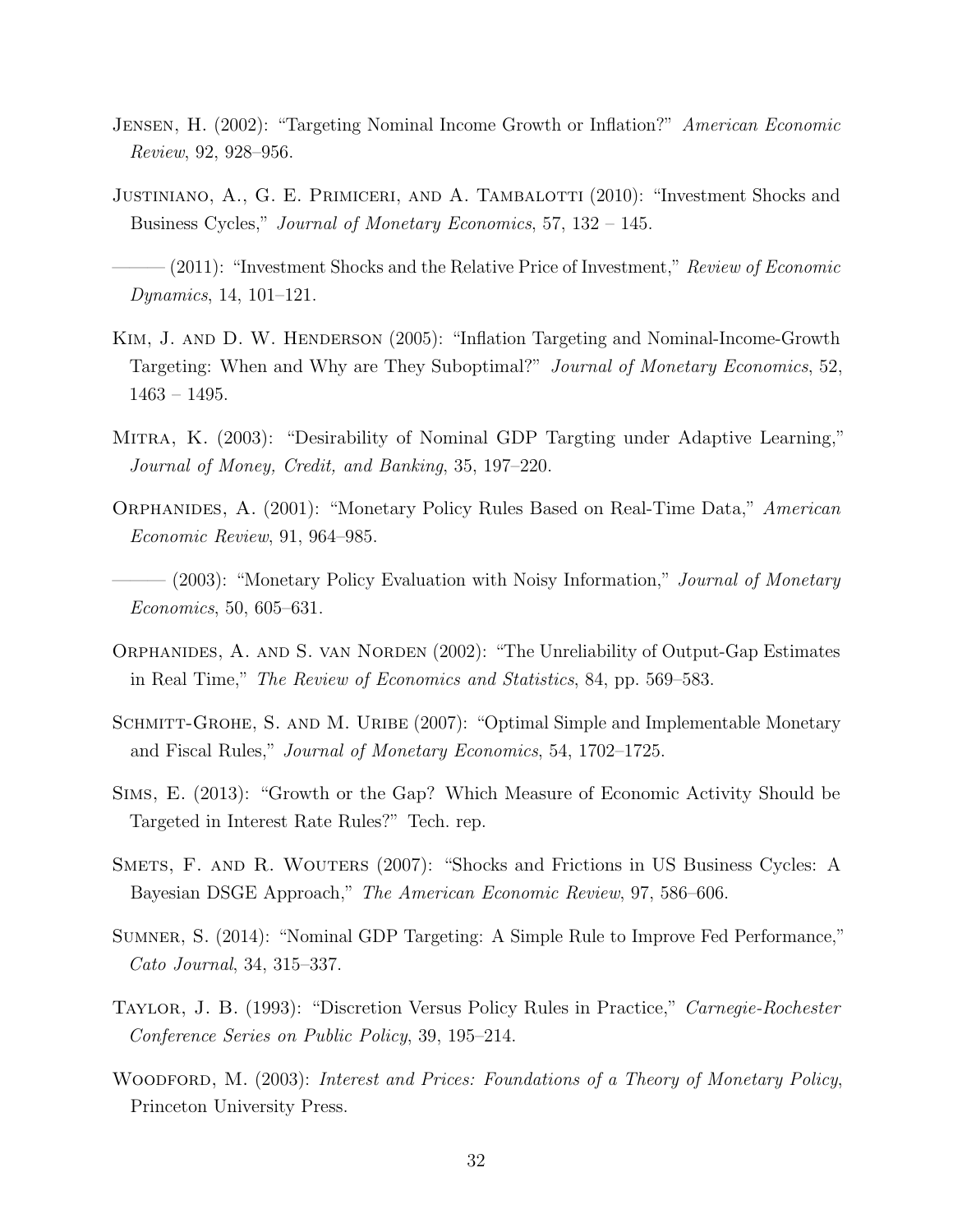<span id="page-34-0"></span>——— (2012): "Methods of Policy Accommodation at the Interest-Rate Lower Bound," Tech. rep.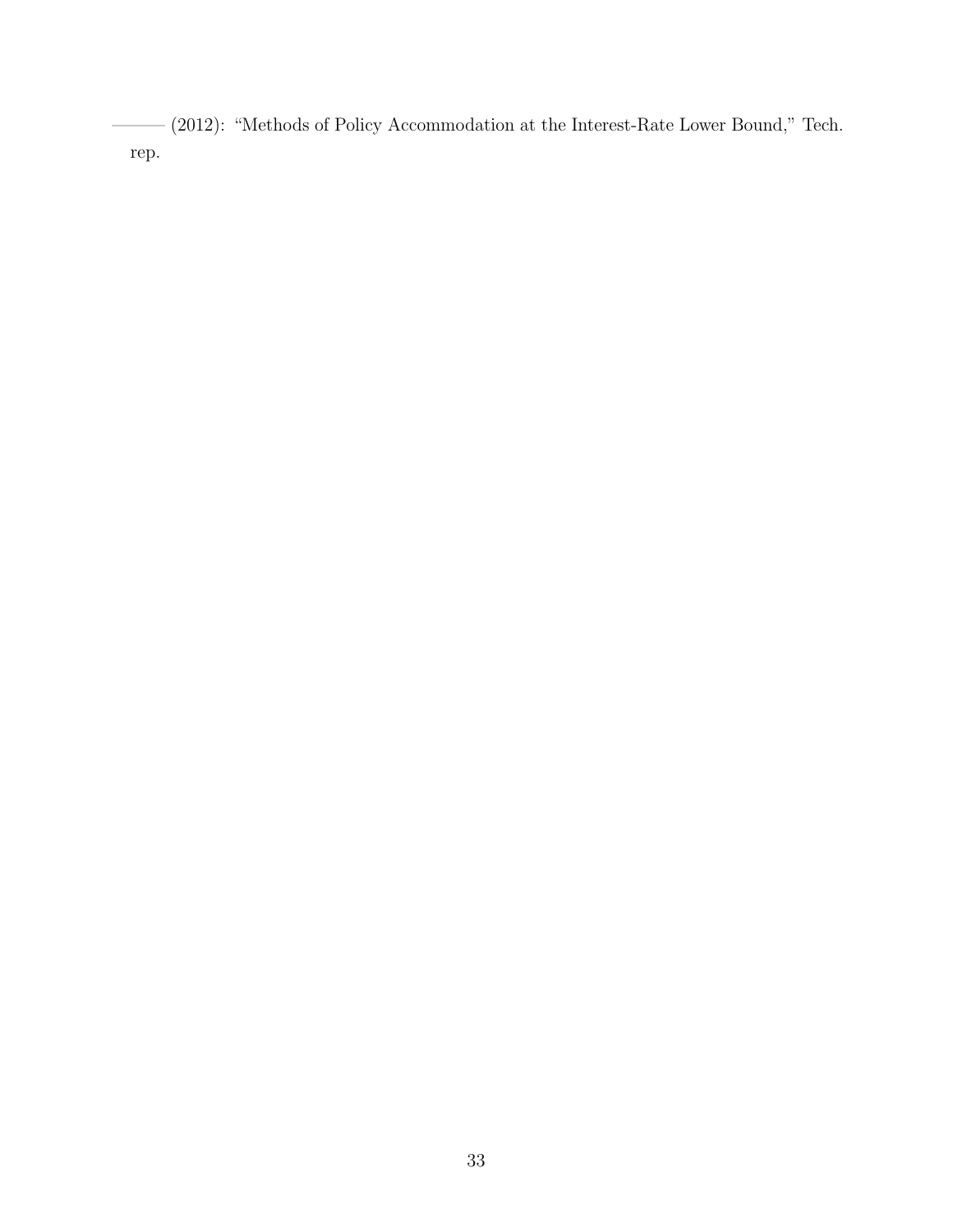# <span id="page-35-0"></span>A Basic New Keynesian Model

The equations below characterize the equilibrium of the simple New Keynesian model described in Section [2.](#page-5-0)

<span id="page-35-1"></span>
$$
\frac{1}{C_t} = \beta E_t \frac{\nu_{t+1}}{\nu_t} \frac{1}{C_{t+1}} \frac{1 + i_t}{1 + \pi_{t+1}}
$$
\n(41)

<span id="page-35-2"></span>
$$
w_t^{\#} = \frac{\epsilon_w}{\epsilon_w - 1} \frac{H_{1,t}}{H_{2,t}}
$$
(42)

$$
H_{1,t} = \psi \nu_t \left(\frac{w_t^{\#}}{w_t}\right)^{-\epsilon_w(1+\eta)} N_t^{1+\eta} + \theta_w \beta E_t \left(\frac{w_{t+1}^{\#}}{w_t^{\#}}\right)^{\epsilon_w(1+\eta)} (1 + \pi_{t+1})^{\epsilon_w(1+\eta)} H_{1,t+1}
$$
(43)

<span id="page-35-3"></span>
$$
H_{2,t} = \nu_t \frac{1}{C_t} \left( \frac{w_t^{\#}}{w_t} \right)^{-\epsilon_w} N_t + \theta_w \beta E_t \left( \frac{w_{t+1}^{\#}}{w_t^{\#}} \right)^{\epsilon_w} (1 + \pi_{t+1})^{\epsilon_w - 1} H_{2,t+1}
$$
(44)

<span id="page-35-4"></span>
$$
mc_t = \frac{w_t}{A_t} \tag{45}
$$

<span id="page-35-5"></span>
$$
\frac{1 + \pi_t^{\#}}{1 + \pi_t} = \frac{\epsilon_p}{\epsilon_p - 1} \frac{X_{1,t}}{X_{2,t}}
$$
(46)

$$
X_{1,t} = \nu_t \frac{1}{C_t} m c_t Y_t + \theta_p \beta E_t (1 + \pi_{t+1})^{\epsilon_p} X_{1,t+1}
$$
\n(47)

<span id="page-35-6"></span>
$$
X_{2,t} = \nu_t \frac{1}{C_t} Y_t + \theta_p \beta E_t (1 + \pi_{t+1})^{\epsilon_p - 1} X_{2,t+1}
$$
\n(48)

<span id="page-35-7"></span>
$$
Y_t = C_t \tag{49}
$$

<span id="page-35-8"></span>
$$
Y_t = \frac{A_t N_t}{v_t^p} \tag{50}
$$

<span id="page-35-9"></span>
$$
(1 + \pi_t)^{1 - \epsilon_p} = (1 - \theta_p)(1 + \pi_t^{\#})^{1 - \epsilon_p} + \theta_p \tag{51}
$$

<span id="page-35-10"></span>
$$
w_t^{1-\epsilon_w} = (1 - \theta_w) w_t^{\#, 1-\epsilon_w} + \theta_w (1 + \pi_t)^{\epsilon_w - 1} w_{t-1}^{1-\epsilon_w}
$$
 (52)

<span id="page-35-11"></span>
$$
v_t^p = (1 + \pi_t)^{\epsilon_p} \left[ (1 - \theta_p)(1 + \pi_t^{\#})^{-\epsilon_p} + \theta_p v_{t-1}^p \right]
$$
(53)

<span id="page-35-12"></span>
$$
\ln(1 + i_t) = (1 - \rho_i) \ln(1 + i^*) + \rho_i \ln(1 + i_{t-1}) + \phi_\pi \ln(1 + \pi_t) + \phi_y \ln\left(\frac{Y_t}{Y_{t-1}}\right)
$$
\nor\n
$$
\pi_t = 0
$$
\nor\n
$$
P_t Y_t = (PY)^*
$$
\n(54)

$$
\overline{a}
$$

<span id="page-35-13"></span>
$$
\ln A_t = \rho_A \ln A_{t-1} + \sigma_A \varepsilon_{A,t} \tag{55}
$$

<span id="page-35-14"></span>
$$
\ln \nu_t = \rho_\nu \ln \nu_{t-1} + \sigma_\nu \varepsilon_{\nu,t} \tag{56}
$$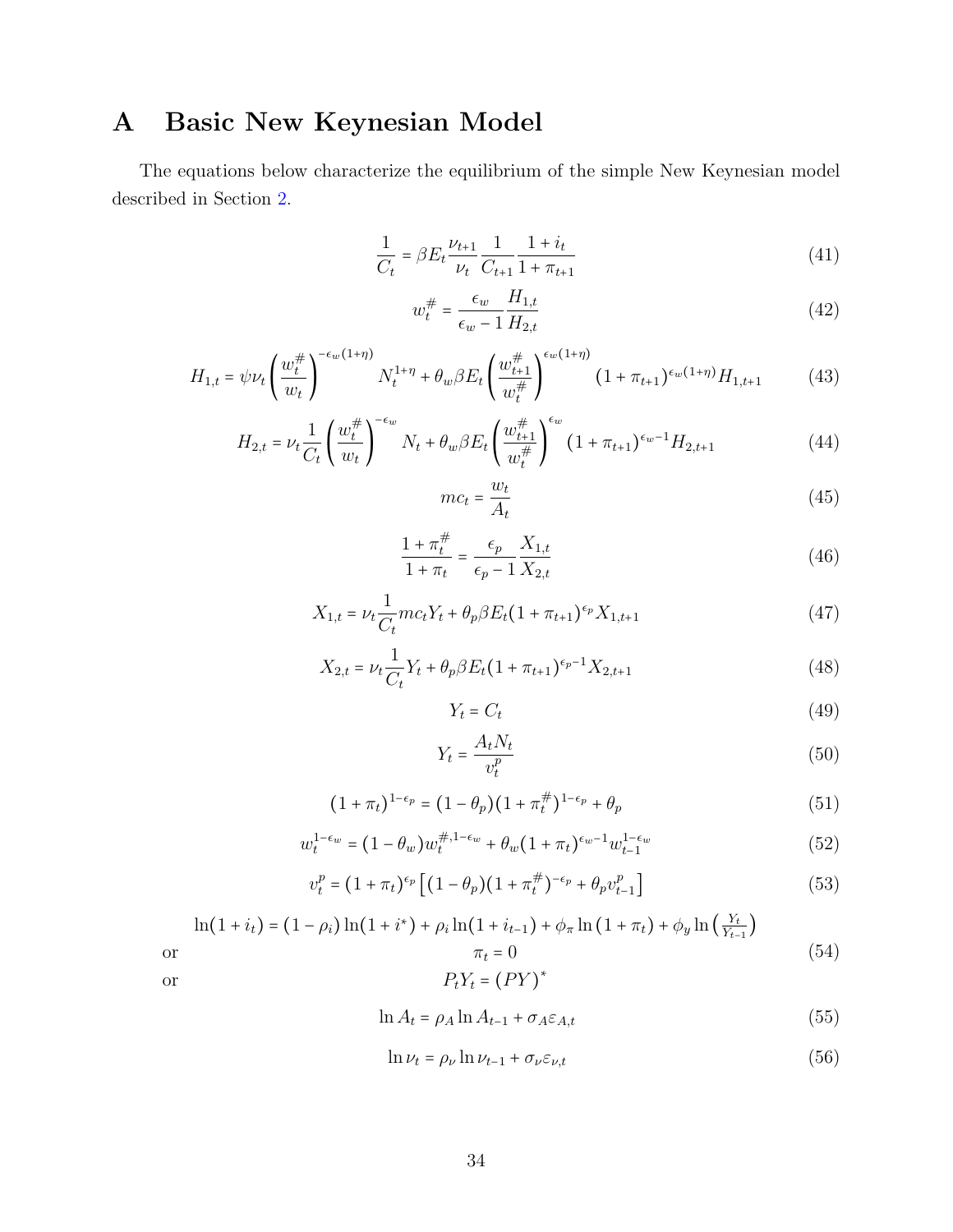<span id="page-36-1"></span>
$$
\mathbb{W}_{t} = \nu_{t} \left[ \ln C_{t} - \psi v_{t}^{w} \frac{N_{t}^{1+\eta}}{1+\eta} \right] + \beta E_{t} \mathbb{W}_{t+1}
$$
\n(57)

<span id="page-36-2"></span>
$$
v_t^w = (1 - \theta_w) \left( \frac{w_t^{\#}}{w_t} \right)^{-\epsilon_w (1 + \eta)} + \theta_w \left( \frac{w_t}{w_{t-1}} (1 + \pi_t) \right)^{\epsilon_w (1 + \eta)} v_{t-1}^w
$$
(58)

Equation  $(41)$  is the consumption Euler equation and equations  $(42)$  -  $(44)$  describe optimal wage-setting for households given the opportunity to adjust their wage. Equation [\(45\)](#page-35-4) describes real marginal cost and comes from firms minimizing cost. Equations [\(46\)](#page-35-5) - [\(48\)](#page-35-6) describe optimal price-setting. Here we have defined  $1 + \pi_t^{\#} = \frac{P_t^{\#}}{P_{t-1}}$  as reset price inflation. Equation  $(49)$  is the aggregate resource constraint and  $(50)$  is the aggregate production function. Equations [\(51\)](#page-35-9) and [\(52\)](#page-35-10) describe the evolution of aggregate inflation and the aggregate real wage, respectively. The process for price dispersion is given by [\(53\)](#page-35-11). Monetary policy is characterized by [\(54\)](#page-35-12), which either follows the Taylor rule, inflation targeting, or nominal GDP targeting. Equations [\(55\)](#page-35-13) and [\(56\)](#page-35-14) are the stochastic processes for the productivity and preference shocks. Aggregate welfare obeys [\(57\)](#page-36-1), while the expression for wage dispersion is given by [\(58\)](#page-36-2). Given initial values of the state variables and current realizations of the innovations in the shock processes, an equilibrium consists of a non-explosive sequence of  $\{C_t, i_t, \pi_t, \nu_t, w_t^{\#}\}$  $_{t}^{\#},H_{1,t},H_{2,t},w_{t},N_{t},mc_{t},A_{t},\pi_{t}^{\#}$  $t^{\#}, X_{1,t}, X_{2,t}, v^p_t$  $_t^p$ ,  $W_t$ ,  $v_t^w$ ,  $Y_t$  such that equations  $(41)-(58)$  $(41)-(58)$  $(41)-(58)$  all hold.

# <span id="page-36-0"></span>B Medium Scale Model

The equations below characterize the equilibrium of the medium scale model described in Section [3.](#page-16-0)

<span id="page-36-3"></span>
$$
\lambda_t = \frac{\nu_t}{C_t - bC_{t-1}} - \beta b E_t \frac{\nu_{t+1}}{C_{t+1} - bC_t} \tag{59}
$$

<span id="page-36-4"></span>
$$
\lambda_t = \beta E_t \lambda_{t+1} \frac{1 + i_t}{1 + \pi_{t+1}} \tag{60}
$$

<span id="page-36-5"></span>
$$
R_t = \gamma_1 + \gamma_2 (u_t - 1) \tag{61}
$$

<span id="page-36-6"></span>
$$
\mu_t = \beta E_t \lambda_{t+1} \left[ R_{t+1} u_{t+1} - \left( \gamma_1 (u_{t+1} - 1) + \frac{\gamma_2}{2} (u_{t+1} - 1)^2 \right) \right] + \beta (1 - \delta) E_t \mu_{t+1} \tag{62}
$$

<span id="page-36-7"></span>
$$
\lambda_t = \mu_t Z_t \left[ 1 - \frac{\tau}{2} \left( \frac{I_t}{I_{t-1}} - 1 \right)^2 - \tau \left( \frac{I_t}{I_{t-1}} - 1 \right) \frac{I_t}{I_{t-1}} \right] + \beta \tau E_t \mu_{t+1} Z_{t+1} \left( \frac{I_{t+1}}{I_t} - 1 \right) \left( \frac{I_{t+1}}{I_t} \right)^2 \tag{63}
$$

<span id="page-36-8"></span>
$$
w_t^{\#} = \frac{\epsilon_w}{\epsilon_w - 1} \frac{H_{1,t}}{H_{2,t}} \tag{64}
$$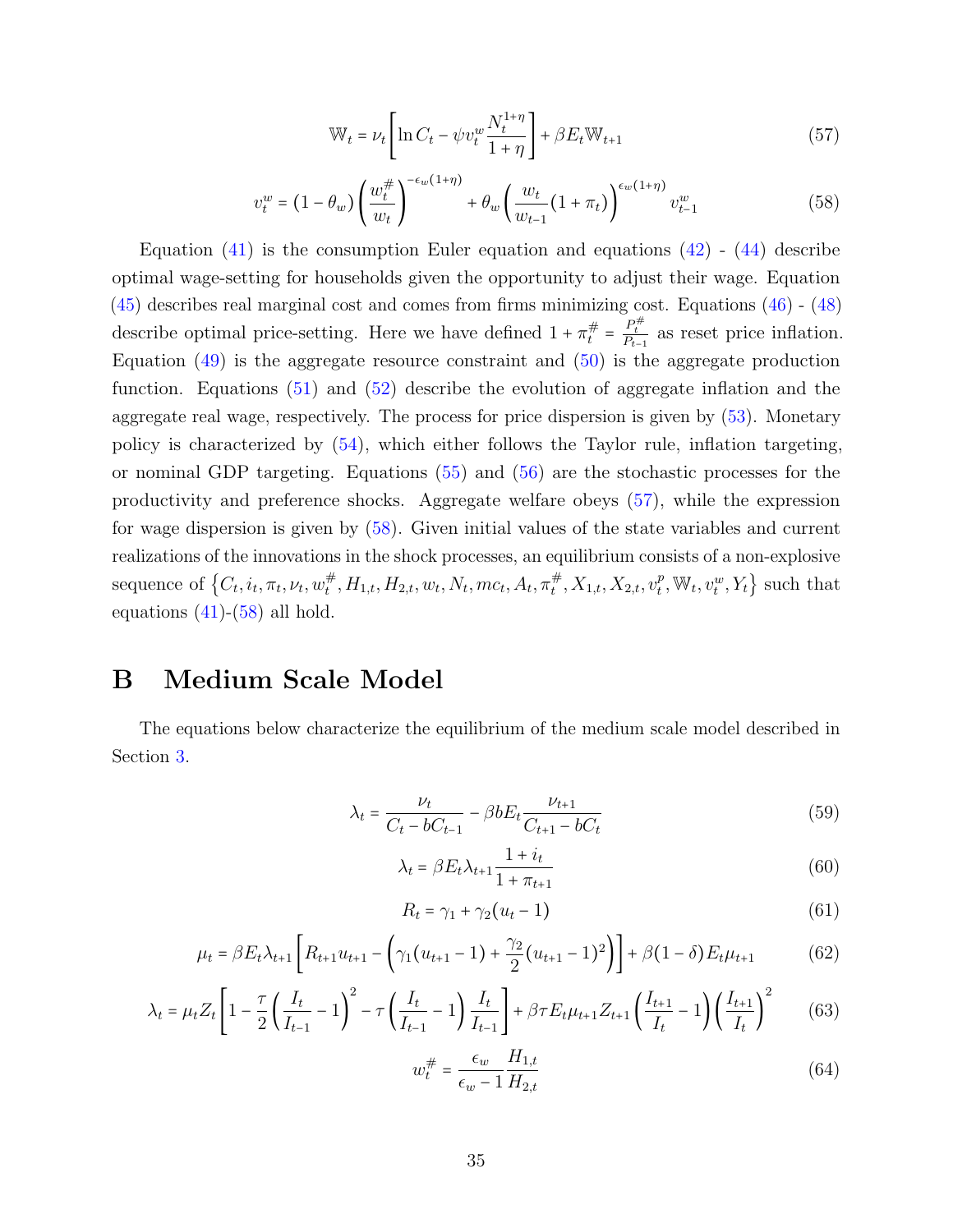$$
H_{1,t} = \psi \nu_t \left(\frac{w_t^{\#}}{w_t}\right)^{-\epsilon_w(1+\eta)} N_t^{1+\eta} +
$$
  

$$
\theta_w \beta E_t \left(\frac{w_{t+1}^{\#}}{w_t^{\#}}\right)^{\epsilon_w(1+\eta)} (1+\pi_t)^{-\zeta_w\epsilon_w(1+\eta)} (1+\pi_{t+1})^{\epsilon_w(1+\eta)} H_{1,t+1} \quad (65)
$$

<span id="page-37-0"></span>
$$
H_{2,t} = \lambda_t \left(\frac{w_t^{\#}}{w_t}\right)^{-\epsilon_w} N_t + \theta_w \beta E_t \left(\frac{w_{t+1}^{\#}}{w_t^{\#}}\right)^{\epsilon_w} (1 + \pi_t)^{\zeta_w (1 - \epsilon_w)} (1 + \pi_{t+1})^{\epsilon_w - 1} H_{2,t+1}
$$
(66)

<span id="page-37-1"></span>
$$
\frac{u_t K_t}{N_t} = \frac{\alpha}{1 - \alpha} \frac{w_t}{R_t} \tag{67}
$$

<span id="page-37-2"></span>
$$
mc_t = \frac{w_t^{1-\alpha} R_t^{\alpha}}{A_t} (1-\alpha)^{\alpha-1} \alpha^{-\alpha}
$$
\n(68)

<span id="page-37-3"></span>
$$
\frac{1+\pi_t^{\#}}{1+\pi_t} = \frac{\epsilon_p}{\epsilon_p - 1} \frac{X_{1,t}}{X_{2,t}} \tag{69}
$$

$$
X_{1,t} = \lambda_t m c_t Y_t + \theta_p \beta E_t (1 + \pi_t)^{-\zeta_p \epsilon_p} (1 + \pi_{t+1})^{\epsilon_p} X_{1,t+1}
$$
\n(70)

<span id="page-37-4"></span>
$$
X_{2,t} = \lambda_t Y_t + \theta_p \beta E_t (1 + \pi_t)^{\zeta_p (1 - \epsilon_p)} (1 + \pi_{t+1})^{\epsilon_p - 1} X_{2,t+1}
$$
 (71)

<span id="page-37-5"></span>
$$
Y_t = C_t + I_t + G_t + \left[ \gamma_1 (u_t - 1) + \frac{\gamma_2}{2} (u_t - 1)^2 \right] K_t \tag{72}
$$

<span id="page-37-6"></span>
$$
K_{t+1} = Z_t \left[ 1 - \frac{\tau}{2} \left( \frac{I_t}{I_{t-1}} - 1 \right)^2 \right] I_t + (1 - \delta) K_t \tag{73}
$$

<span id="page-37-7"></span>
$$
Y_t = \frac{A_t \left(u_t K_t\right)^\alpha N_t^{1-\alpha} - F}{v_t^p} \tag{74}
$$

<span id="page-37-8"></span>
$$
(1 + \pi_t)^{1 - \epsilon_p} = (1 - \theta_p)(1 + \pi_t^{\#})^{1 - \epsilon_p} + \theta_p(1 + \pi_{t-1})^{\zeta_p(1 - \epsilon_p)}
$$
(75)

<span id="page-37-9"></span>
$$
w_t^{1-\epsilon_w} = (1-\theta_w)w_t^{\#,1-\epsilon_w} + \theta_w(1+\pi_t)^{\epsilon_w-1}(1+\pi_{t-1})^{\zeta_w(1-\epsilon_w)}w_{t-1}^{1-\epsilon_w}
$$
(76)

<span id="page-37-10"></span>
$$
v_t^p = (1 + \pi_t)^{\epsilon_p} \left[ (1 - \theta_p)(1 + \pi_t^{\#})^{-\epsilon_p} + \theta_p (1 + \pi_{t-1})^{-\epsilon_p \zeta_p} v_{t-1}^p \right] \tag{77}
$$

<span id="page-37-11"></span>
$$
\ln(1 + i_t) = (1 - \rho_i) \ln(1 + i^*) + \rho_i \ln(1 + i_{t-1}) + \phi_\pi \ln(1 + \pi_t) + \phi_y \ln\left(\frac{Y_t}{Y_{t-1}}\right)
$$
\nor\n
$$
\pi_t = 0
$$
\n(78)

or  $P_tY_t = (PY)^*$ 

<span id="page-37-12"></span>
$$
\ln A_t = \rho_A \ln A_{t-1} + \sigma_A \varepsilon_{A,t} \tag{79}
$$

$$
\ln \nu_t = \rho_\nu \ln \nu_{t-1} + \sigma_\nu \varepsilon_{\nu,t} \tag{80}
$$

$$
\ln Z_t = \rho_Z \ln Z_{t-1} + \sigma_Z \varepsilon_{Z,t} \tag{81}
$$

<span id="page-37-13"></span>
$$
\ln G_t = (1 - \rho_G) \ln G^* + \rho_G \ln G_{t-1} + \sigma_G \varepsilon_{G,t} \tag{82}
$$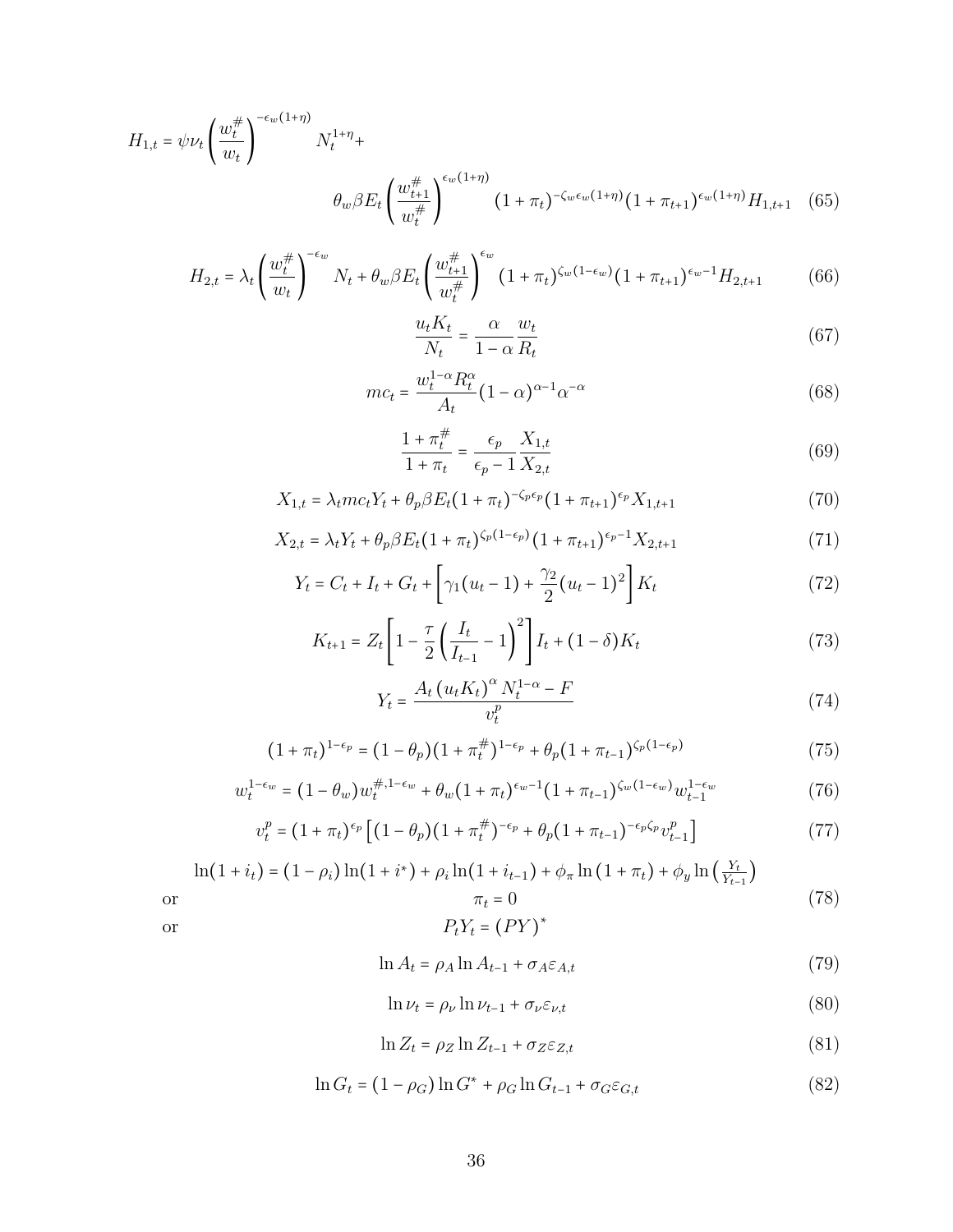<span id="page-38-1"></span>
$$
\mathbb{W}_{t} = \nu_{t} \left[ \ln \left( C_{t} - b C_{t-1} \right) - \psi v_{t}^{w} \frac{N_{t}^{1+\eta}}{1+\eta} \right] + \beta E_{t} \mathbb{W}_{t+1}
$$
(83)

<span id="page-38-2"></span>
$$
v_t^w = (1 - \theta_w) \left( \frac{w_t^{\#}}{w_t} \right)^{-\epsilon_w (1 + \eta)} + \theta_w \left( \frac{w_t}{w_{t-1}} (1 + \pi_t) \right)^{\epsilon_w (1 + \eta)} (1 + \pi_{t-1})^{-\zeta_w \epsilon_w (1 + \eta)} v_{t-1}^w \tag{84}
$$

In these expressions  $\lambda_t$  is the Lagrange multiplier on the flow budget constraint of a household and  $\mu_t$  is the multiplier on the capital accumulation equation. Equation [\(59\)](#page-36-3) defines the marginal utility of income, while [\(60\)](#page-36-4) is a standard Euler equation for bonds. The first order condition for capital utilization is given by  $(61)$ . Equation  $(62)$  is the Euler equation for physical capital and [\(63\)](#page-36-7) is the optimality condition for the choice of investment. Equations [\(64\)](#page-36-8)-[\(66\)](#page-37-0) describe optimal wage-setting. Expressions [\(67\)](#page-37-1) and [\(68\)](#page-37-2) come out of costminimization for firms and establish that all firms face the same real marginal cost and hire capital services and labor in the same ratio, equal to the aggregate ratio. Equations  $(69)-(71)$  $(69)-(71)$  $(69)-(71)$ describe optimal price-setting. The aggregate resource constraint is given by [\(72\)](#page-37-5), the law of motion for physical capital by [\(73\)](#page-37-6), and the aggregate production function by [\(74\)](#page-37-7). Equations [\(75\)](#page-37-8) and [\(76\)](#page-37-9) describe the evolution of inflation and the real wage. The law of motion for price dispersion is [\(77\)](#page-37-10). Monetary policy is characterized by one of the three rules in [\(78\)](#page-37-11). The exogenous processes for productivity, the preference shock, the investment shock, and government spending are given by [\(79\)](#page-37-12)-[\(82\)](#page-37-13). Aggregate welfare is given by [\(83\)](#page-38-1) and the process for wage dispersion is  $(84)$ . Given initial values of the state variables and current realizations of the innovations in the shock processes, an equilibrium consists of a non-explosive sequence of  $\{\lambda_{t}, \nu_{t}, C_{t}, i_{t}, \pi_{t}, R_{t}, u_{t}, \mu_{t}, Z_{t}, I_{t}, w_{t}^{\#}\}$  $t^{\#}, H_{1,t}, H_{2,t}, w_t, N_t, K_t, mc_t, \pi_t^{\#}$  $t^{\#}, X_{1,t}, X_{2,t}, G_t, A_t, v_t^p$  $_t^p$ ,  $\mathbb{W}_t$ ,  $v_t^w$ ,  $Y_t$ such that equations  $(59)$ – $(84)$  all hold.

# <span id="page-38-0"></span>C Parameter Robustness

Table [10](#page-39-0) shows compensating variations associated with different policy rules in the medium scale model when all parameter values are set at the 10th percentile of the posterior distribution. The 10th percentiles of the posterior distribution of the parameters are shown in Table [6.](#page-22-0)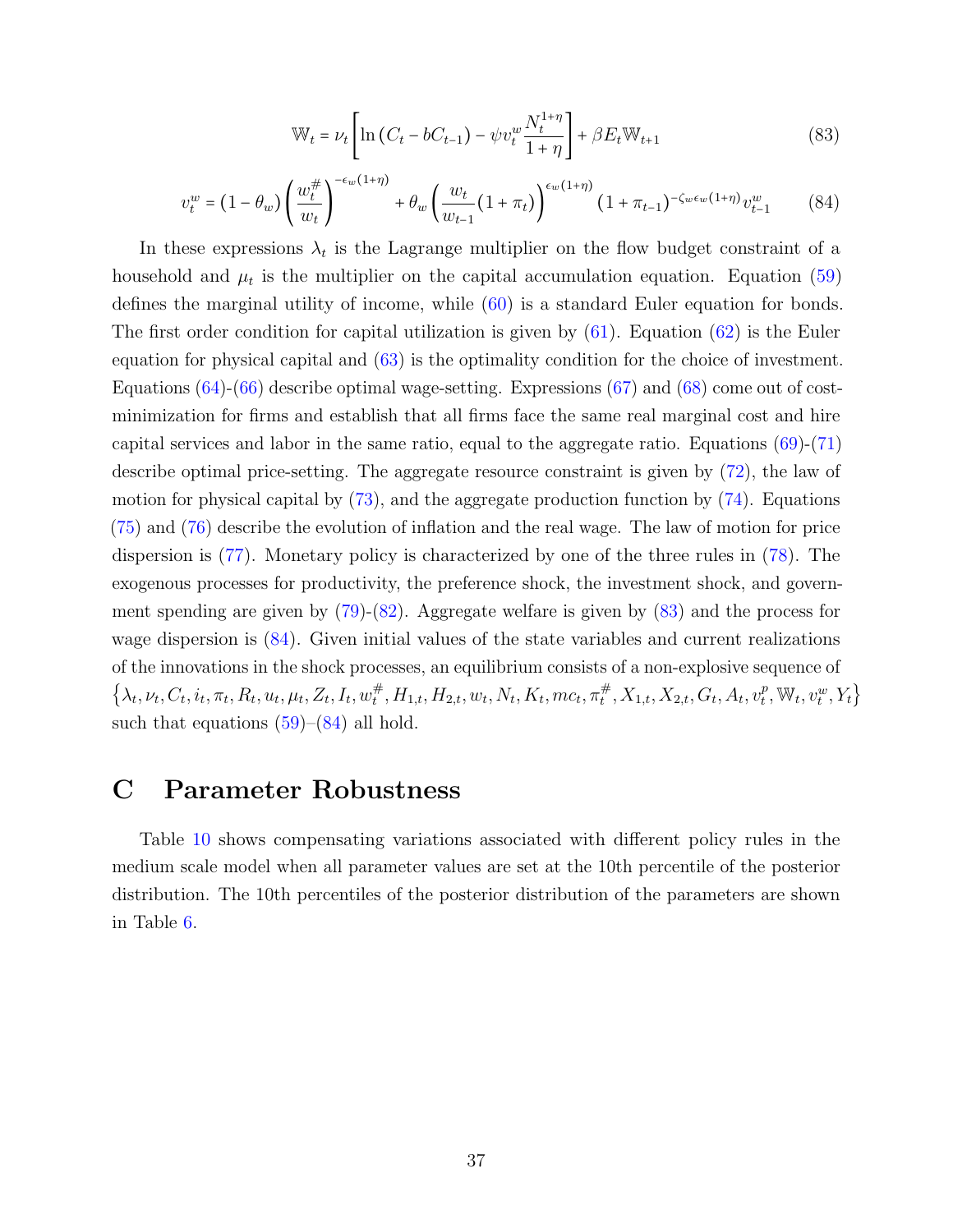|             | Estimated Model | 10th Percentile, All Parameters 90th Percentile, All Parameters |        |
|-------------|-----------------|-----------------------------------------------------------------|--------|
| <b>NGDP</b> | 0.1056          | 0.0424                                                          | 0.7731 |
| Inflation   | 0.8630          | 0.2865                                                          | 7.3909 |
| Output Gap  | 0.0343          | 0.0115                                                          | 0.1777 |
| Taylor Rule | 0.2439          | 0.0838                                                          | 2.0121 |

<span id="page-39-0"></span>Table 10: Consumption Equivalent Welfare Losses from Different Policy Rules Medium Scale Model, Parameter Robustness

Notes: The table contains the compensating variations of three different targeting rules as well as a Taylor rule in the medium scale model when all parameters are set to the 10th percentile of the posterior distribution. When evaluating the compensating variation for the Taylor rule the standard deviation of the monetary policy shock is set to zero. The other columns describe values of the price or wage rigidity parameters. For the exercises described in these columns all other parameters are fixed at their calibrated or estimated values.

Table [11](#page-40-0) shows compensating variations associated with different policy rules in the medium scale model when parameters are set at the 10th percentile of the posterior distribution one at a time. For this exercise only the listed parameter is set at the 10th percentile of its posterior distribution; all non-listed parameters are set at the mode of the posterior. Because the parameters of the estimated Taylor rule are irrelevant for the compensating variations associated with the different targeting rules, the compensating variations are listed as " $n/a$ " in this portions of the table.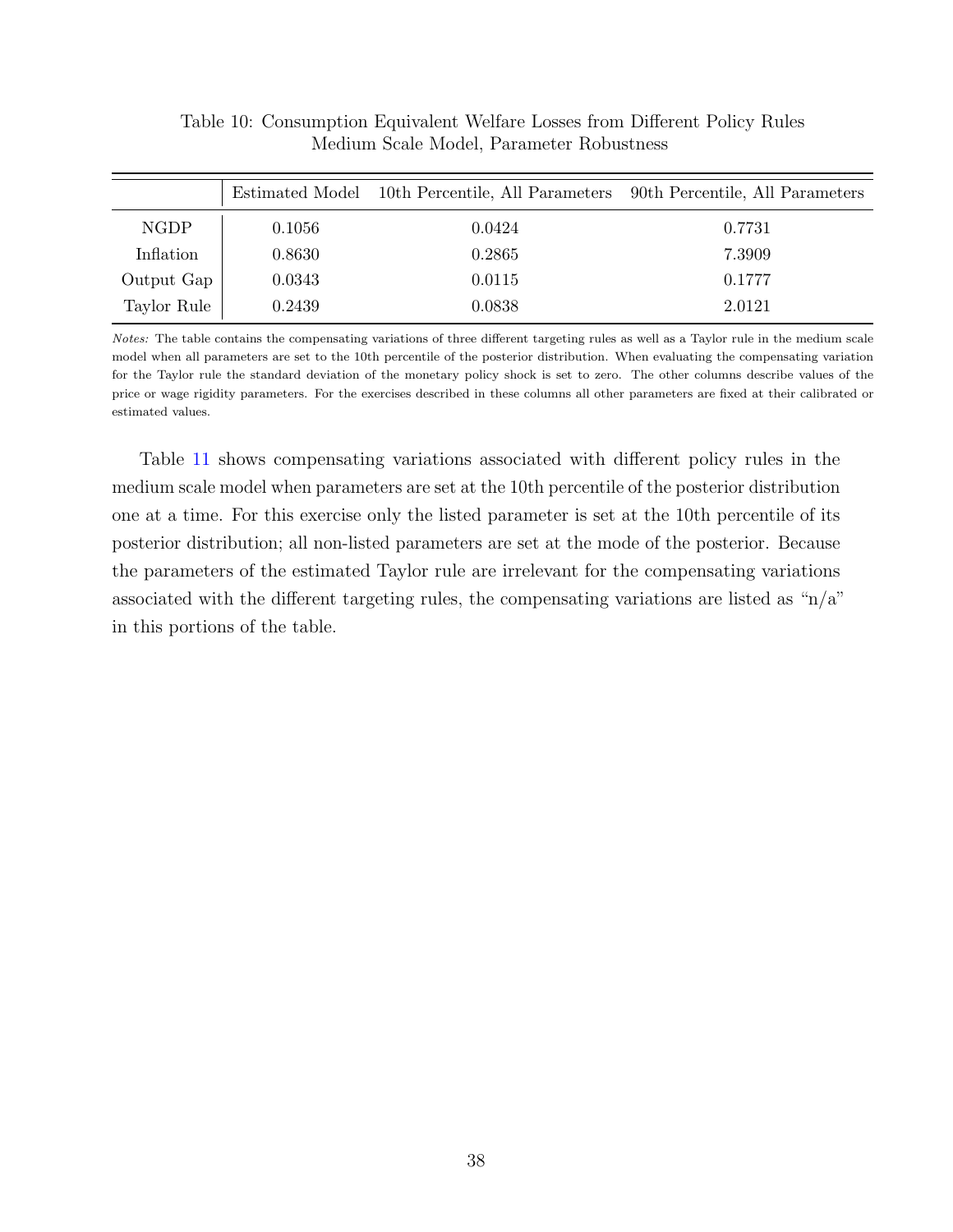|                         | <b>NGDP</b> | Inflation | Output Gap | Taylor rule |
|-------------------------|-------------|-----------|------------|-------------|
| $b = 0.6634$            | 0.0981      | 0.7458    | 0.0329     | 0.2452      |
| $\tau = 3.6661$         | 0.1084      | 0.8432    | 0.0343     | 0.255       |
| $\chi = 1.3075$         | 0.1077      | 0.7940    | 0.0348     | 0.2101      |
| $\gamma_2 = 0.2372$     | 0.1056      | 0.9000    | 0.0342     | 0.2426      |
| $\theta_p = 0.6008$     | 0.1012      | 0.863     | 0.0319     | 0.2386      |
| $\theta_w = 0.6517$     | 0.1126      | 0.7395    | 0.0332     | 0.1587      |
| $\zeta_p = 0.1982$      | 0.1107      | 0.8630    | 0.0398     | 0.2507      |
| $\zeta_w = 0.3610$      | 0.0920      | 0.8630    | 0.0275     | 0.2618      |
| $\rho_i = 0.8470$       | n/a         | n/a       | n/a        | 0.2980      |
| $\phi_{\pi} = 0.3747$   | n/a         | n/a       | n/a        | 0.2653      |
| $\phi_x = 0.0000$       | n/a         | n/a       | n/a        | 0.2439      |
| $\phi_y = 0.1036$       | n/a         | n/a       | n/a        | 0.2591      |
| $\rho_A = 0.7506$       | 0.0886      | 0.7350    | 0.0249     | 0.2137      |
| $\rho_{\nu} = 0.4885$   | 0.1018      | 0.8575    | 0.0340     | 0.2327      |
| $\rho_Z = 0.5840$       | 0.0897      | 0.8388    | 0.0329     | 0.1793      |
| $\rho_G = 0.9267$       | 0.1046      | 0.8624    | 0.0343     | 0.2438      |
| $\sigma_A=0.0046$       | 0.0814      | 0.4887    | 0.0198     | 0.2107      |
| $\sigma_{\nu} = 0.0128$ | 0.1032      | 0.8589    | 0.0341     | 0.2299      |
| $\sigma_Z = 0.0330$     | 0.0928      | 0.8443    | 0.0334     | 0.2031      |
| $\sigma_G = 0.0087$     | 0.1047      | 0.8622    | 0.0343     | 0.2437      |

<span id="page-40-0"></span>Table 11: Consumption Equivalent Welfare Losses from Different Policy Rules, 10th Percentiles of Parameters Medium Scale Model

Notes: The table contains the compensating variations of three different targeting rules as well as a Taylor rule in the medium scale model when each parameter is set at the 10th percentile of its post distribution holding all other parameters fixed at the mode of the posterior.

Table [12](#page-41-0) shows compensating variations associated with different policy rules in the medium scale model when parameters are set at the 10th percentile of the posterior distribution one at a time. For this exercise only the listed parameter is set at the 90th percentile of its posterior distribution; all non-listed parameters are set at the mode of the posterior. Because the parameters of the estimated Taylor rule are irrelevant for the compensating variations associated with the different targeting rules, the compensating variations are listed as " $n/a$ " in this portions of the table.